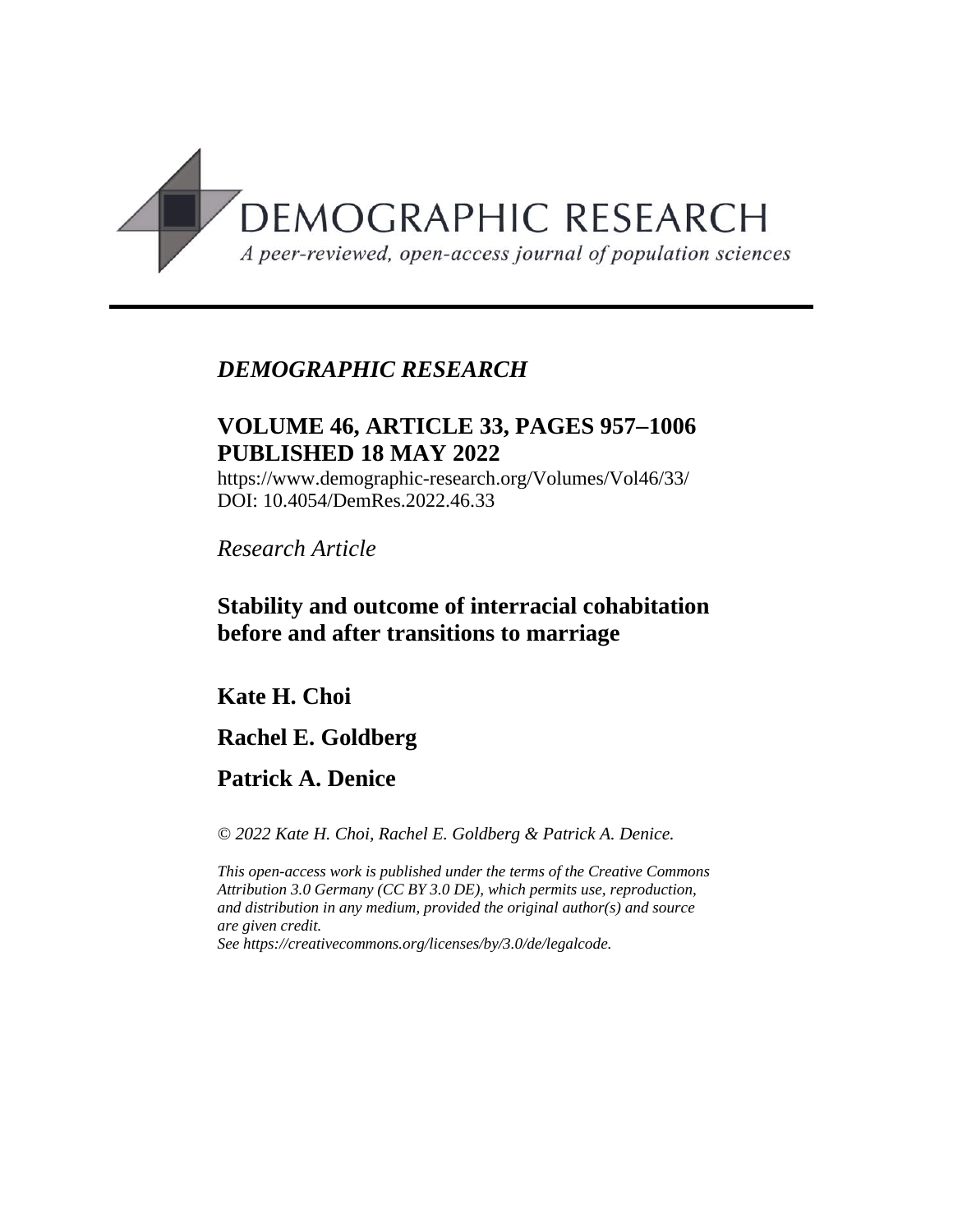# **Contents**

| 1              | Introduction                                                                                                                          | 958 |
|----------------|---------------------------------------------------------------------------------------------------------------------------------------|-----|
| $\overline{c}$ | Background                                                                                                                            | 960 |
| 2.1            | Racial/ethnic differences in the stability and outcome of cohabitations                                                               | 960 |
| 2.2            | Racial/ethnic differences in the stability of marriages                                                                               | 961 |
| 2.3            | Differences in the association between premarital cohabitation and<br>subsequent marital instability by couples' joint race/ethnicity | 962 |
| 2.4            | Current study and hypotheses                                                                                                          | 963 |
| 3              | Data and methods                                                                                                                      | 964 |
| 3.1            | Data                                                                                                                                  | 964 |
| 3.2            | Sample                                                                                                                                | 964 |
| 3.3            | <b>Measures</b>                                                                                                                       | 965 |
| 3.3.1          | Dependent variables                                                                                                                   | 965 |
| 3.3.2          | Key independent variables                                                                                                             | 966 |
| 3.3.3          | Other factors affecting union stability and outcome                                                                                   | 966 |
| 3.4            | Analytical strategy                                                                                                                   | 967 |
| $\overline{4}$ | Results                                                                                                                               | 968 |
| 4.1            | First union type by couples' joint race/ethnicity                                                                                     | 968 |
| 4.2            | Partner traits by couples' joint race/ethnicity and first union type                                                                  | 969 |
| 4.3            | Outcomes of first cohabitations by couples' joint race/ethnicity                                                                      | 971 |
| 4.4            | Union stability by couples' joint race/ethnicity and first union type                                                                 | 975 |
| 5              | Discussion                                                                                                                            | 978 |
| 6              | Acknowledgements                                                                                                                      | 982 |
|                | References                                                                                                                            | 983 |
|                | Appendix                                                                                                                              | 989 |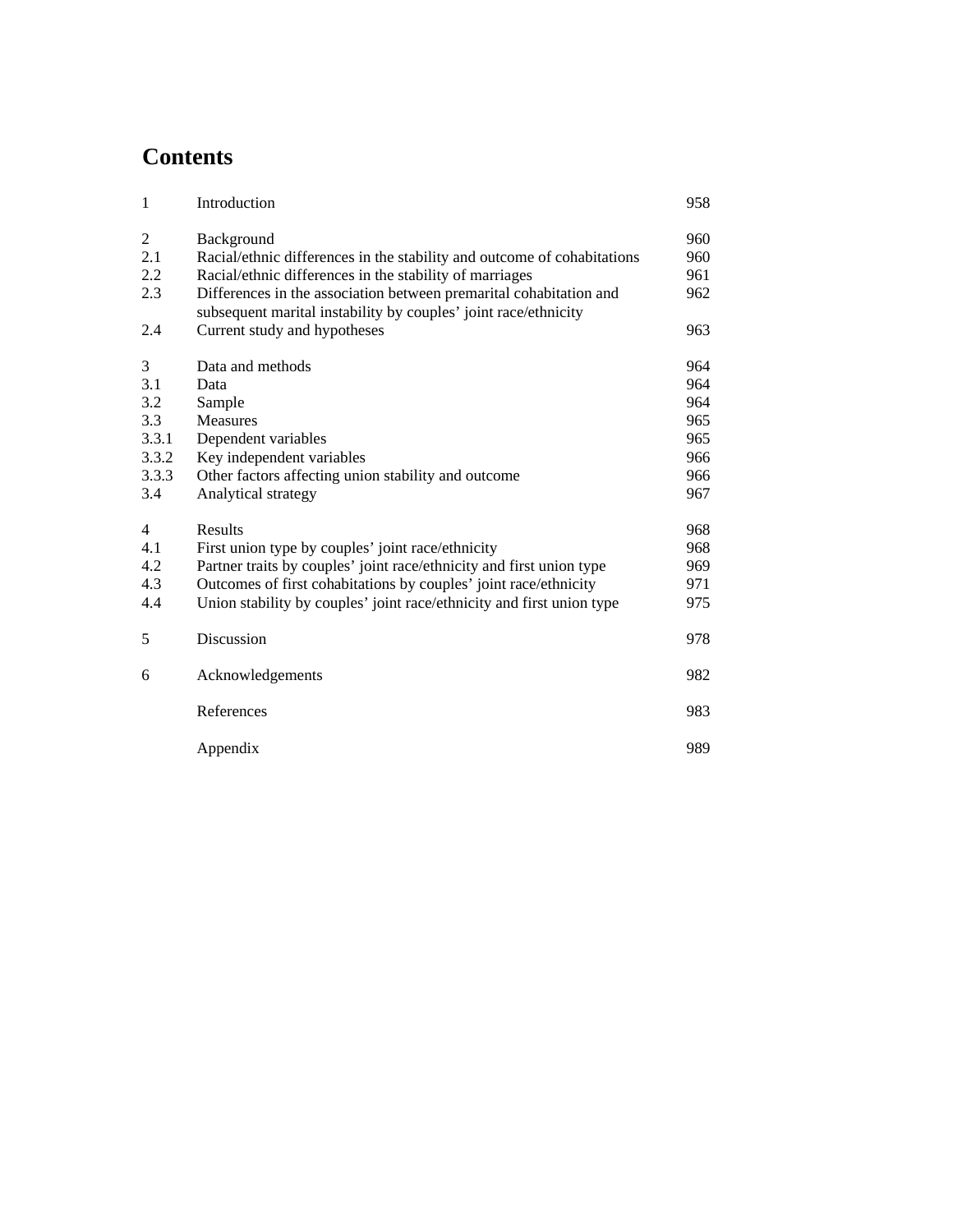# **Stability and outcome of interracial cohabitation before and after transitions to marriage**

## **Kate H. Choi[1](#page-2-0)**

**Rachel E. Goldberg[2](#page-2-1)**

**Patrick A. Denice[3](#page-2-2)**

# **Abstract**

## **BACKGROUND**

Barriers to intermarriage are more formidable than barriers to interracial cohabitation. Relative to same-race couples, a higher share of interracial couples cohabits with their nonmarital partners. This raises the question: Does the social significance of cohabitation differ for interracial and same-race couples?

## **OBJECTIVE**

We compared the stability and outcome of first cohabitations prior to any marriage and the association between premarital cohabitation and subsequent marriage by couples' joint race/ethnicity.

## **METHODS**

Using data from the 2002 and 2006–2019 National Survey of Family Growth (NSFG), we estimated discrete-time event history models to predict differences in the stability of cohabitations and subsequent marriages by couples' joint race/ethnicity.

## **RESULTS**

The stability and outcomes of White–Black cohabitations were similar to those of samerace Black cohabitations, whereas the stability of White–Hispanic cohabitations fell in between those of their same-race White and Hispanic counterparts. Premarital cohabitation was generally positively associated with higher odds of marital dissolution, but it was negatively associated with the odds of marital dissolution for White–Black couples.

<span id="page-2-0"></span><sup>&</sup>lt;sup>1</sup> Corresponding author: Department of Sociology, University of Western Ontario, London, Ontario, Canada. E-mail: [Hchoi228@uwo.ca.](mailto:Hchoi228@uwo.ca)

<span id="page-2-1"></span><sup>&</sup>lt;sup>2</sup> Department of Sociology, University of California - Irvine, USA.

<span id="page-2-2"></span><sup>&</sup>lt;sup>3</sup> Department of Sociology, University of Western Ontario, London, Ontario, Canada.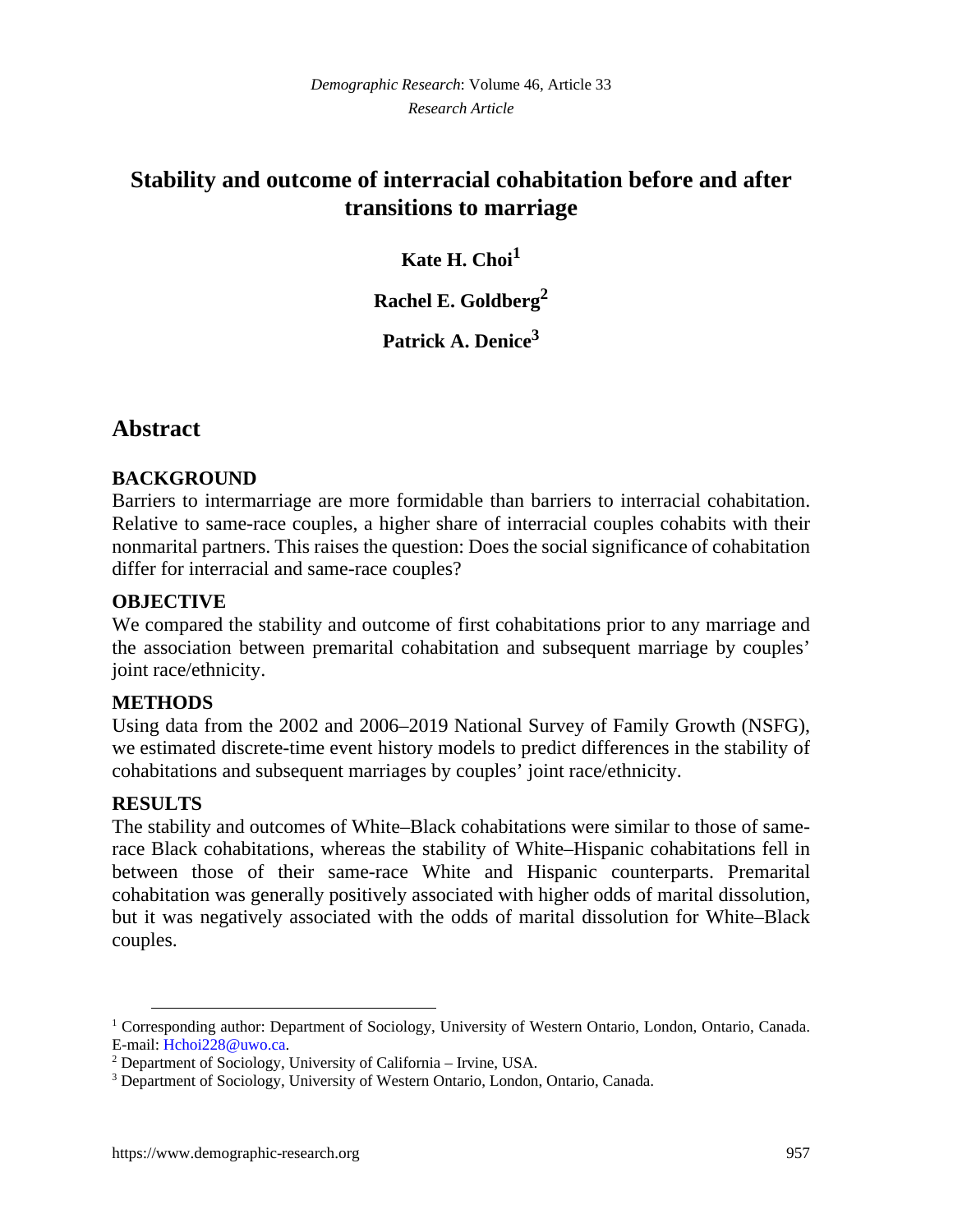### **CONTRIBUTION**

Considerable heterogeneity exists in the social significance of interracial cohabitation. The challenges of crossing racial barriers in union formation may contribute to distinct union trajectories for interracial couples.

## **1. Introduction**

Over the past five decades, the United States has experienced unprecedented growth in the prevalence of interracial unions. Between 1967 and 2015, the share of all heterosexual marriages involving partners of different races rose threefold – from 3% to 10% (Livingston and Brown 2017). Increasing numbers of interracial marriages are a sign of diminishing social distance across racial/ethnic groups and more favorable attitudes toward interracial unions (Batson, Qian, and Lichter 2006; Qian and Lichter 2007).

Despite this growth, racial/ethnic barriers continue to be one of the most formidable obstacles to marriage (Campbell and Martin 2016). Interracial couples continue to report family opposition, ostracism from friends, and discrimination for having violated enduring norms favoring endogamy (Parker et al. 2015). Family opposition tends to be stronger for interracial marriage than for interracial cohabitation (Herman and Campbell 2012; Parker et al. 2015). These barriers may explain why interracial couples cohabit at higher rates than same-race couples (Batson et al. 2006; Kreider 2000). Roughly 20% of all US cohabitations involved partners of a different race/ethnicity in 2015 (Livingston and Brown 2017), nearly double the comparable share of all US marriages.

The added barriers to intermarriage may generate differences in the social role cohabitation plays in the family life of interracial couples, which have implications for the stability and outcome of their unions. For some interracial couples, cohabitation may serve as a substitute to marriage in which couples can carry out married life without having to deal with opposition. Alternatively, interracial couples may view living together as a way to test whether their bond is strong enough to withstand the challenges associated with intermarriages. Due to the legacy of anti-miscegenation laws and the especially salient Black/non-Black divide, White–Black couples may experience more opposition than White–Hispanic couples (Kroeger and Williams 2011; Yancey 2007). White–Black couples may thus be more likely than White–Hispanic couples to treat cohabitation as a substitute to marriage or a compatibility test before marrying.

Due to limited availability of data with enough interracial cohabiting couples, studies on these unions are rare (for exceptions, see Blackwell and Lichter [2004] on union formation, and Choi and Goldberg [2020] on fertility). Instead, prior work has focused on differences in union stability by female partners' race/ethnicity (Choi and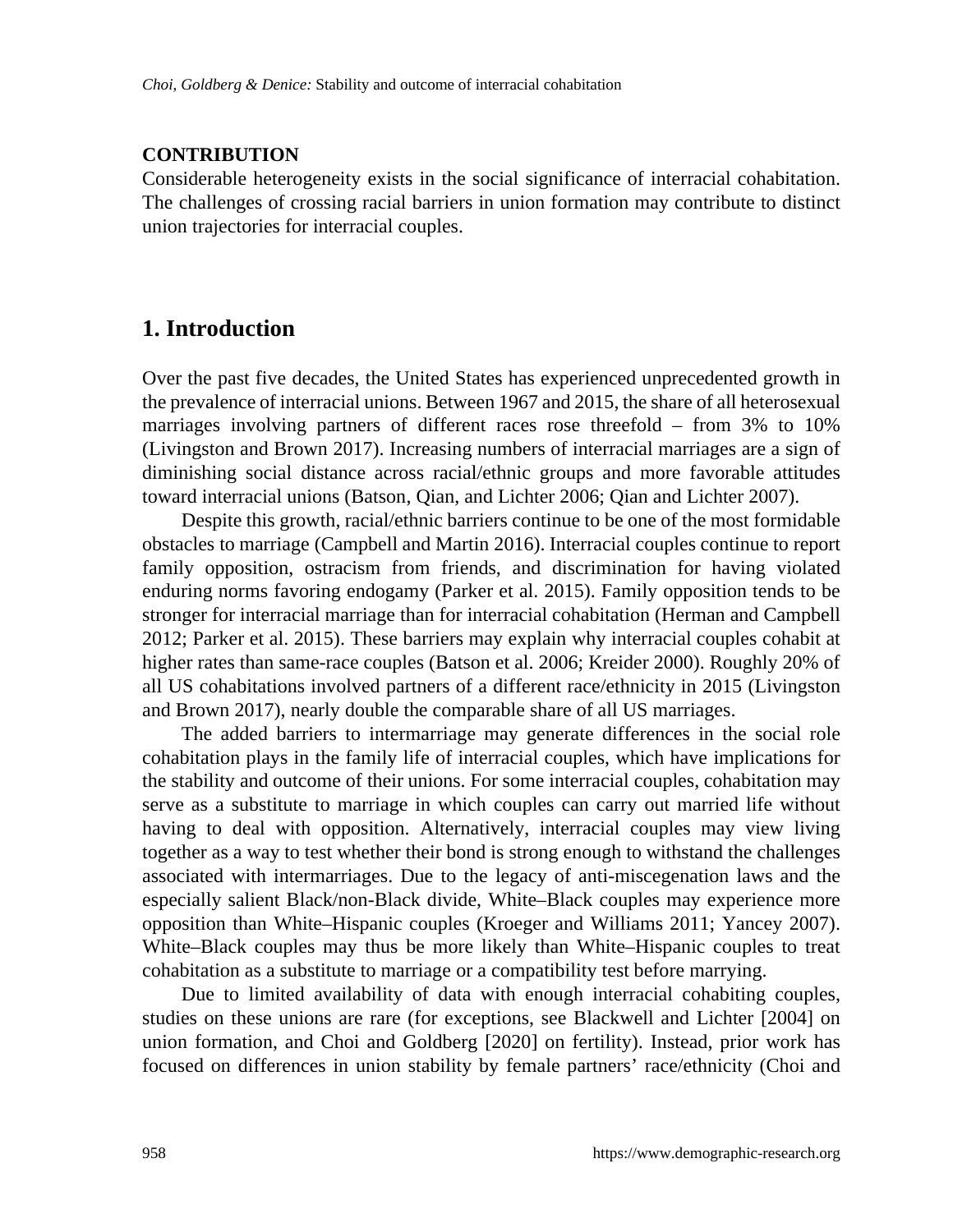Seltzer 2009; Phillips and Sweeney 2005) or between interracial and same-race marriages (Bramlett and Mosher 2002; Jones 2010; Zhang and Van Hook 2009). Thus, we know surprisingly little about the stability and outcomes of interracial cohabitation. Relative to their single-race peers, higher shares of multiracial children grow up in cohabitation (Kreider 2000; Choi and Goldberg 2021). If interracial cohabitations are more unstable than intermarriages and same-race cohabitations, then rising numbers of multiracial children may imply an increasing prevalence of children who experience family instability.

To address this gap in the literature, we pooled data from the 2002 and 2006–2019 National Survey of Family Growth (NSFG) to examine the stability and outcomes of interracial cohabitations before and after they transitioned to first marriage. To do so, we first documented variations in the stability and outcome of cohabitation by couples' joint race/ethnicity.<sup>[4](#page-4-0)</sup> Next, we compared the association between premarital cohabitation and subsequent marital instability by couples' joint race/ethnicity. Finally, we investigated variation among interracial unions by comparing the stability and outcomes of White– Black and White–Hispanic cohabitations.

These analyses contribute to the literatures on cohabitation and partner selection in several important ways. First, we expand our understanding of the relative stability of interracial unions by examining the stability and outcome of interracial cohabitations. Prior work on the stability of interracial unions has focused primarily on marriages (Bramlett and Mosher 2002; Bratter and King 2008; Jones 2010; Zhang and Van Hook 2009). Second, our study offers a much-needed update on the relative stability of interracial unions. To our knowledge, the most recent studies on the stability of interracial marriages use data from the 1990–2001 Survey of Income and Project Participation (Zhang and Van Hook 2009) or the 2002 NSFG (Bramlett and Mosher 2002; Bratter and King 2008; Jones 2010). Finally, our study adds to the body of work uncovering heterogeneity in the social significance of cohabitation (Manning and Cohen 2012; Phillips and Sweeney 2005; Tach and Halpern-Meekin 2009). Examining the stability and outcomes of interracial cohabitations can offer demographic clues about the different social roles played by cohabitation in the family lives of interracial and same-race couples and their children.

<span id="page-4-0"></span><sup>&</sup>lt;sup>4</sup> In these analyses, premarital cohabitation includes those who never transitioned to marriage either because they remained in the cohabitation or they separated from their partners.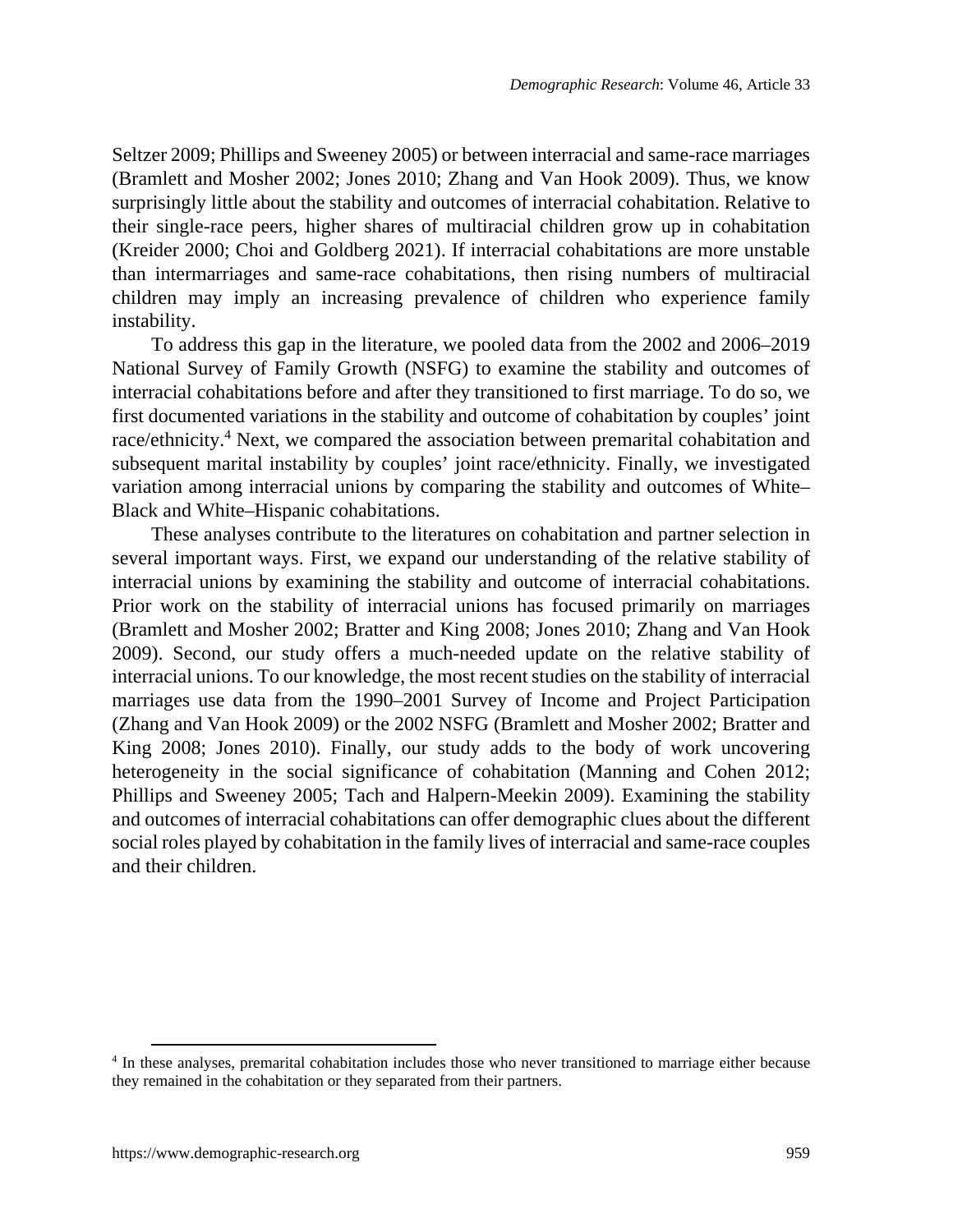# **2. Background**

#### **2.1 Racial/ethnic differences in the stability and outcome of cohabitations**

Although cohabitations are generally short-lived (Lamidi, Manning, and Brown 2019; Seltzer 2004), their stability and outcome vary by the female partner's race/ethnicity. Non-Hispanic (NH) White women are more likely than NH Black and Hispanic women to transition from cohabitation to marriage, NH Blacks are more likely to separate from their cohabiting partners, and Hispanics are more likely to remain in their cohabiting unions (Bramlett and Mosher 2002). This suggests that cohabitation is a trial marriage or a stage in the courtship process for NH Whites, a substitute to marriage for NH Blacks, and an alternative to legal marriage for Hispanics (Choi and Seltzer 2009).

Racial/ethnic disparities in the stability of cohabitating unions are frequently attributed to socioeconomic inequalities across groups. Due to structural inequalities in the labor market, NH Blacks have difficulty securing year-round, full-time employment (Oppenheimer 2003). The resulting financial strain may be one reason why NH Black cohabiters are less likely to transition into marriage (Choi and Seltzer 2009; Oppenheimer 2003). Economic disadvantages may also preclude NH Black partners from making joint investments, thereby lowering barriers to separation and rendering their cohabiting unions more vulnerable to dissolution (Levinger 1976; Lau 2012).

Cultural differences may be another reason for racial/ethnic variation in the stability of cohabiting unions. Although the social significance of cohabitation has been changing in Latin America in recent decades as it undergoes the second demographic transition (Esteve, Garcia-Roman, and Lesthaeghe 2012), some Hispanic immigrants may come from communities in which cohabitations continue to serve as surrogate legal marriages and may assign the same significance after migrating to the United States (Castro Martin 2002; Landale and Oropesa 2007). Assigning such significance to cohabitation likely increases partners' willingness to make joint investments or have planned pregnancies within cohabitation, which can act as a barrier to the union's dissolution.

Prior work on racial/ethnic disparities in union stability has not examined how the stability of interracial cohabitation compares to marriages. Disapproval of interracial marriages is generally stronger than that of interracial cohabitations (Blackwell and Lichter 2004; Herman and Campbell 2012). Therefore, for some interracial couples, cohabitation may be a substitute to marriage where they can carry out 'married life' without the added challenges of intermarriage. For others, these barriers may create a greater need to live with their partner and test their compatibility before marrying. Interracial cohabitations, then, can serve as a trial marriage, which can be used to rule out unions with a higher risk of marital disruption.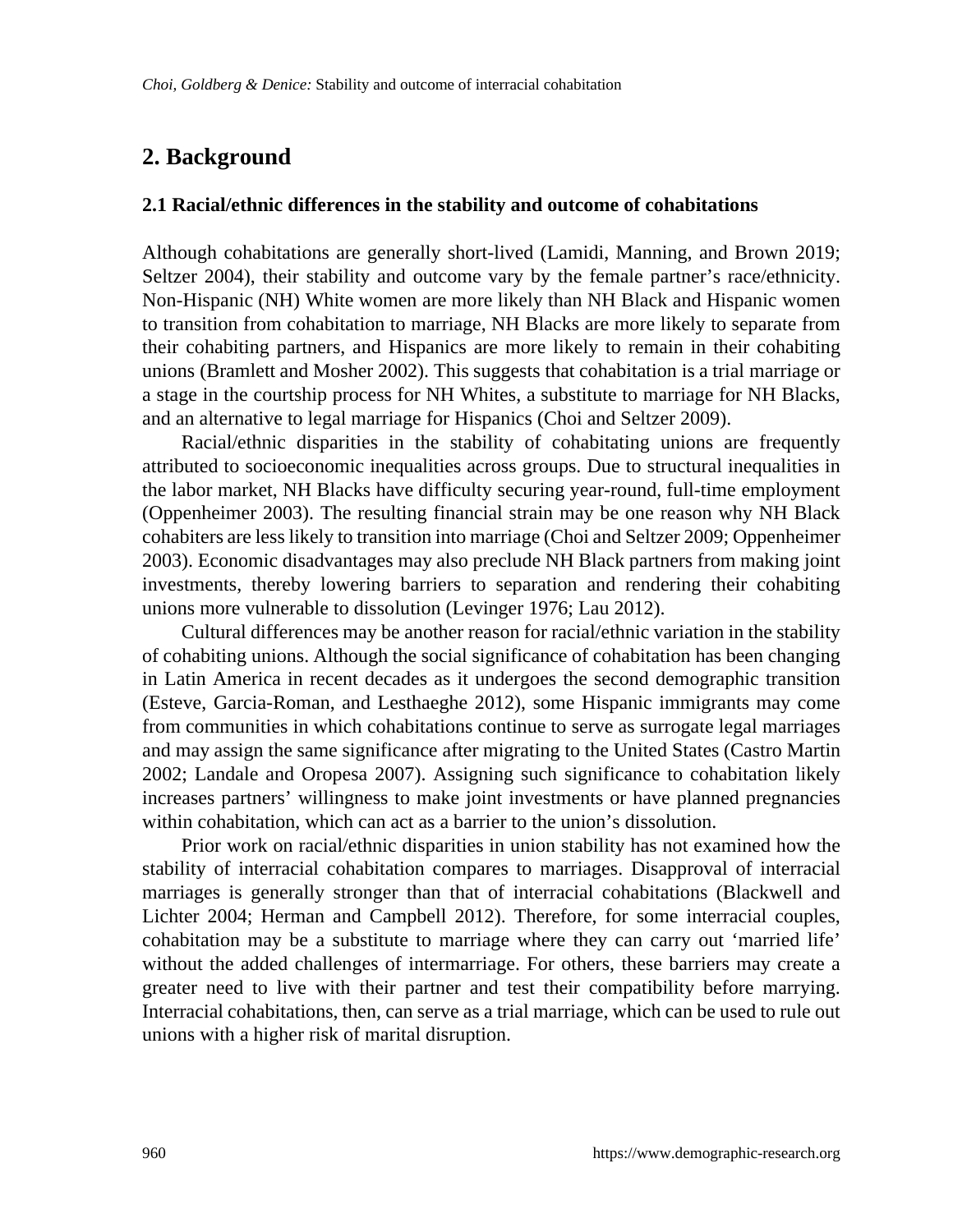#### **2.2 Racial/ethnic differences in the stability of marriages**

Racial/ethnic disparities in divorce rates are well documented (Raley and Sweeney 2007). The age-specific divorce rates of NH Black women are generally higher than for NH White and Hispanic women (Raley and Sweeney 2007). Interracial couples' risk of marital disruption tends to be similar to that of the more divorce-prone group (Kalmijn, de Graaf, and Janssen 2005; Zhang and Van Hook 2009). For example, Zhang and Van Hook (2009) find that the risk of marital disruption for White–Black couples was similar to that of same-race Black couples.

Two theoretical frameworks guide our understanding of stability differences between interracial and same-race marriages. The homogamy perspective predicts that interracial couples are more likely than same-race couples to divorce. Partners in interracial unions have dissimilar worldviews, resulting in greater misunderstandings and more conflict (Kalmijn 1998; Zhang and Van Hook 2009). They also receive less social support from family and friends (Bratter and Eschbach 2005; Zhang and Van Hook 2009). These stressors heighten their risk of marital disruption (Bratter and Eschbach 2005; Zhang and Van Hook 2009). Due to the salience of the Black/non-Black divide, disapproval toward White–Black pairings tends to be more pronounced than that against White–Hispanic pairings (Lee and Bean 2007; Yancey 2007; Wang 2012). White–Black marriages are likely more unstable than White–Hispanic marriages.

The ethnic convergence perspective predicts that the stability and outcomes of interracial marriages likely fall between those of their same-race counterparts (Jones 1996). This 'in-between' pattern is partially the product of the midway socioeconomic status of interracial couples. Marriages bring together members of two distinct ethnic/racial groups with varying socioeconomic resources (Choi and Goldberg 2021; Kalmijn 1998). Interracial couples will be more disadvantaged than same-race couples in the more advantaged group and more advantaged than same-race couples in the disadvantaged group. This in-between pattern may also reflect the interplay of the family norms of the ethnic/racial groups involved.

Prior work has rarely compared the stability of interracial and same-race cohabitations; therefore, whether these findings can be generalized to interracial cohabitation is largely unknown. On the one hand, a recent study suggests that the fertility behavior of White–Black cohabiting couples is like that of their same-race Black counterparts, whereas the behavior of White–Hispanic couples in cohabitation falls in between those of their same-race White and Hispanic counterparts (Choi and Goldberg 2020). On the other hand, extra barriers to interracial marriages may shape interracial couples' selectivity into cohabitation relative to marriage, alter the social significance of cohabitation, and affect selectivity out of cohabitation, generating vast differences between interracial cohabitations and marriages.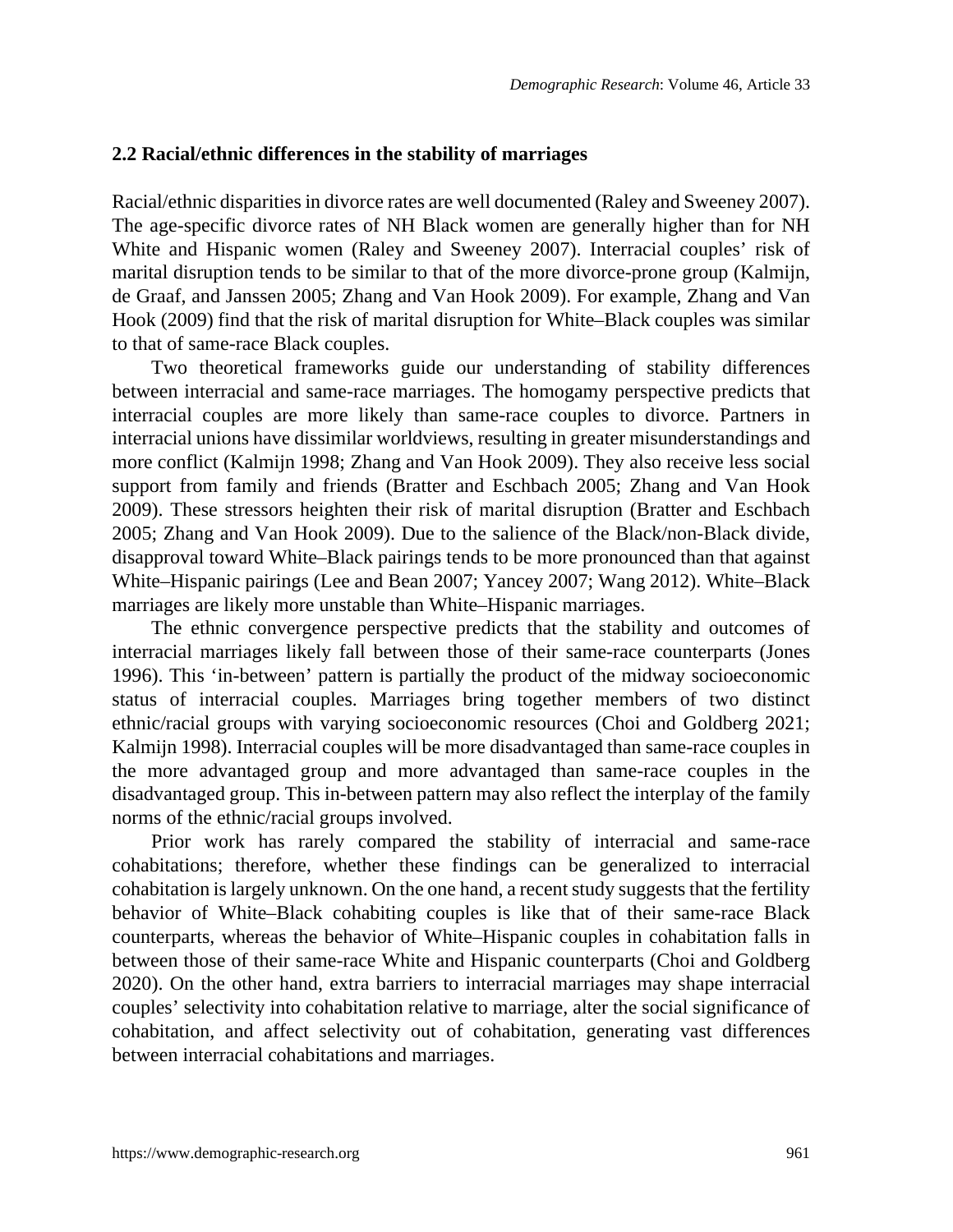### **2.3 Differences in the association between premarital cohabitation and subsequent marital instability by couples' joint race/ethnicity**

Premarital cohabitation has traditionally been associated with higher marital instability (Musick and Michelemore 2018; Rosenfeld and Roesler 2019; Teachman and Polonko 1990). There is, however, considerable heterogeneity in this relationship. Phillips and Sweeney (2005) show that premarital cohabitation destabilized marriages among NH Whites but not among NH Blacks or Mexican Americans. Recent work shows that the positive association between premarital cohabitation and marital disruption has largely disappeared as cohabitation has become the norm in the United States (Kuperberg 2014; Manning and Cohen 2012; Reinhold 2010). Musick and Michelemore (2018) find that premarital cohabitation destabilized marriages in most countries but lowered the risk of dissolution in France.

Two interrelated explanations have been proposed to account for the positive association between premarital cohabitation and subsequent marital instability. The first centers on selection. Due to the perceived economic prerequisites to marriage, people who cohabit before marriage have slightly lower levels of education or income than those who directly transition into marriage (Smock 2000). Premarital cohabitation also tends to select people who are slightly less traditional, less religious, more approving of divorce, and more gender egalitarian (Clarkberg, Stolzenberg, and Waite 1995; Smock 2000), all of which may increase couples' risk of marital dissolution. The second explanation focuses on couples' experiences in cohabitation prior to marriage. Unlike their married peers, cohabiting couples do not face legal barriers to exit. The ease with which people can end cohabitation may create the belief that coresidential unions are meant to be temporary and can be dissolved without much difficulty (Axinn and Thornton 1992; Cherlin 1992). Such views will reduce couples' willingness to pool resources together and make relationship-specific investments even after they transition into marriage (Seltzer 2004; Smock 2000). The absence of joint investments may reduce the salience of barriers to exit and destabilize marriages. Of the two explanations, more empirical support has been available for selection as the causal explanation (Booth and Johnson 1988; Kulu and Boyle 2010; Lillard, Brien, and Waite 1995). Nonetheless, some researchers acknowledge that the lack of support for the causal explanation may be the product of steep data requirements to test such explanations (Smock 2000).

To date, prior work has not examined how the association between premarital cohabitation and marital instability differs between interracial and same-race marriages. Based on the abovementioned explanations, three predictions are possible. First, stability differences by premarital cohabitation may be smaller among interracial couples than among same-race couples. Formidable barriers to intermarriage, particularly among White–Black couples, may mean that even people who would otherwise pass the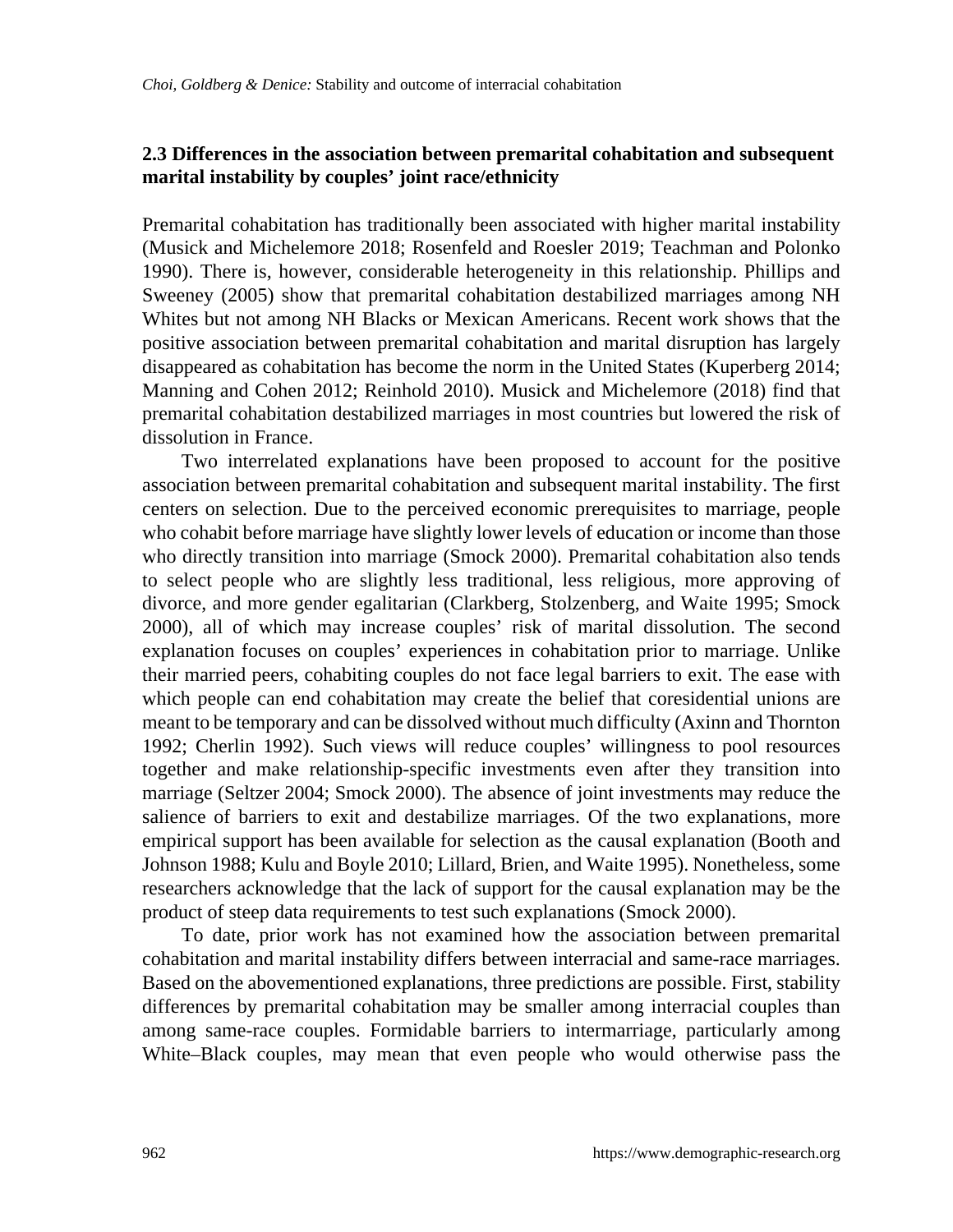'marriage bar' may not be able to pass the 'intermarriage bar.' Interracial couples who cohabited may be a less negatively selected group than their same-race counterparts.

Second, premarital cohabitation may have a stabilizing impact on interracial marriages. For interracial couples for whom cohabitation serves as a substitute to marriage, higher shares of interracial couples will remain in cohabitation. The subset of couples who are willing to transition from cohabitation to marriage may be a select group with unusually pro-nuptial attitudes, or they may have recently experienced life events (e.g., pregnancy and need for insurance, having joint investments) that would benefit from legal barriers to exit. For couples for whom cohabitation serves as trial marriages, disapproval toward interracial unions means that cohabitation will rule out larger shares of interracial relative to same-race couples, which means that interracial couples who transitioned from cohabitation to marriage are a select group with a lower risk of union disruption.

Third, premarital cohabitation may be more destabilizing for interracial couples relative to same-race marriages. Interracial couples in trial marriages may be less willing to pool their income or make joint investments due to the stressors associated with the formation of interracial unions. These behaviors may continue even after they transition into marriage, heightening their risk of marital disruption.

#### **2.4 Current study and hypotheses**

Based on the foregoing discussion, we derived the following hypotheses.

- *Hypothesis 1:* Among same-race cohabiting couples, Whites will be most likely to transition to marriage, Blacks will be most likely to separate, and Hispanics will be most likely to remain in cohabitation.
- *Hypothesis 2:* Among same-race married couples, premarital cohabitation will be positively correlated with subsequent marital disruption for Whites but not for Blacks or Hispanics.
- *Hypothesis 3A:* White–Black cohabiting couples will transition to marriage at lower rates than same-race Whites but similar rates to that of same-race Blacks.
- *Hypothesis 3B:* White–Black cohabiting couples will separate at higher rates than same-race Whites but similar rates to that of same-race Blacks.
- *Hypothesis 3C:* For White–Black married couples, the association between premarital cohabitation and subsequent marital instability will be weaker than that of same-race Whites but similar to that of same-race Blacks.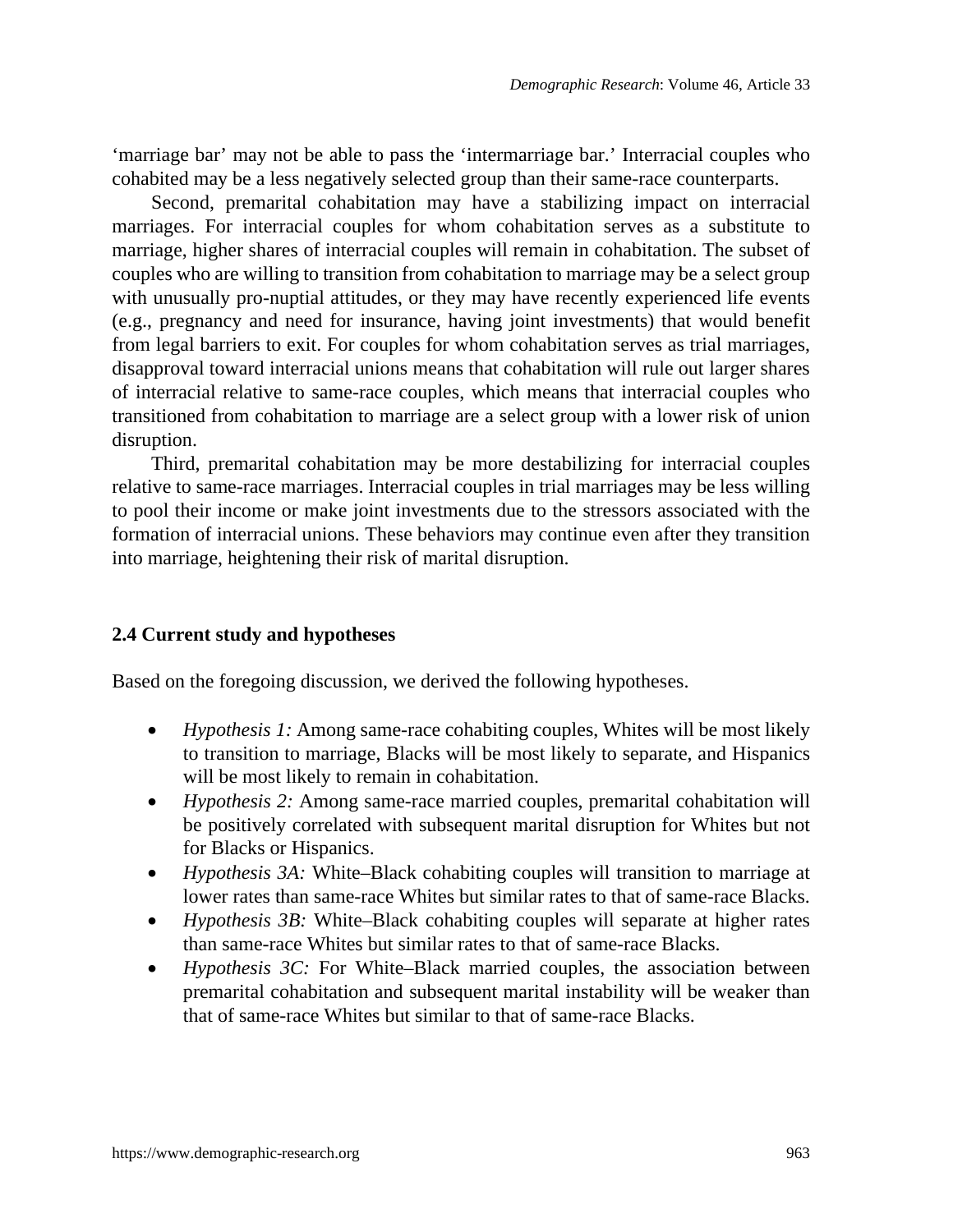- *Hypothesis 4A:* White–Hispanic cohabiting couples will transition to marriage at lower rates than same-race Whites but at higher rates than that of same-race Hispanics.
- *Hypothesis 4B:* White–Hispanic cohabiting couples will separate at lower rates than same-race Whites but at higher rates than that of same-race Hispanics.
- *Hypothesis 4C:* For White–Hispanic married couples, the association between premarital cohabitation and subsequent marital instability will be weaker than that of same-race Whites but stronger than that of same-race Hispanics.

# **3. Data and methods**

## **3.1 Data**

We pooled data from the 2002 and 2006–2019 National Survey of Family Growth (NSFG), a nationally representative, repeated cross-sectional survey that gathered information about the union formation of US adults (UDHHS 2018). These data included marriage and cohabitation histories for 42,917 women and 34,398 men between the ages of 15 and 50. We relied only on the female respondents' records due to differences in the collection of cohabitation histories for female and male respondents, and the male records did not include sufficient numbers of interracial cohabitation to disaggregate by couple's joint race/ethnicity.

The NSFG data are well suited for the present analyses. First, the NSFG collected detailed union histories, including their start and end dates of cohabitations and marriages. Second, the NSFG collected information about the racial/ethnic backgrounds of respondents and their first partners, allowing us to distinguish women in interracial and same-race unions. Finally, the NSFG oversampled NH Black and Hispanic respondents and thus includes relatively large numbers of NH Black and Hispanic women in intermarriages.

## **3.2 Sample**

Our sample consists of first heterosexual unions formed by NH White, NH Black, and Hispanic women. We focused on first unions because pooled NSFG data consistently identified the race of the first cohabiting partners and first husbands. We examined unions involving different-gender couples because the NSFG does not collect data on samegender couples (UDHHS 2018). We excluded unions involving a NH other-race spouse because it was unclear whether unions involving two NH other-race partners were same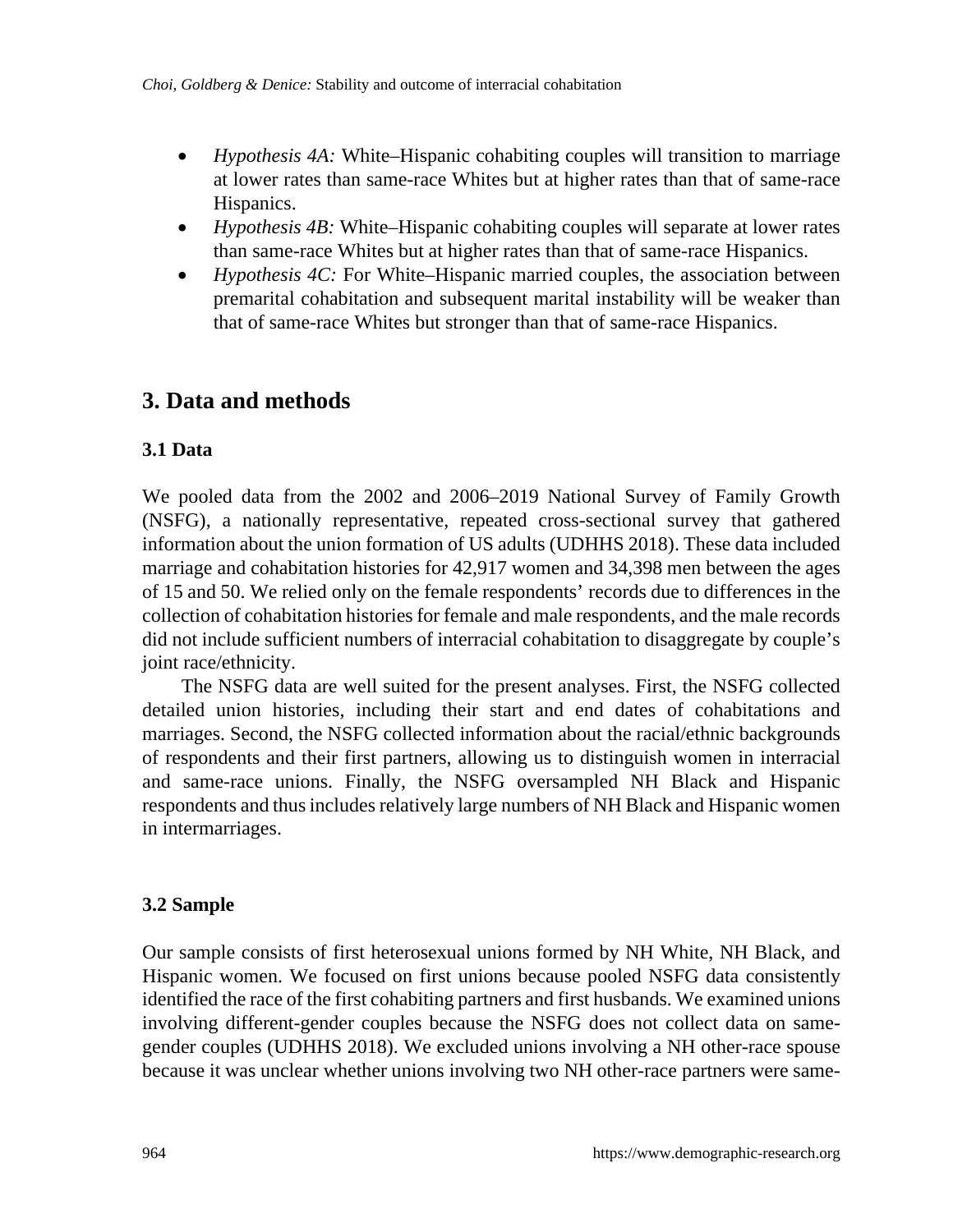race or interracial unions. We excluded interracial unions involving NH Black and Hispanic partners because we had very few cases and could not obtain reliable estimates. We also restricted our sample to cases without missing data on key covariates. Once we applied all these restrictions, it yielded a sample comprised of 25,171 first unions. For analyses of the outcomes of first cohabitations, we further restricted our sample to the 18,275 first premarital cohabitations. For our analyses of the relationship between premarital cohabitation and subsequent marital instability, we restricted our sample to 17,265 first marriages.

Past studies have focused on recent marriages to account for the NSFG's upper age limit and the possibility that earlier marriages may be biased toward marriages formed by younger women (Manning, Smock, and Kuperberg 2021; Phillips and Sweeney 2005). Due to sample size constraints (i.e., smaller numbers of NH White–NH Black couples), we were unable to apply the same restriction in the main text, but we ran supplementary analyses that restricted our sample to unions formed within ten years of the interview date (see Appendix Tables A-2 and A-3). Starting in 2015, the NSFG expanded its sampling frame to include women between the ages of 45 and 50. We also ran supplementary models that excluded respondents between the ages of 45 and 50 at the time of the interview (see Appendix Tables A-4 and A-5). Estimates from these analyses were generally consistent with those presented in the main text. The only exception was that the positive association between premarital cohabitation and marital dissolution largely disappeared for same-race NH White, same-race Hispanic, and White–Hispanic couples when we restricted our analyses to women in recent marriage cohorts (see Appendix Tables A-6 and A-7). These analyses yielded results largely similar to those by Manning and colleagues (2021). We elected to use the most inclusive sample to maximize the number of interracial couples in our study.

#### **3.3 Measures**

#### **3.3.1 Dependent variables**

Our study relied on two dependent variables. Outcome of first cohabitation is a timevarying indicator distinguishing cohabiting partners who transitioned to marriage, separated, or remained in their first cohabitation (base outcome) during the duration-year in observation.

Marital disruption is a time-varying measure indicating whether women separated from their first husbands during the duration-year in observation.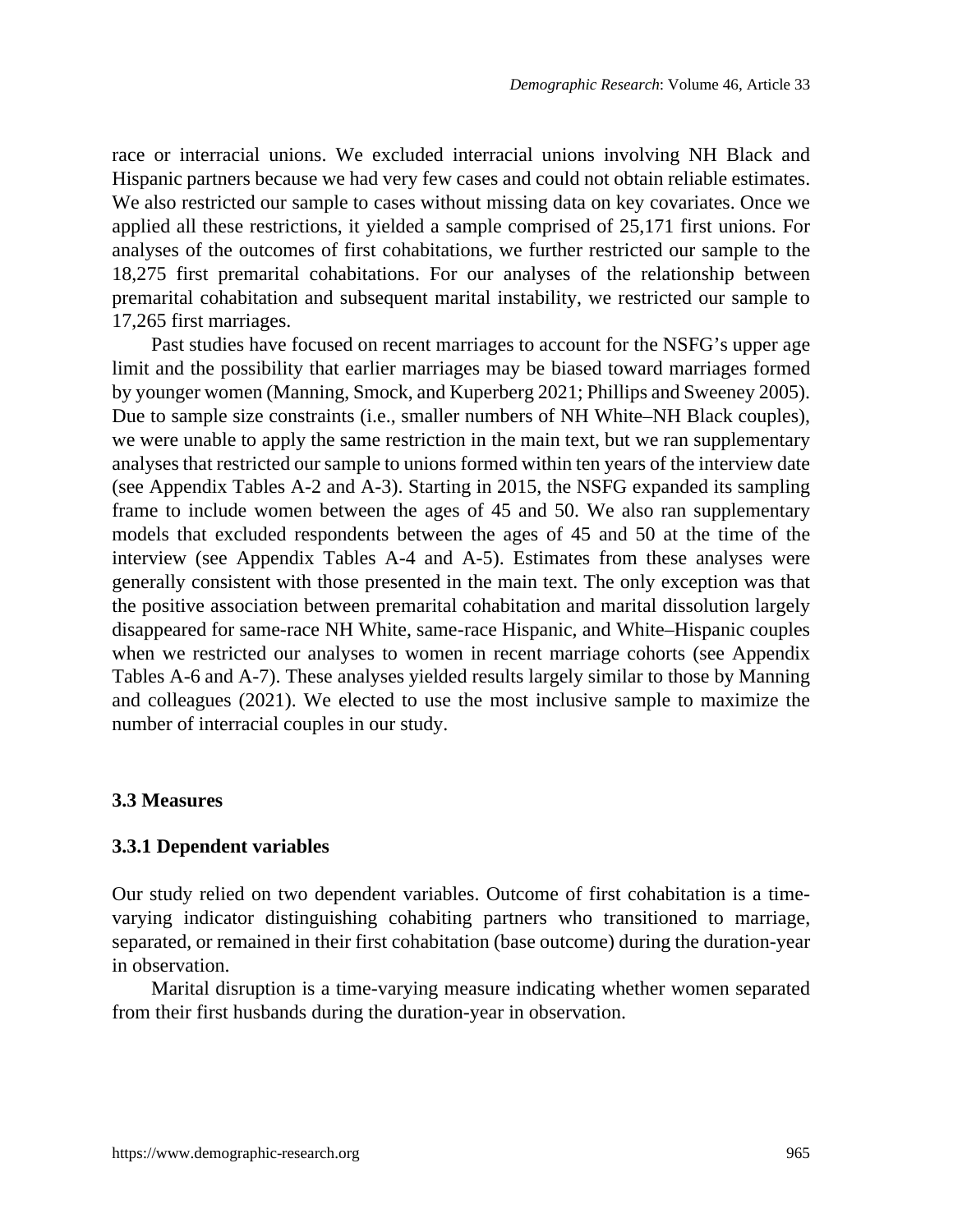#### **3.3.2 Key independent variables**

Couples' joint race/ethnicity is a time-invariant measure obtained from the female respondents' marriage and cohabitation histories. To construct this variable, we classified all respondents and their partners into three categories: (1) NH White, (2) NH Black, and (3) Hispanic. For simplicity, we referred to NH Whites as 'Whites' and NH Blacks as 'Blacks.' We cross-classified respondents' and first partners' race/ethnicity to generate five groups: same-race White, same-race Black, same-race Hispanic, White–Black, and White–Hispanic couples.

Premarital cohabitation is a time-invariant measure indicating whether or not women lived with their first husbands prior to marriage.

#### **3.3.3 Other factors affecting union stability and outcome**

Our models also accounted for several important correlates of the stability of cohabiting unions (Manning and Cohen 2012; Phillips and Sweeney 2005; Schwartz 2013). These included respondent's nativity (foreign-born, US-born), religion raised (none, Catholic, Protestant, non-Christian, missing), mother's education (less than high school, high school graduates, some college, college graduates, missing), family structure at age 14 (two biological parents, stepfather families, single-parent families, other), respondent's highest level of education (less than high school, high school graduate, some college, college graduates), and whether respondent was pregnant prior to the union (yes, no).

Relationship histories and union characteristics are also important correlates of union disruption (Guzzo 2008; Raley and Sweeney 2020). We included the following time-invariant controls: male partner's marital history (previously married versus not), male partner's fertility history (had a child from a previous relationship versus not), age differential between spouses (wife is older, husband is at most two years older, husband is three to five years older, husband is six or more years older, missing), had concrete plans to marry or were married (yes, no), and year when the union was formed (before 1990, 1990–1999, 2000–2009, 2010–2019). We also included a time-varying covariate measuring whether a child was born during the union (yes, no). For our analyses of cohabiting unions' outcome, we also included respondent's age at cohabitation (15–19, 20–24, 25–29, 30–50) and a time-varying covariate capturing the duration of the cohabitation. For the analyses of marital instability, we included respondent's age of marriage (15–19, 20–24, 25–29, 30–50) and marital duration. As a robustness check, we considered alternate operationalizations of several covariates, including several specifications of age of coresidence and union duration. Our results were robust. Age in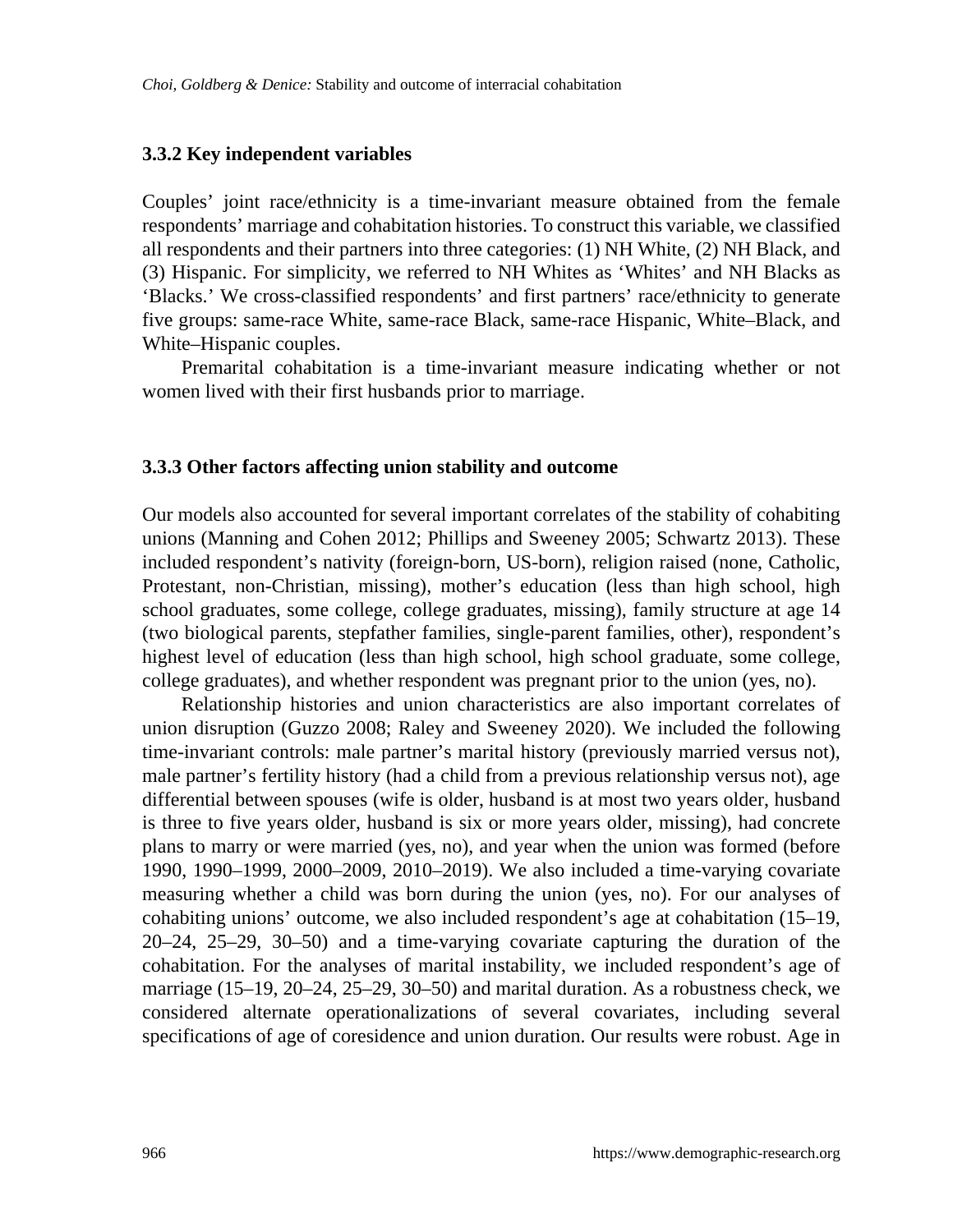the duration-year of observation is not included in our models because age at union formation (or marriage) and duration perfectly predict age.

#### **3.4 Analytical strategy**

Our paper examined the relative stability of interracial and same-race cohabitations before and after transitions into first marriage. In the first part, we documented variations in cohabiting couples' competing risk of transitioning into marriage, separating, or remaining in cohabitation by couples' joint race/ethnicity. To do so, we organized our data into 72,426 duration-year files. Exposure began in the year of union formation and ended when the couple either transitioned into marriage, separated, or at the date of the NSFG interview, whichever came first. Duration-years was the clock in our analyses because the publicly available 2015–2017 and 2017–2019 NSFG did not report months in their cohabitation and marriage histories. We estimated discrete-time multinomial logistic regression models predicting the competing risk of transitioning from cohabitation to marriage, separating from their partners, and remaining in cohabitation (base outcome). We chose discrete-time models instead of Cox regression models because duration-years were too far apart to be modeled continuously. This model accounted for temporal dependence by including union duration. We accounted for nonproportionality in the baseline hazards by interacting duration and couples' joint race/ethnicity.

To facilitate comparisons across groups, we used coefficients from our regression models and population means to compute the predicted probabilities of each outcome (transition into marriage, separation, and remaining in cohabitation) for each durationyear. These probabilities are conditional on union survival until the year of observation, and, thus, we multiplied the yearly conditional probability of marriage by their survival probabilities and added them to estimate the cumulative probability of marriage (or of separation or remaining in cohabitation) for each duration-year. Formally, these steps can be represented by

$$
\sum_{i=1}^{n=3} m_{i-1} + (1 - m - d)_{i-1} \times m_i \tag{1},
$$

where  $m_i$  is the probability of marriage in the duration-year  $i$  and  $d_i$  is the probability of dissolution in duration-year *i*. We calculated analogous cumulative probabilities for separation and remaining in cohabitation. We then graphed the cumulative probability of marriage, separation, and remaining in cohabitation for the mean duration of first premarital cohabitations in our sample (i.e., three years). A similar approach was used by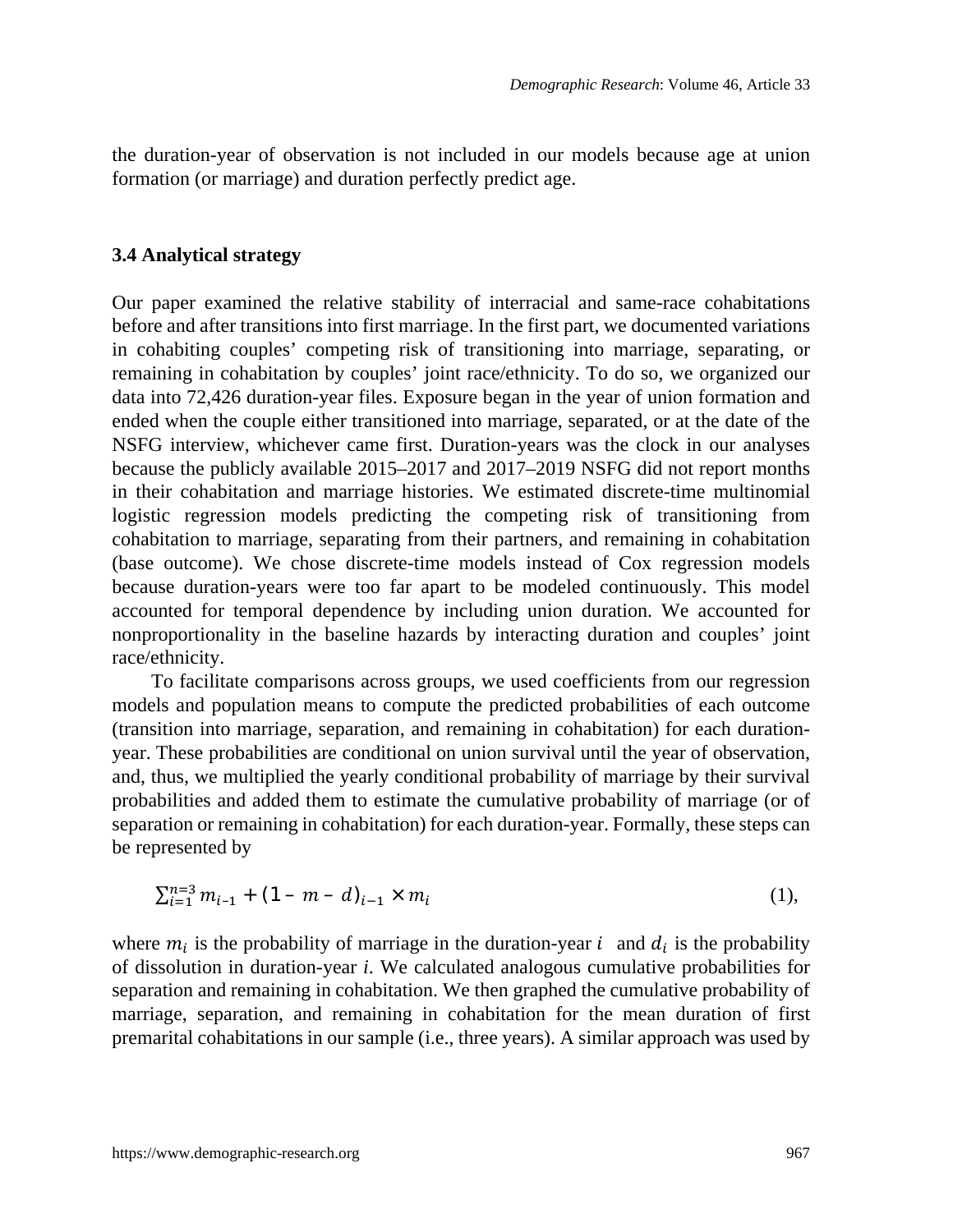Musick and Michelemore (2018) to study cross-national differences in the relative stability of cohabitations.

In the second part, we examined the relative stability of interracial cohabitations following transitions into first marriage. We organized our sample of first marriages into 121,042 duration-year records. We then estimated discrete-time logistic regression models comparing the association between premarital cohabitation and the risk of marital disruption by couples' joint race/ethnicity. We accounted for temporal dependence by including marital duration. We did not include an interaction between marital duration and couples' joint race/ethnicity because statistical tests revealed that the baseline hazards were proportional. Using the coefficients from our model and population means, we computed the cumulative probability of separation within six years of union formation (i.e., mean duration of first marriages in our sample), which can be represented by

$$
\sum_{i=1}^{n=6} d_{i-1} + (1-d)_{i-1} \times d_i \tag{2},
$$

where  $d_i$  is the probability of separation during the duration-year in observation. We graphed the cumulative proportion of separation for the mean duration of first marriages in our sample.

Across all analyses, we adjusted for the complex sampling design of the NSFG by using their final fully adjusted weights and stratifying the analysis by survey using Stata's *svy* commands. We chose same-race Whites as our reference category because they were the same-race peers that White–Black and White–Hispanic interracial couples had in common. However, in our interpretations, we paid attention to differences between interracial couples and their same-race minority peers and compared White–Black and White–Hispanic interracial couples. All analyses were replicated using the National Longitudinal Survey of Youth 1997 (NLSY97). These results, reported in Appendix Tables A-8 and A-9, were remarkably similar to the NSFG results presented in the main text.

### **4. Results**

#### **4.1 First union type by couples' joint race/ethnicity**

Figure 1 documents variation in the proportion of women who chose cohabitation as their first coresidential union by couples' joint race/ethnicity. Among same-race couples, the probability of choosing cohabitation as the first coresidential union was highest among Blacks and lowest among Hispanics: 79% of same-race Black couples chose cohabitation over marriage as compared with 68% of same-race White and 62% of same-race Hispanic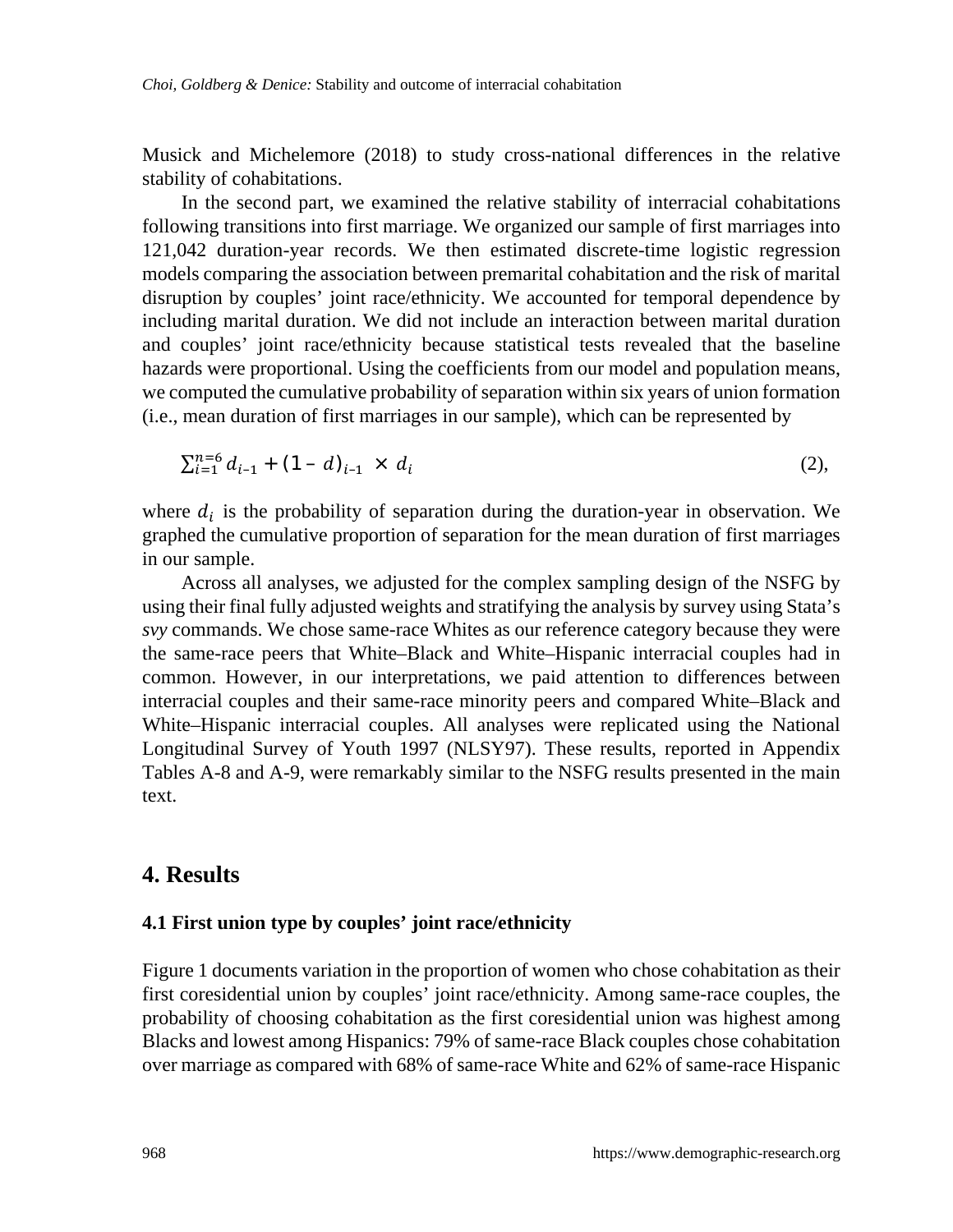couples. In line with prior work (Blackwell and Lichter 2004; Kreider 2000), the probability of choosing cohabitation as the first coresidential union was higher among interracial couples than among their same-race counterparts. For example, 90% of White–Black couples chose cohabitation compared to 68% of same-race White and 79% of same-race Black couples.

### **Figure 1: Proportion of women who choose cohabitation over marriage as their first union by couples' joint race/ethnicity**



*Source*: 2002, 2006–2019 National Survey of Family Growth (NSFG).

*Notes:* Analyses are weighted. 25,171 first coresidential unions. WW denotes same-race White couples. BB denotes same-race Black couples. HH denotes same-race Hispanic couples. WB denotes White–Black couples. WH denotes White–Hispanic couples. Bars denote 95% confidence intervals around proportions.

### **4.2 Partner traits by couples' joint race/ethnicity and first union type**

Table 1 summarizes the traits of cohabiting couples by their joint race/ethnicity. Our comparison of same-race couples closely mirrored prior findings about racial/ethnic disparities (Hummer and Hamilton 2010). White women in same-race cohabitations were more socioeconomically advantaged than Black and Hispanic women in same-race cohabitations. Relative to other same-race couples, a higher share of White women in same-race cohabitations had graduated from college. A lower share of Black women in same-race cohabitations grew up in two-parent families. A higher share of Hispanic women in same-race cohabitations started living with their partners during their teens. Relative to their White and Hispanic counterparts, higher shares of Black women in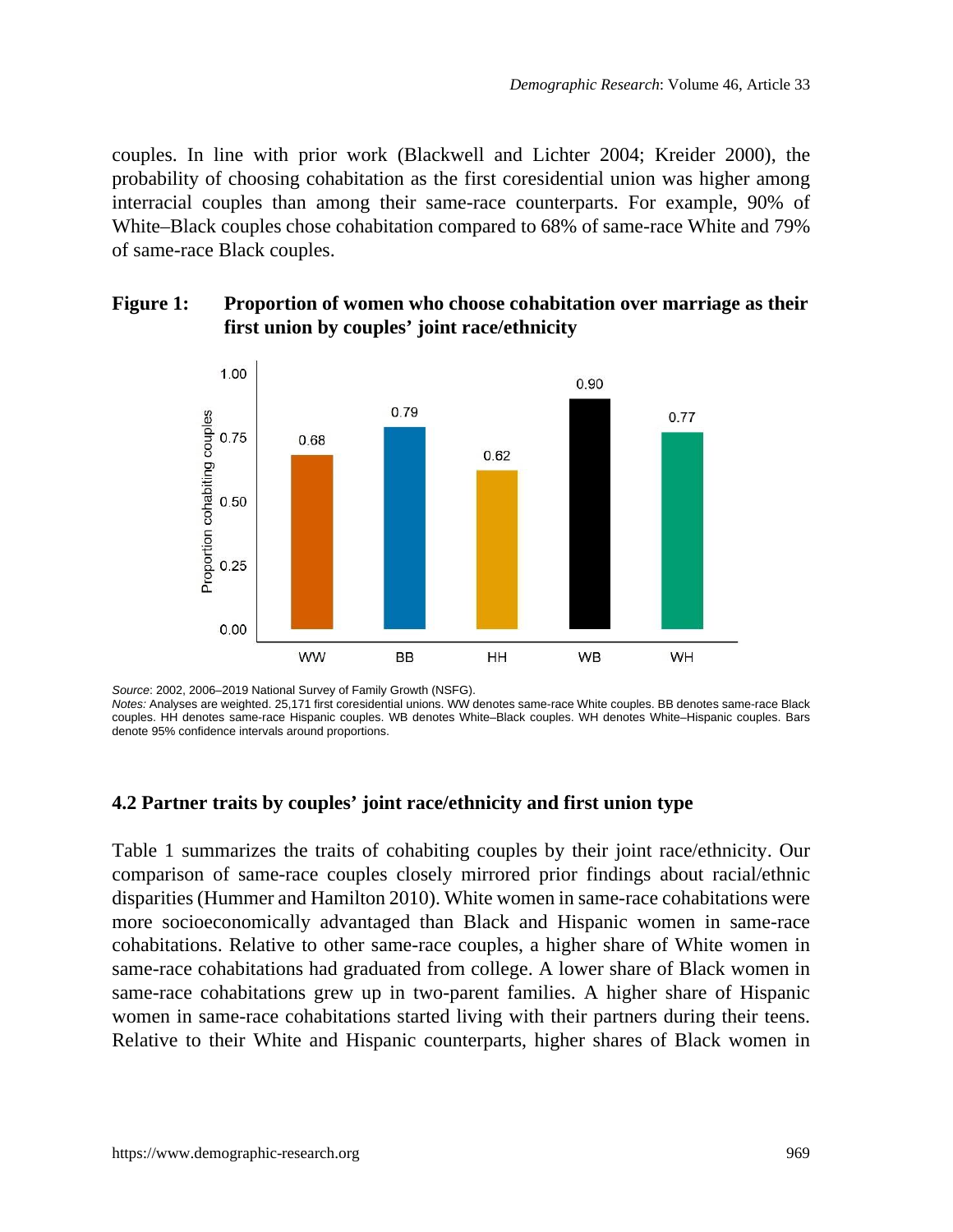same-race cohabitations had a child prior to their first coresidential unions and lived with partners who had a child from a prior union.

|                         | <b>WW</b>               | BB               | HH             | WB  | WH    |
|-------------------------|-------------------------|------------------|----------------|-----|-------|
|                         | 8,899                   | 3,854            | 3,460          | 628 | 1,434 |
| % Foreign-born          | $\overline{\mathbf{4}}$ | $\boldsymbol{6}$ | 53             | 5   | 9     |
| <b>Family structure</b> |                         |                  |                |     |       |
| Two parents             | 64                      | 41               | 63             | 55  | 59    |
| Stepfamily              | 15                      | 15               | 11             | 17  | 14    |
| Single parent           | 15                      | 32               | 16             | 17  | 20    |
| Other                   | 6                       | 13               | 9              | 11  | 8     |
| Education               |                         |                  |                |     |       |
| Less than HS            | 10                      | 15               | 38             | 17  | 12    |
| HS graduate             | 18                      | 27               | 26             | 20  | 16    |
| Some college            | 33                      | 40               | 25             | 41  | 43    |
| College graduate        | 39                      | 18               | 11             | 21  | 29    |
| <b>Religion raised</b>  |                         |                  |                |     |       |
| None                    | 14                      | 6                | $\overline{4}$ | 16  | 16    |
| Catholic                | 29                      | $\overline{7}$   | 77             | 20  | 42    |
| Protestant              | 50                      | 83               | 16             | 58  | 36    |
| Other                   | 6                       | $\overline{4}$   | $\overline{2}$ | 6   | 6     |
| Age of union formation  |                         |                  |                |     |       |
| $15 - 19$               | 39                      | 34               | 53             | 45  | 46    |
| $20 - 24$               | 42                      | 44               | 32             | 34  | 37    |
| $25 - 29$               | 14                      | 15               | 12             | 15  | 14    |
| $30 - 34$               | 5                       | $\overline{7}$   | 3              | 6   | 3     |
| % Child prior to union  | 5                       | 29               | 11             | 12  | 6     |
| % Male: kid             | 14                      | 42               | 20             | 33  | 19    |
| % Male: married before  | 13                      | 13               | 12             | 17  | 13    |
| % No plans              | 58                      | 54               | 52             | 64  | 59    |
| Year of union           |                         |                  |                |     |       |
| Before 1990             | 13                      | 12               | 12             | 8   | 12    |
| 1990-1999               | 36                      | 33               | 34             | 35  | 30    |
| 2000-2009               | 37                      | 40               | 41             | 41  | 39    |
| 2010-2019               | 13                      | 16               | 13             | 15  | 18    |
| Age differentials       |                         |                  |                |     |       |
| Female older            | 12                      | 12               | 12             | 13  | 12    |
| Male older: 0-1 years   | 26                      | 23               | 20             | 19  | 24    |
| Male older: 2-5 years   | 31                      | 26               | 27             | 25  | 29    |
| Male older: 6+ years    | 15                      | 17               | 14             | 21  | 18    |
| Missing                 | 16                      | 21               | 26             | 21  | 17    |

## **Table 1: Characteristics of cohabiting couples**

*Source*: 2002, 2006–2019 National Survey of Family Growth (NSFG).

*Notes*: Table displays weighted percentages. Frequencies are not weighted. 18,275 first premarital cohabitations.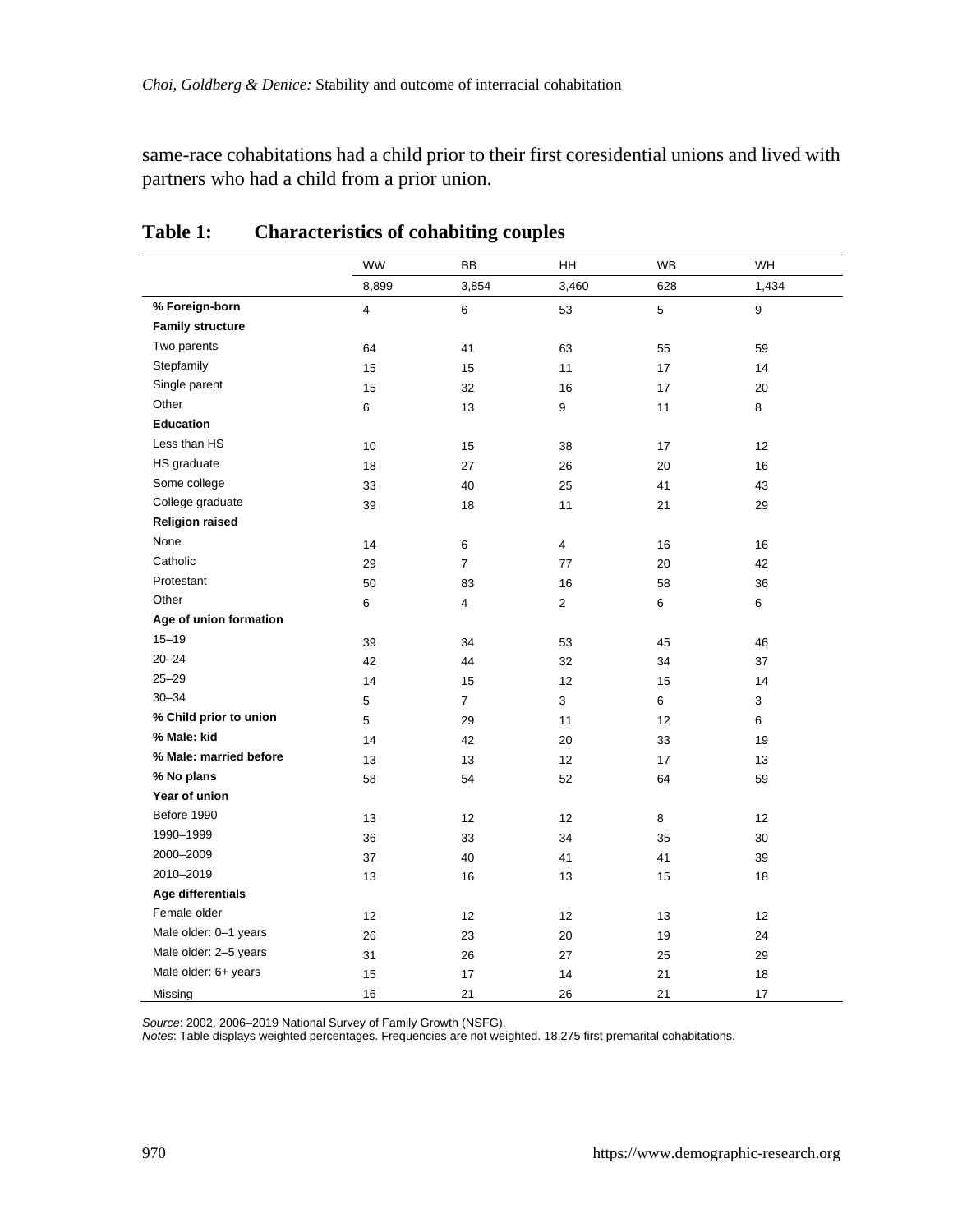The socioeconomic traits of those in interracial cohabitations fell in between those of their peers in same-race cohabitations. For example, 21% of women in White–Black cohabitations were college graduates compared to 39% of White and 18% of Black women in same-race cohabitations. Similarly, the share of women in White–Black cohabitations who grew up in two-parent households was lower than the corresponding share for same-race White cohabitations but higher than that of same-race Black cohabitations. There are exceptions to this general pattern. First, relative to their samerace peers, a higher share of women in White–Black cohabitations did not graduate from high school: 17% of women in White–Black versus 10% of White and 15% of Black women in same-race cohabitations. Second, a higher share of White–Black couples started living with their cohabiting partner during their teens (45%) than White (39%) or Black (34%) women in same-race cohabitations. Third, a higher share of women in White–Black couples had partnered with men who were previously married (17%) than White and Black women in same-race unions (13%). Finally, relative to their same-race peers, higher shares of interracial couples started to cohabit without any concrete plans to marry: 64% of White–Black versus 58% of same-race White and 54% of same-race Black couples.

#### **4.3 Outcomes of first cohabitations by couples' joint race/ethnicity**

Table 2 presents the results from discrete-time multinomial logistic regression models predicting the competing risks of transitioning into marriage, separating from their partners, and remaining in cohabitation (base outcome).<sup>[5](#page-16-0)</sup> We begin by describing the results for transitions into marriage. Living in a single-parent family, having a child prior to the cohabitation, partnering with a male partner with a child from a prior union, and not having concrete plans to marry at the onset of their union were associated with lower odds of transitioning into marriage. By contrast, higher levels of education, being older at the time of cohabitation, having a child together, and having an older male partner were associated with higher odds of transitioning into marriage.

<span id="page-16-0"></span><sup>&</sup>lt;sup>5</sup> We present the full models in the main text. Appendix Table A-10 includes results from a baseline model, which includes couple's joint race/ethnicity, duration, and the interaction between the two. Adjusting for controls explained little of the differences in the outcome of cohabiting unions by couples' joint race/ethnicity.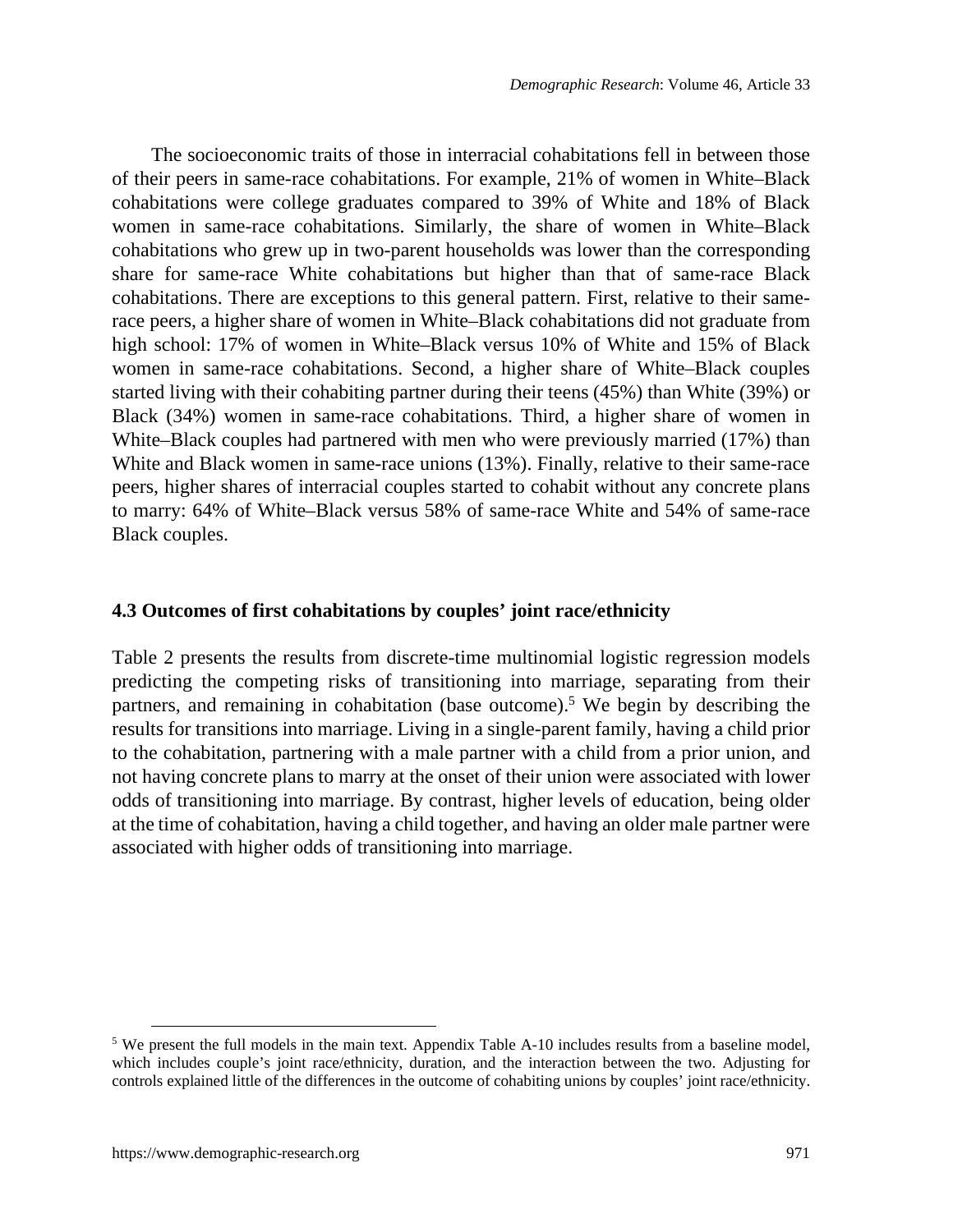## **Table 2: Discrete-time multinomial logistic regression model predicting outcome of first cohabitation (base outcome: remain in cohabitation)**

|                                | Married      |        | Separated |              |        |      |
|--------------------------------|--------------|--------|-----------|--------------|--------|------|
|                                | $exp(\beta)$ | 95% CI |           | $exp(\beta)$ | 95% CI |      |
| Couple's joint race (WW)       |              |        |           |              |        |      |
| Same-race Black (BB)           | 0.48         | 0.41   | 0.55      | 1.01         | 0.88   | 1.15 |
| Same-race Hispanic (HH)        | 0.88         | 0.75   | 1.03      | 0.80         | 0.67   | 0.95 |
| White-Black (WB)               | 0.59         | 0.43   | 0.81      | 1.28         | 0.99   | 1.65 |
| White-Hispanic (WH)            | 0.89         | 0.75   | 1.06      | 0.94         | 0.78   | 1.12 |
| <b>Duration</b>                | 1.14         | 1.12   | 1.17      | 1.12         | 1.09   | 1.14 |
| Couple's race*duration         |              |        |           |              |        |      |
| BB*duration                    | 0.93         | 0.89   | 0.96      | 1.01         | 0.98   | 1.05 |
| HH*duration                    | 0.85         | 0.82   | 0.89      | 0.95         | 0.91   | 0.98 |
| WB*duration                    | 0.92         | 0.85   | 0.99      | 0.94         | 0.88   | 0.99 |
| WH* duration                   | 0.97         | 0.92   | 1.03      | 1.06         | 1.01   | 1.11 |
| Foreign-born (US-born)         | 1.04         | 0.91   | 1.19      | 0.74         | 0.63   | 0.87 |
| Family (two)                   |              |        |           |              |        |      |
| Stepfamily                     | 0.99         | 0.89   | 1.11      | 1.14         | 1.02   | 1.26 |
| Single family                  | 0.86         | 0.77   | 0.95      | 1.03         | 0.93   | 1.13 |
| Other                          | 0.94         | 0.81   | 1.09      | 1.03         | 0.91   | 1.17 |
| Education (< HS)               |              |        |           |              |        |      |
| HS graduate                    | 1.27         | 1.11   | 1.44      | 0.99         | 0.88   | 1.11 |
| Some college                   | 1.40         | 1.24   | 1.59      | 1.19         | 1.07   | 1.33 |
| College graduates              | 1.71         | 1.50   | 1.96      | 1.09         | 0.95   | 1.25 |
| Age at union (15-19)           |              |        |           |              |        |      |
| $20 - 24$                      | 1.48         | 1.36   | 1.62      | 0.80         | 0.73   | 0.87 |
| $25 - 29$                      | 2.02         | 1.79   | 2.28      | 0.56         | 0.49   | 0.65 |
| $30 - 50$                      | 2.35         | 1.95   | 2.82      | 0.49         | 0.40   | 0.60 |
| Fem: child before (not)        | 0.89         | 0.78   | 1.03      | 0.98         | 0.87   | 1.10 |
| Male: child before (not)       | 0.78         | 0.70   | 0.88      | 1.12         | 1.01   | 1.24 |
| Male: prior marriage (not)     | 1.05         | 0.92   | 1.19      | 0.81         | 0.71   | 0.92 |
| Age differences (female older) |              |        |           |              |        |      |
| Male>Fem: 0-1 years            | 1.03         | 0.91   | 1.16      | 0.87         | 0.76   | 0.99 |
| Male>Fem: 2-5 years            | 1.28         | 1.15   | 1.44      | 0.93         | 0.82   | 1.06 |
| Male>Fem: 6+ years             | 1.20         | 1.05   | 1.37      | 0.99         | 0.85   | 1.15 |
| Had a child together (not)     | 1.62         | 1.47   | 1.78      | 1.07         | 0.97   | 1.17 |
| No plans to wed (plans)        | 0.43         | 0.40   | 0.46      | 1.36         | 1.26   | 1.48 |
| Intercept                      | 0.16         | 0.13   | 0.20      | 0.07         | 0.06   | 0.09 |

*Source: 2*002, 2006–2019 National Survey of Family Growth (NSFG).<br>*Notes:* 72,426 duration-years obtained from 18,275 first cohabitations. Analyses are weighted and stratified by survey year. Model also<br>Includes mother's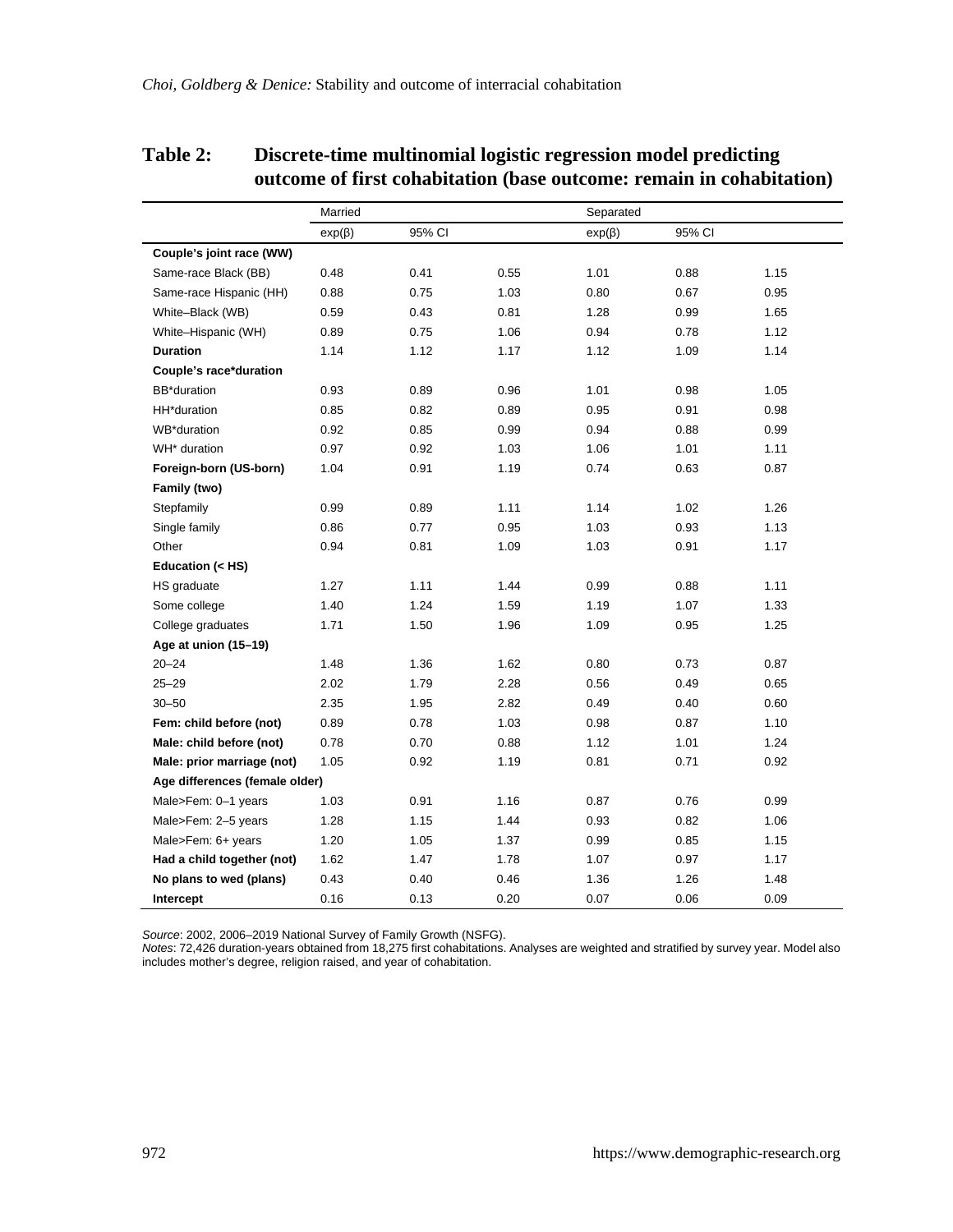To facilitate the comparison across groups, Figure 2 illustrates the cumulative probabilities of (a) transitioning into marriage, (b) separating, and (c) remaining in cohabitation within three years of cohabitation by couples' joint race/ethnicity. As shown in panel A, among same-race couples, Whites had the highest and Blacks had the lowest probabilities of transitioning from cohabitation to marriage. Interracial couples' probability of transitioning into marriage was slightly higher than that of their same-race minority peers with the lower probability of transitioning into marriage. White–Black couples (21%) were slightly more likely than same-race Blacks (18%) to marry their cohabiting partners. Similarly, White–Hispanic couples (30%) were also slightly more likely than same-race Hispanic couples (28%) to transition to marriage. White–Black cohabiting couples (21%) were less likely to transition into marriage than White– Hispanic couples (30%).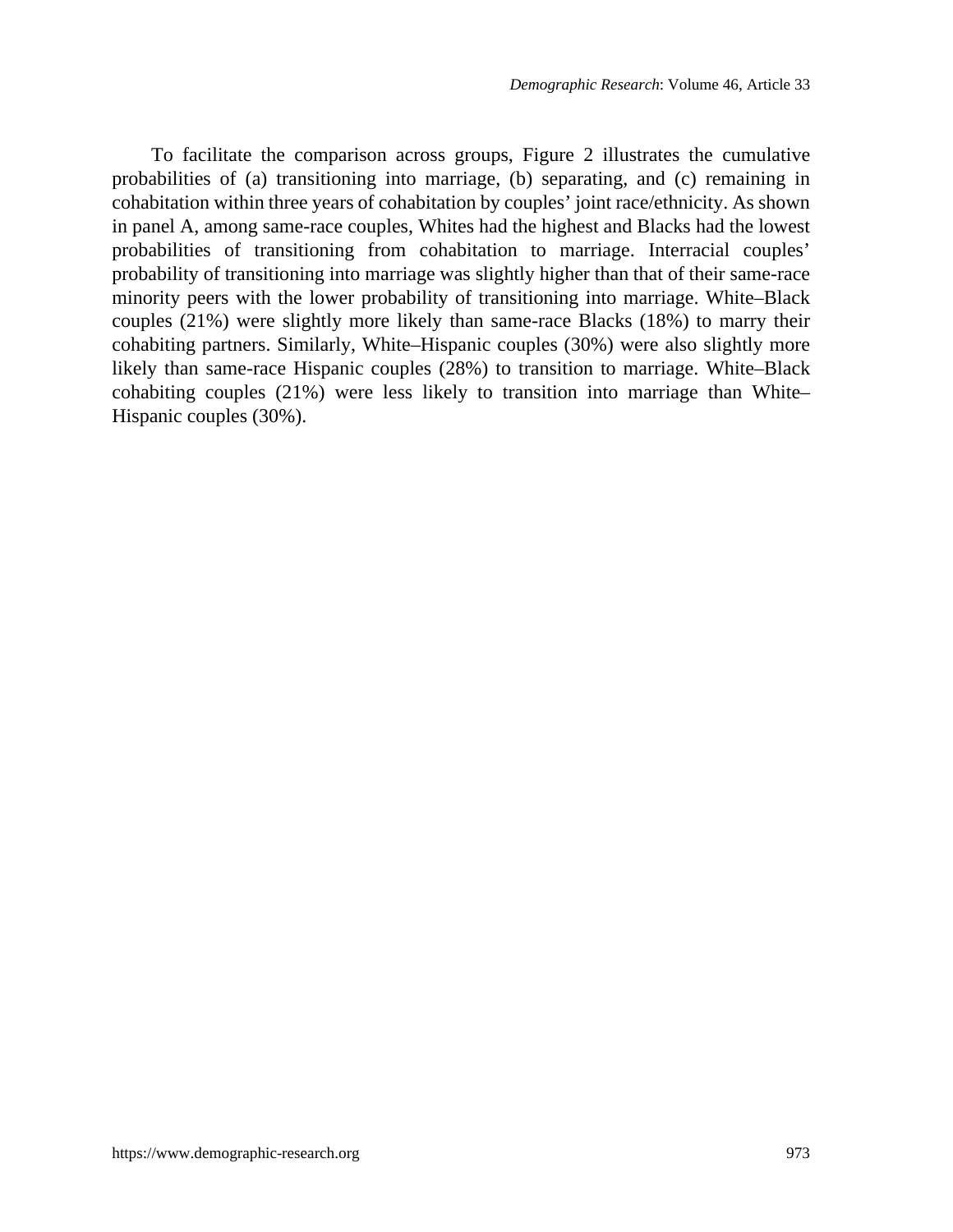## **Figure 2: Predicted cumulative proportion of cohabiting couples who marry, separate, or remain in their first cohabitation within three years by couples' joint race/ethnicity**



*Sources*: 2002, 2006–2019 National Survey of Family Growth (NSFG).

*Notes*: Predicted probabilities of separation are derived from Table 2 for 18,275 first premarital cohabitations contributing 72,426 duration-years, allowing union duration to vary by duration-year and setting all values at population mean. We show the cumulative separation probabilities within three years because that's the mean duration of first premarital cohabitation in our sample. Appendix Table A9 presents the cumulative predicted probabilities of marital disruption up to ten years. WW: Same-race White couples, BB: same-race Black couples, HH: same-race Hispanic couples, WB: White–Black couples, WH: White–Hispanic couples.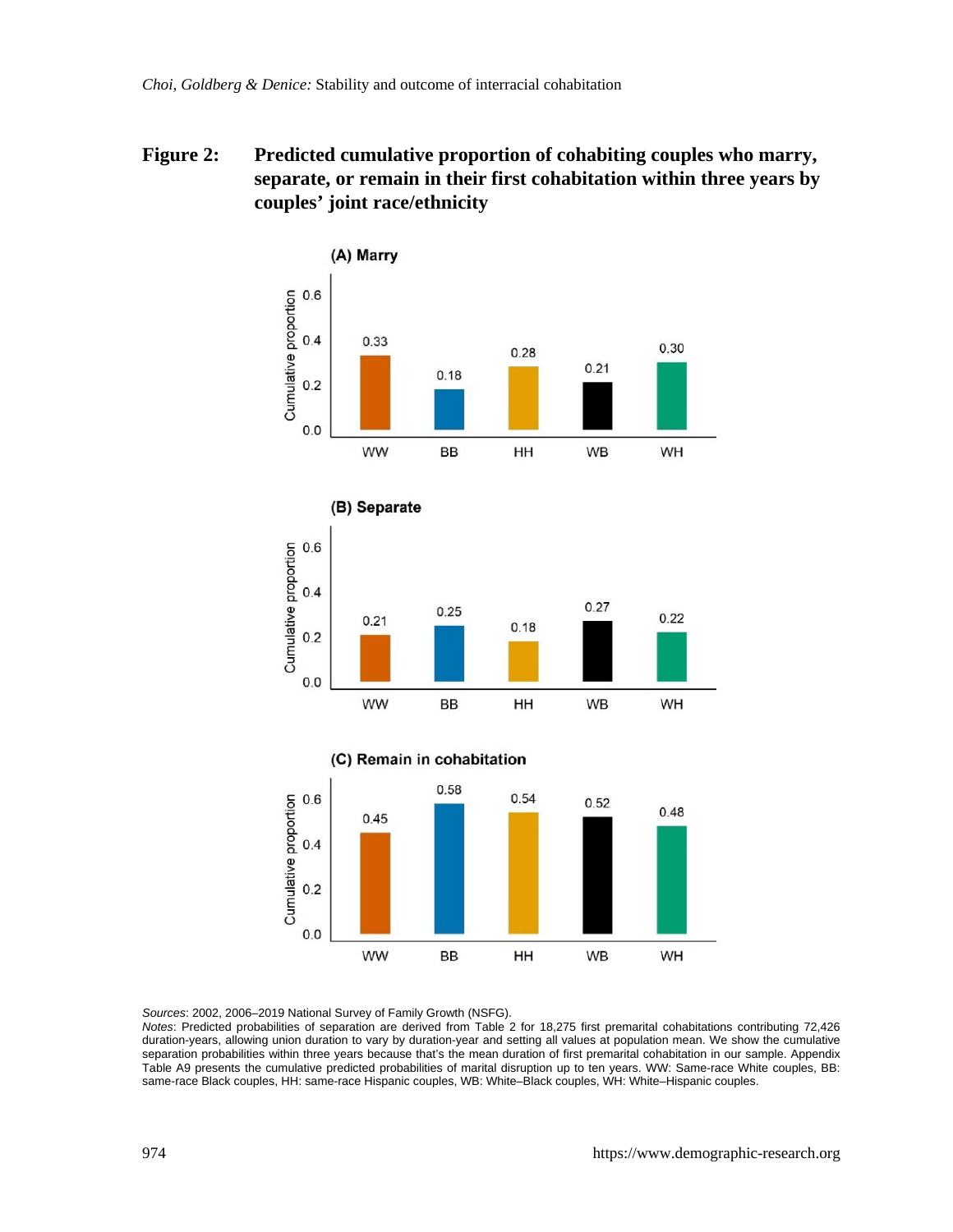We now turn our attention to cohabiting couples' probability of separation. As Table 2 indicates, being foreign-born, older age at cohabitation, and partnering with a man who was previously married were associated with lower odds of separation, whereas growing up in stepfamilies and not having concrete plans to marry were associated with higher odds of separation. Panel B in Figure 2 presents the cumulative predicted probabilities of separation within three years of cohabitation.<sup>[6](#page-20-0)</sup> Among same-race couples, Blacks had the highest and Hispanics had the lowest probabilities of separation: 25% of Black versus 21% of White and 18% of Hispanic same-race couples. Interracial couples' probability of separation was slightly higher than that of their same-race counterparts: 27% of White– Black couples had separated from their first cohabiting partner within three years compared to 21% of same-race White and 25% of same-race Black couples. Similarly, 22% of White–Hispanic couples had separated during the same period, which contrasted with 21% of same-race White and 18% of same-race Hispanic couples. White–Black couples (27%) were more likely to separate than White–Hispanic couples (22%).

Interracial couples' probability of remaining in cohabitation fell in between those of their same-race counterparts. For example, as illustrated in panel C of Figure 2, 52% of White–Black couples continued to live with their first cohabiting partners after three years of cohabitation compared to 45% of same-race White and 58% of same-race Black couples.

#### **4.4 Union stability by couples' joint race/ethnicity and first union type**

Table 3 presents the results from discrete-time logistic regression models predicting the odds of marital disruption.<sup>[7](#page-20-1)</sup> Being foreign-born, growing up in two-parent families, graduating from college, marrying at an older age, having a husband who is older, and having a child together during marriage were associated with lower odds of marital disruption. For example, having a child together during marriage was associated with 20% lower odds of marital disruption. By contrast, marrying a man with a child from a previous union was associated with 49% higher odds of marital disruption.

<span id="page-20-0"></span><sup>&</sup>lt;sup>6</sup> We present the cumulative predicted separation probabilities within three years of cohabitation because that is the average duration in our sample. Appendix Table A-11 presents the results for up to ten years.

<span id="page-20-1"></span><sup>&</sup>lt;sup>7</sup> We present the full models in the main text. Appendix Table A-12 includes results from a baseline model, which includes couples' joint race/ethnicity, premarital cohabitation, an interaction between the two, and duration. Adjusting for controls does not meaningfully change the core results.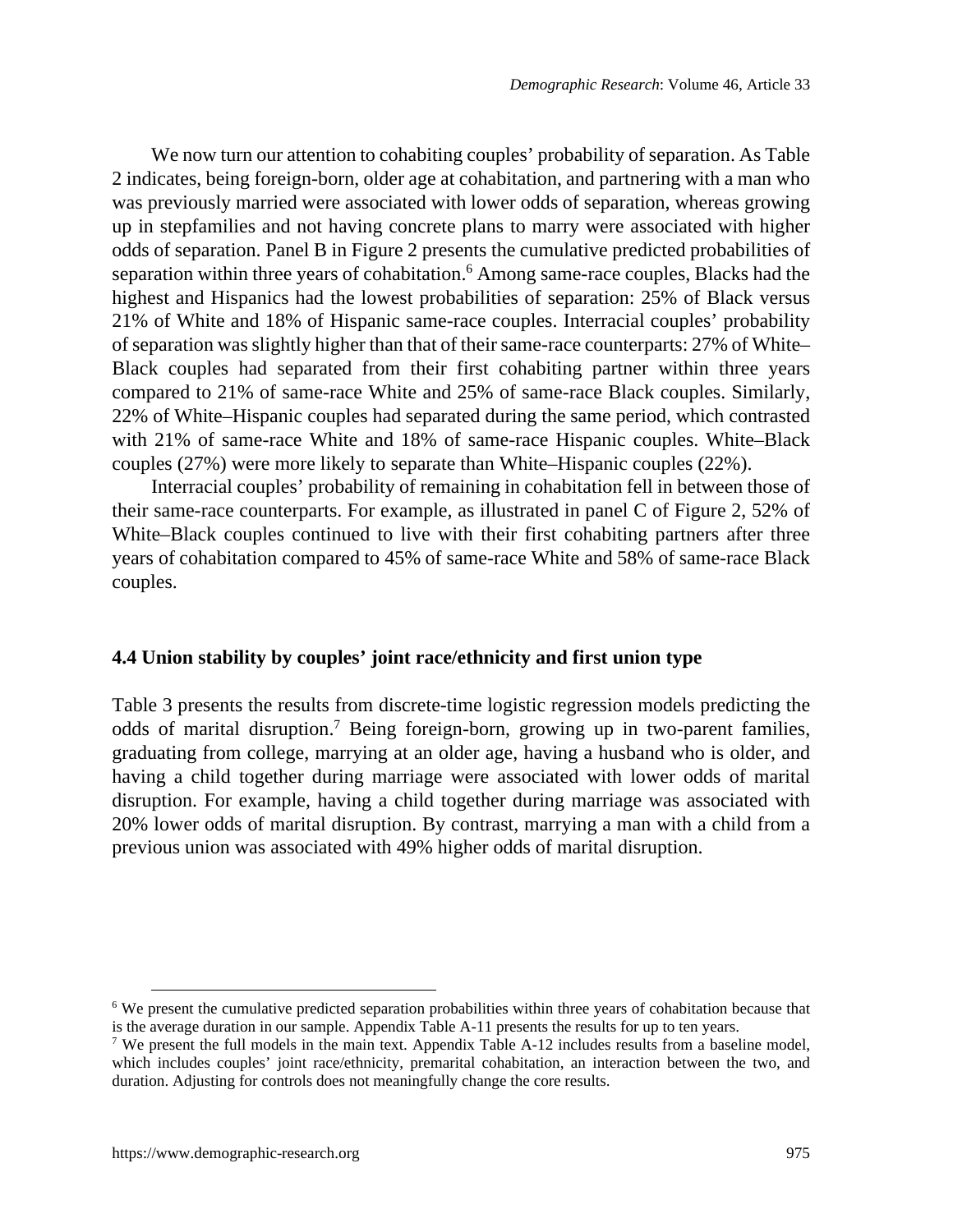|                            | $exp(\beta)$ | 95% CI |      |
|----------------------------|--------------|--------|------|
| Couple's joint race (WW)   |              |        |      |
| Same-race Black (BB)       | 1.51         | 1.25   | 1.83 |
| Same-race Hispanic (HH)    | 0.84         | 0.67   | 1.03 |
| White-Black (WB)           | 1.54         | 0.89   | 2.66 |
| White-Hispanic (WH)        | 1.35         | 1.05   | 1.74 |
| Direct marriage (premar)   | 1.17         | 1.04   | 1.32 |
| Couple * direct marriage   |              |        |      |
| Same-race Black*direct     | 0.92         | 0.73   | 1.16 |
| Same-race Hisp*direct      | 1.01         | 0.81   | 1.26 |
| White-Black*direct         | 0.71         | 0.37   | 1.37 |
| White-Hisp*direct          | 0.94         | 0.69   | 1.28 |
| <b>Duration</b>            | 1.01         | 1.00   | 1.03 |
| Mother's degree (< HS)     |              |        |      |
| HS graduate                | 1.11         | 0.98   | 1.24 |
| Some college               | 1.18         | 1.04   | 1.35 |
| College graduates          | 1.22         | 1.05   | 1.41 |
| Foreign-born (US-born)     | 0.83         | 0.72   | 0.96 |
| Family (two)               |              |        |      |
| Stepfamily                 | 1.66         | 1.47   | 1.87 |
| Single family              | 1.26         | 1.09   | 1.44 |
| Other                      | 1.68         | 1.45   | 1.95 |
| Education (< HS)           |              |        |      |
| HS graduate                | 1.12         | 0.98   | 1.29 |
| Some college               | 1.16         | 1.02   | 1.32 |
| College graduates          | 0.74         | 0.63   | 0.86 |
| Age at marriage (15-19)    |              |        |      |
| $20 - 24$                  | 0.60         | 0.54   | 0.66 |
| $25 - 29$                  | 0.38         | 0.32   | 0.45 |
| $30 - 50$                  | 0.28         | 0.23   | 0.33 |
| Wife: child before (not)   | 1.49         | 1.30   | 1.70 |
| Husb: child before (not)   | 1.49         | 1.31   | 1.70 |
| Husb: prior marriage (not) | 1.06         | 0.92   | 1.24 |
| Age diff (female older)    |              |        |      |
| Male>Fem: 0-1 years        | 0.77         | 0.66   | 0.90 |
| Male>Fem: 2-5 years        | 0.70         | 0.60   | 0.82 |
| Male>Fem: 6+ years         | 0.78         | 0.66   | 0.92 |
| Had a child within union   | 0.80         | 0.73   | 0.87 |
| Intercept                  | 0.09         | 0.07   | 0.12 |

## **Table 3: Discrete-time logistic regression model predicting dissolution of first marriage**

*Source:* 2002, 2006–2019 National Survey of Family Growth (NSFG).<br>*Notes:* 121,042 duration-years obtained from 17,265 first marriages. Analyses are weighted. Model also includes religion raised, year<br>of union formation,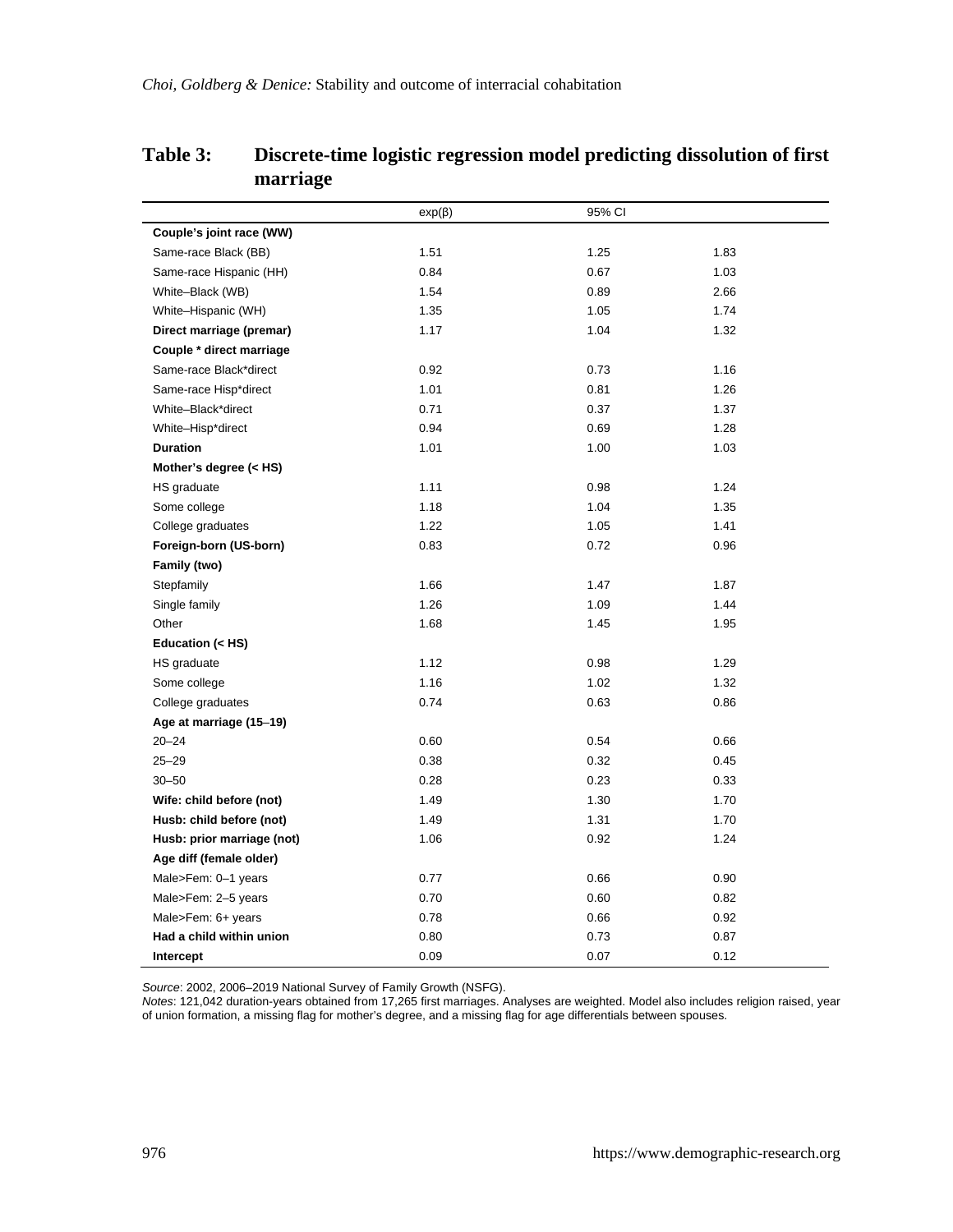Figure 3 presents the cumulative separation probabilities by couples' joint race/ethnicity and premarital cohabitation experience.<sup>[8](#page-22-0)</sup> Among same-race couples, Blacks had the highest and Hispanics had the lowest probabilities of marital dissolution. White–Hispanic couples' probabilities of marital disruption were much higher than those of their same-race counterparts. For example, 28% of White–Hispanic couples who cohabited prior to marriage dissolved their unions compared with 23% of same-race White and 20% of same-race Hispanic peers. By contrast, White–Black couples in direct marriages were similarly likely to dissolve their marriages as their same-race Black counterparts: 29% of White–Black and 28% of same-race Black couples. White–Black couples who cohabited prior to marriage, however, were less likely to separate than their same-race Black counterparts: 24% of White–Black versus 30% of same-race Black couples.

### **Figure 3: Cumulative proportion of experiencing marital dissolution within six years by couple's joint race/ethnicity**



*Source*: 2002, 2006–2019 National Survey of Family Growth (NSFG).

*Notes*: Predicted probabilities of separation are derived from Table 4 for 17,265 first marriages contributing 121,673 duration-years, allowing marital duration to vary by year, varying first union type, and setting all values at population mean. We show the results for the six-year mark because that's the mean duration of first marriages. Appendix Table A-11 presents the cumulative predicted probabilities of marital disruption up to ten years. WW: Same-race White couples, BB: same-race Black couples, HH: same-race Hispanic couples, WB: White–Black couples, WH: White–Hispanic couples.

<span id="page-22-0"></span><sup>&</sup>lt;sup>8</sup> We present the cumulative predicted separation probabilities within six years of cohabitation because that is the average duration of marriages in our sample. Appendix Table A-13 presents the results for up to ten years.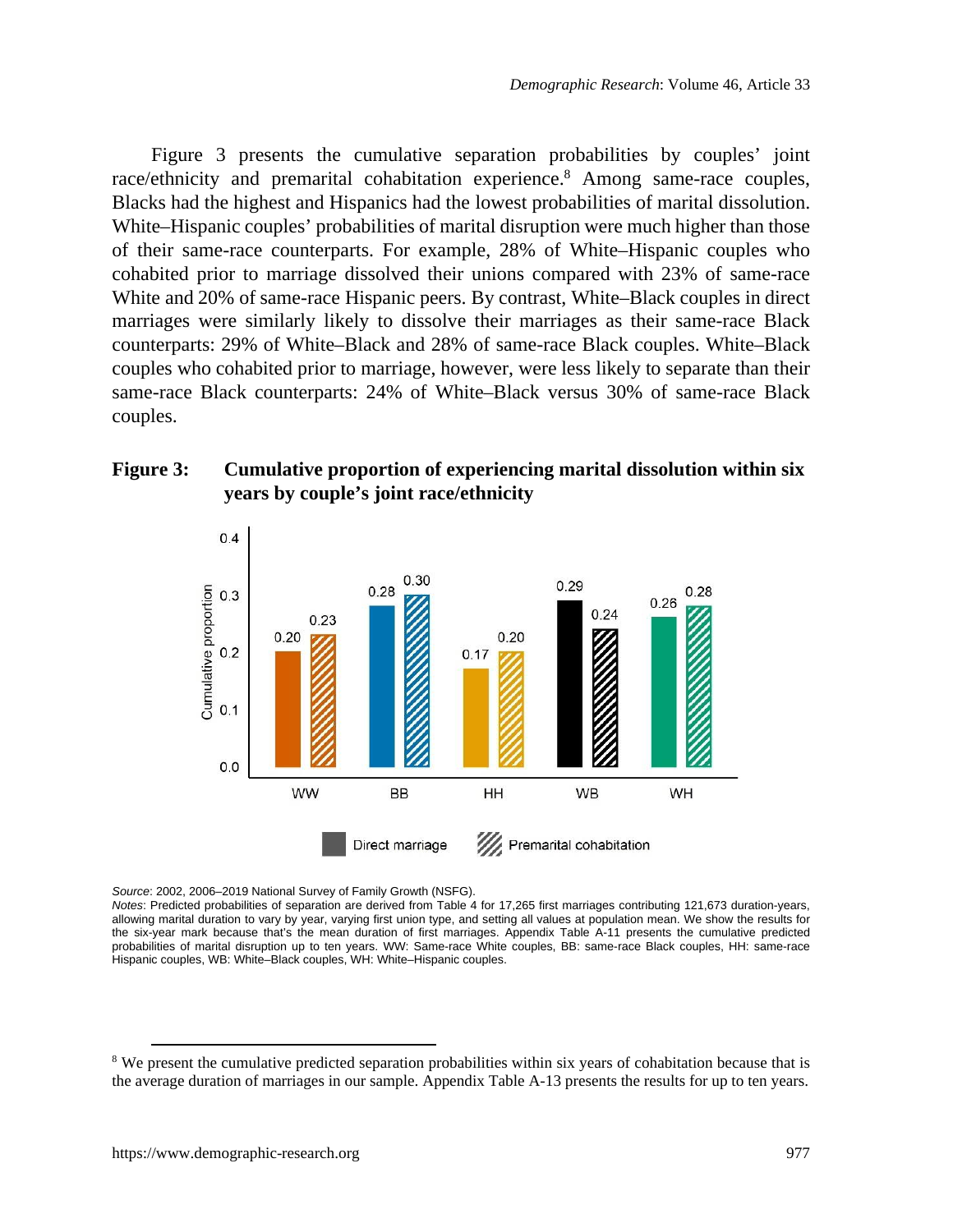*Choi, Goldberg & Denice:* Stability and outcome of interracial cohabitation

For most groups, premarital cohabitation was associated with a higher probability of separation. Among same-race White and Hispanic couples, for instance, the probability of separation was roughly 15% higher among those who cohabited prior to marriage than among those who did not  $(100 \times \frac{23-20}{20} = 15; 100 \times \frac{20-17}{17} \approx 15,$ respectively). Among same-race Black and White–Hispanic couples, the probability of separation was roughly 7% higher among those who cohabited prior to marriage than among those who did not  $(100 \times \frac{30-28}{28} = 7; 100 \times \frac{28-26}{26} \approx 7)$ . However, among White-Black couples, the probability of separation was roughly 17% lower among White–Black couples who cohabited prior to marriage than among those in direct marriages  $(100 \times \left( \frac{24-29}{29} - 1 \right) = -17).$ 

## **5. Discussion**

Due to the formidable barriers to intermarriage, interracial couples cohabit at higher rates than same-race couples (Blackwell and Lichter 2004; Campbell and Martin 2016; Kreider 2000). Interracial couples' higher cohabitation rates raise the question, Do interracial cohabitations take on a different social significance than same-race cohabitations? Conceivably, interracial cohabitations may be substitutes to marriages – settings wherein interracial couples carry out a pseudo-married life less subject to societal disapproval. Alternatively, interracial couples may have a greater need to enter into trial marriages where they can test their compatibility before they transition to marriage. Although the social significance of interracial cohabitations has important implications for the stability of mixed-race families and the family environments of multiracial children, studies on the stability of interracial cohabitations are rare. To fill this gap in the literature, we documented variations in the stability and outcome of cohabitations and the association between premarital cohabitation and subsequent marital instability by couples' joint race/ethnicity. Our study yielded several noteworthy findings.

First, we found that interracial couples were less likely than same-race couples to view marriage as a part of their union trajectories. They were more likely than same-race couples to choose cohabitation over marriage as their first coresidential unions. They were also less likely than same-race couples to have concrete plans to marry at the onset of cohabitation. These findings support claims that racial differences continue to be one of the most formidable barriers to marriages and that barriers may be more formidable for longer and more committed relationships (marriages versus cohabitation) (Blackwell and Lichter 2004; Herman and Campbell 2012). They also highlight the importance of studying the stability of interracial cohabitation specifically.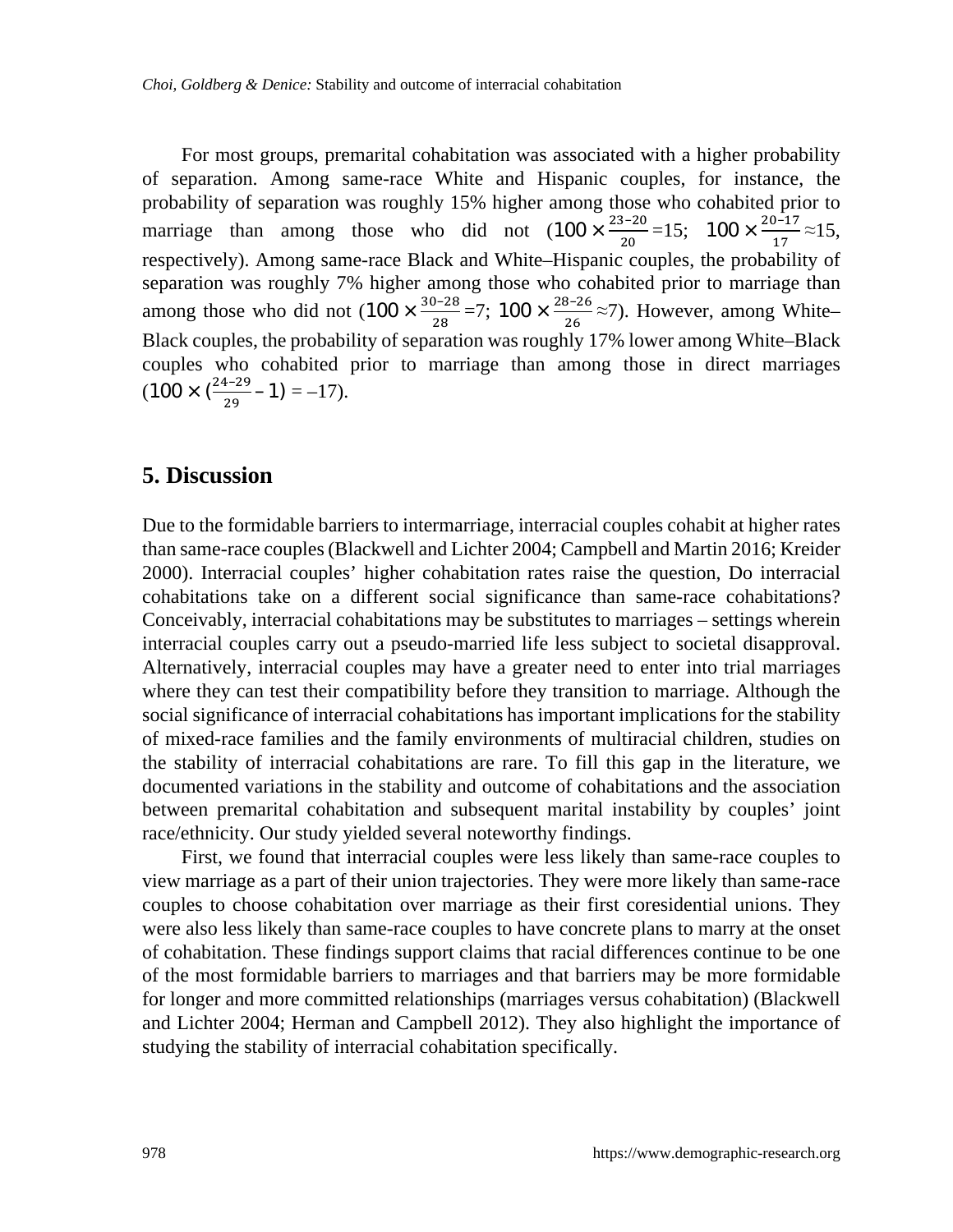Second, our findings showed that same-race White couples were more likely than other same-race couples to transition from cohabitation to marriage, same-race Blacks were more likely to separate from their cohabiting partners, and same-race Hispanics were more likely to remain in cohabitation. These findings are consistent with Hypothesis 1 and prior findings about racial/ethnic disparities in the outcome of cohabitations (Choi and Seltzer 2009; Raley and Sweeney 2007). In line with Hypotheses 3A and 3B, the outcomes of White–Black cohabitations were overall similar to those of same-race Black couples. Their probabilities of transitioning into marriage or of separating were only slightly higher than that of same-race Black couples. In line with Hypotheses 4A and 4B, the outcomes of White–Hispanic cohabitations fell in between those of their same-race counterparts. Their probability of marriage was higher than that of same-race Hispanics but lower than that of same-race Whites. Their probability of separation was similar to that of same-race Whites. Based on these patterns, we infer that White–Black cohabitations may act as substitutes to marriage and that White–Hispanic cohabitations take on a meaning between trial marriage and substitute to marriage. These findings are consistent with conclusions by Choi and Goldberg (2020), who examine fertility within the context of interracial cohabitation.

Third, for most groups, premarital cohabitation tended to be positively associated with subsequent marital instability – a pattern that is commonly attributed to the fact that (a) those who cohabit prior to marriage are more socioeconomically disadvantaged than their peers who transitioned directly to marriage and (b) those who cohabited prior to marriage are more likely to forgo behaviors, such as pooling resources or making joint investments, that stabilize the marriage (Smock 2000). This finding is consistent with studies examining earlier marriage cohorts (Kamp Dush, Cohan, and Amato 2004; Smock 2000; Rhoades, Stanley, and Markman 2009) but inconsistent with those examining more recent marriage cohorts (Manning and Cohen 2012; Manning, Smock, and Kuperberg 2021). To ensure that we had adequate numbers of interracial couples, we pooled data from several waves of the NSFG, and our samples included a sizable number of respondents who belong to earlier marriage cohorts. In supplementary analyses, we restricted our sample to a more recent cohort of women. Like Manning and colleagues (2012, 2021), we found that the association between premarital cohabitation and subsequent marital instability largely disappeared (Appendix Table A-7).

Fourth, our findings illustrated that the association between premarital cohabitation and the risk of marital disruption varied by couples' joint race/ethnicity. The association between premarital cohabitation and subsequent marital instability was stronger for same-race Whites and same-race Hispanics and weaker among same-race Black couples. This may reflect differential selectivity into same-race Black cohabitations. Specifically, a higher share of same-race Black couples cohabit; thus, cohabitation may be less negatively selective for same-race Blacks than for same-race Whites and Hispanics. The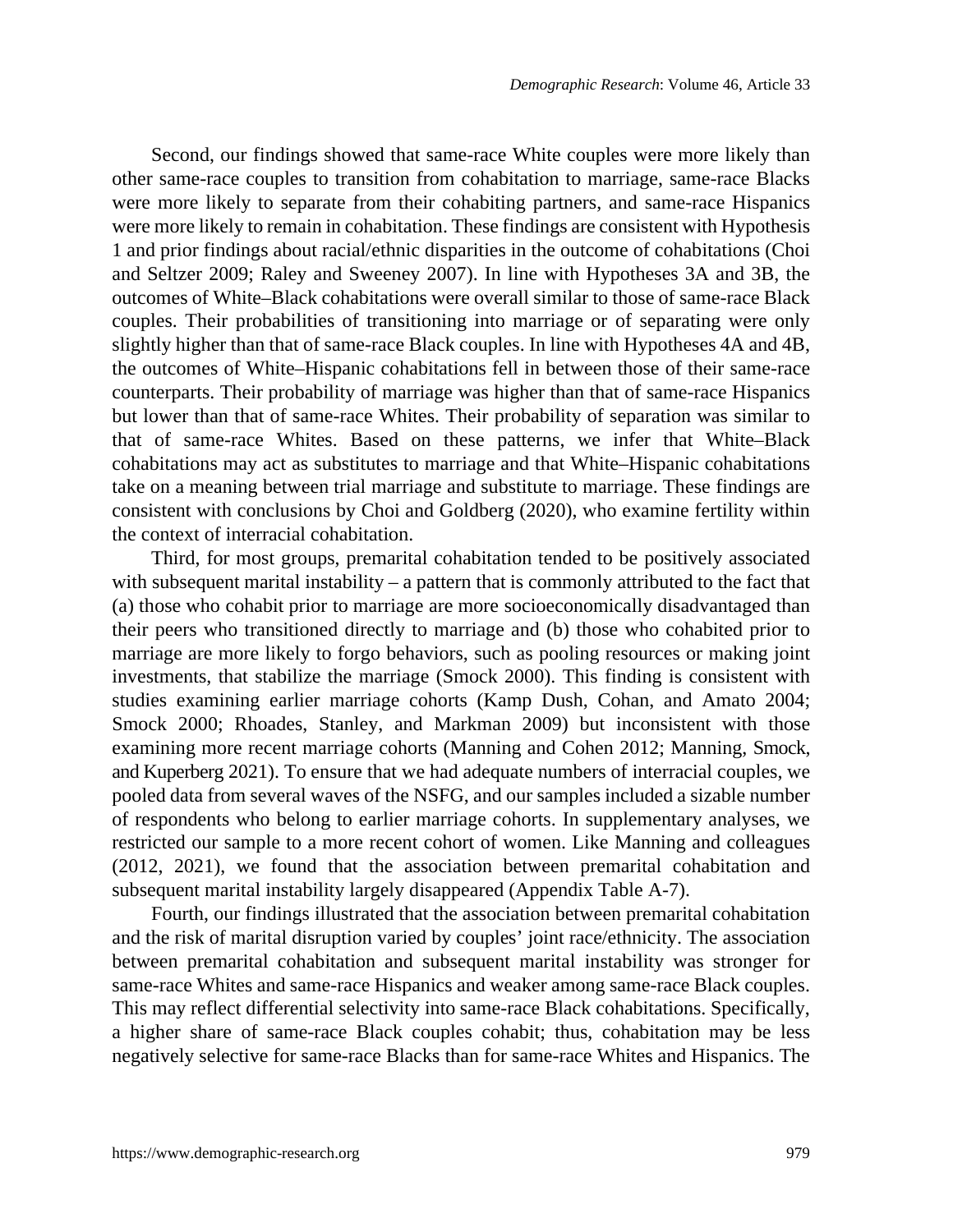results for same-race White and Black couples were consistent with findings by Phillips and Sweeney (2005) and Hypothesis 2, but the results for same-race Hispanics were not. This disparity likely emerges because our study examines all Hispanics instead of just Mexican Americans. Selectivity into and the social significance of cohabitation vary across Latin American countries (Esteve, Lesthaeghe, and Lopez-Gay 2012). Our study also observes cohabiting behavior for a later cohort of women than Phillips and Sweeney (2005), who use the 1995 NSFG. Latin America underwent the second demographic transition after the 1990s, and the significance of cohabitation has changed significantly over time. The share of 'old' cohabitations, which serve as a substitute to legal marriages, has decreased in Latin America (Esteve, Lesthaeghe, and Lopez-Garcia 2012).

Fifth, the association between premarital cohabitation and marital instability also varied between White–Black and White–Hispanic couples. Deviating from the general pattern and Hypothesis 3C, White–Black couples who cohabited before marriage had lower separation probabilities than White–Black couples in direct marriages. This likely reflects the fact that, for White–Black couples, cohabitation serves as a substitute to marriage. The subset of White–Black couples who transition from cohabitation to marriage may be a select group with a lower risk of marital disruption. They may be unusually pro-nuptial, have kin with favorable attitudes toward intermarriage, or have long-term joint investments. By contrast, and in line with the general pattern, White– Hispanic couples who cohabited prior to marriage are more likely than their counterparts who transitioned directly into marriage to separate. Nonetheless, the positive association between premarital cohabitation and subsequent marital instability for White–Hispanic couples is weaker than for same-race White and Hispanic couples. A weaker association may emerge because White–Hispanic couples may also experience disapproval toward their union for having crossed ethnic barriers to marry. As such, the winnowing process may be more pronounced for White–Hispanic couples than for their same-race White and Hispanic couples. White–Hispanic couples may be a less negatively selected group than the same-race White and Hispanic peers, which explains why the association between premarital cohabitation and subsequent marital instability is weaker for White–Hispanic couples than for same-race White and Hispanic couples.

Like all prior work, our study has a few limitations. First, we did not have sufficiently large numbers of direct marriages involving White–Black partners to disaggregate the marriages according to the gender and race of each spouse (e.g., White wife–Black husband versus Black wife–White husband couplings). Prior work has shown that the behavior and outcomes of interracial couples varied according to the gender and race of the spouse (Choi and Goldberg 2018; Qian and Lichter 2021). Similarly, we considered restricting our analyses to marriages within ten years of the date of interview, but we could not do so because of small sample sizes. Instead, we ran several supplementary analyses and found our results to be consistent in terms of the direction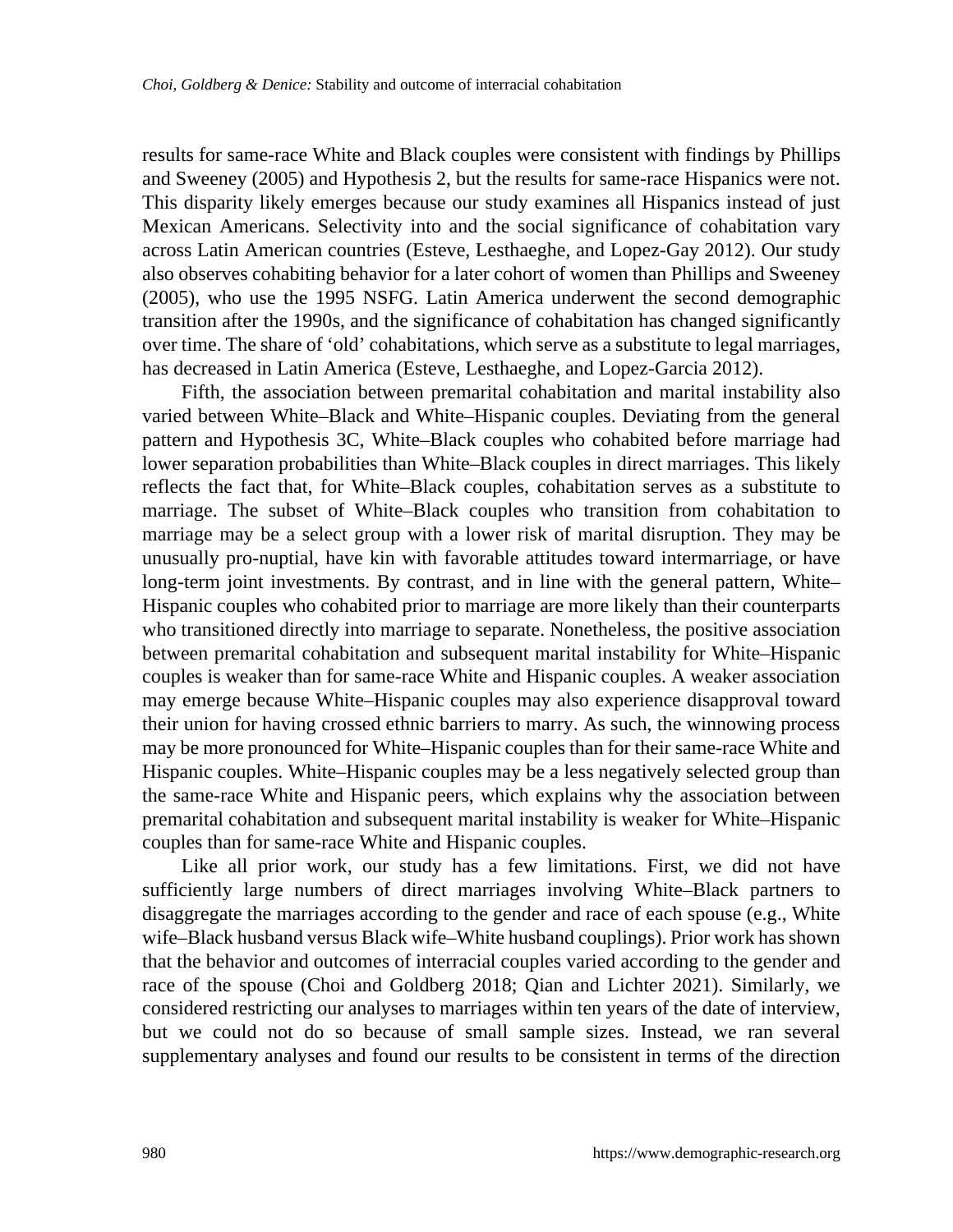and size of our coefficients. Given the robustness of our results, we opted for the most inclusive sample.

Second, we restricted our study to first premarital cohabitations and first marriages. Given that the median age of first marriages is in the late 20s in recent years, a large share of individuals may not marry their first cohabiting partner (Payne 2021). A younger age at marriage is also associated with higher disruption rates (Lehrer 2008). Thus, we may understate transitions into marriage and overstate disruption rates. To test for this possibility, we ran our models restricting our analyses to those who started living with their partner or husband after they turned 25 years of age (see Appendix Tables A-14 and A-15). Results from these supplementary analyses, including the negative association between premarital cohabitation and marital disruption for White–Black couples, were robust. The only noteworthy exception is that the association between premarital cohabitation and marital disruption for all other groups largely disappears once we add this age restriction.

Third, prior work commonly attributes differences between interracial and samerace couples to attitudes about intermarriage (e.g., Choi and Goldberg 2018; Qian and Lichter 2021). Retrospective histories seldom collect attitudinal data due to recall bias; thus, we were unable to empirically test this explanation. Instead, we follow the longstanding tradition in demography of looking at behavioral patterns, inferring the social significance of cohabitation, and interpreting our findings based on prior work describing the behaviors of cohabiting couples who assign certain social significance to cohabitation. Future work should make efforts to consider differences in (a) partners' views about the viability of their union at the time of cohabitation and marriage and (b) the difficulties couples face as a result of their partner choices.

Finally, there was a routing error in marital dissolution questions in the 2002 NSFG, and many respondents were not asked questions about when and how their marriages ended. As a result, the 2002 NSFG included more imputed values than later waves with respect to when the marriage ended. There is no evidence that dissolution data were missing at higher rates for interracial marriages than for same-race marriages. Furthermore, many studies have productively used the 2002 NSFG to examine marital dissolution (e.g., Manning and Cohen 2012; Reinhold 2010; Schwartz and Han 2014). We included 2002 NSFG data to ensure that our sample included sufficient numbers of interracial couples. Nonetheless, robustness checks to using only the 2006–2019 NSFG obtained similar results, with the exception of statistical significance due to the relatively small number of interracial marriages.

Notwithstanding these limitations, our study offers valuable insights about the social significance of interracial cohabitations and the implications for the stability of interracial unions. Challenges of crossing racial boundaries appear to generate a greater need for White–Black interracial couples to cohabit prior to marriage. With relatively high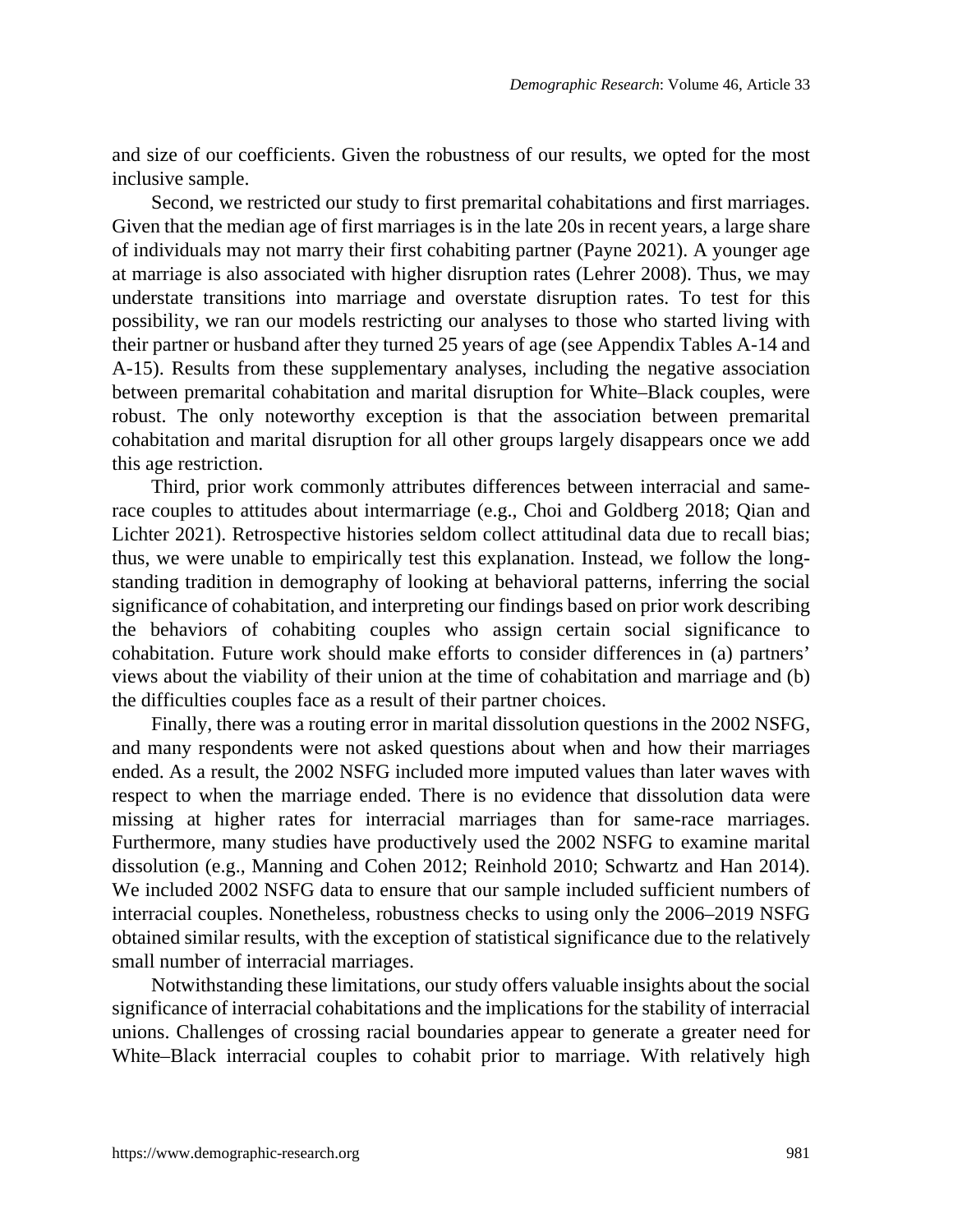separation rates and low marriage rates, cohabitation eliminates larger shares of White– Black couples. Yet once they transition from cohabitation to marriage, their union tends to be relatively stable – their marital disruption rates are only slightly higher than samerace White couples who cohabited prior to marriage and lower than White–Black couples who transitioned directly to marriage. By contrast, White–Hispanic couples are more likely than their same-race counterparts, but less likely than White–Black couples, to choose cohabitation. With relatively low separation rates and high marriage rates, cohabitation appears to eliminate smaller shares of White–Hispanic relative to White– Black couples. Partly because entry into marriage via cohabitation is a less selective process for White–Hispanic than White–Black couples, premarital cohabitation is associated with higher marital instability for White–Hispanic couples – albeit weaker than for their same-race White and Hispanic counterparts. The distinct salience of barriers to intermarriage may have created variation in the union trajectories of interracial couples.

## **6. Acknowledgments**

An earlier version of this paper was presented in the Center for Family and Demographic Research at Bowling Green State University. The authors wish to thank Wendy Manning, Karen Guzzo, Susan Brown, and Deadric Williams for their insightful feedback and Kelly Musick and Katherine Michelmore for generously sharing their Stata codes.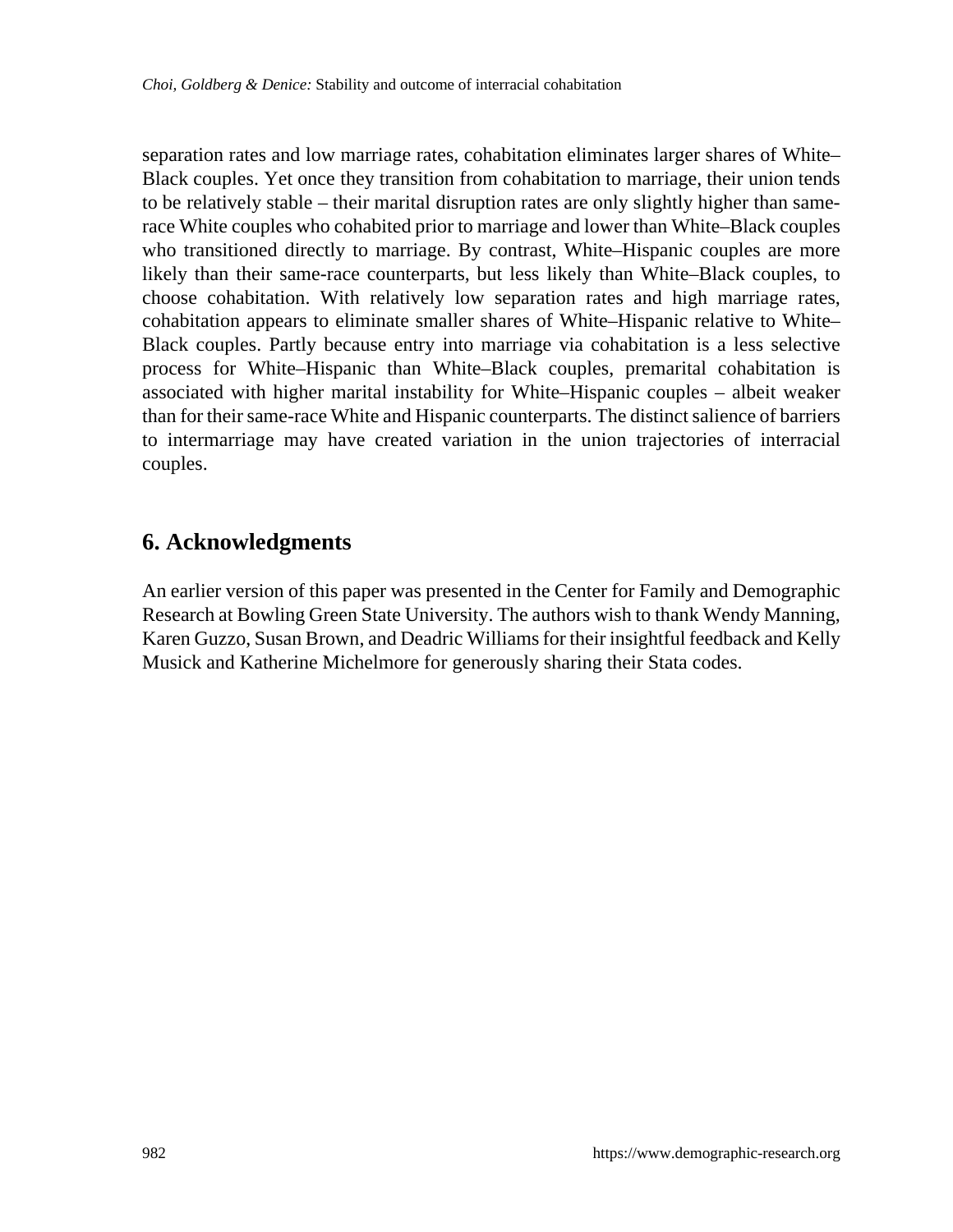## **References**

- Axinn, W. and Thornton, A. (1992). The relationship between cohabitation and divorce: Selectivity or causal inference? *Demography* 29: 357–374. [doi:10.2307/2061823.](https://doi.org/10.2307/2061823)
- Baston, C., Qian, Z., and Lichter, D. (2006). Interracial and intraracial patterns of mate selection among America's diverse black populations. *Journal of Marriage and Family* 68(3): 658–672. [doi:10.1111/j.1741-3737.2006.00281.x.](https://doi.org/10.1111/j.1741-3737.2006.00281.x)
- Blackwell, D.L. and Lichter, D.T. (2004). Homogamy among dating, cohabiting and married couples. *The Sociological Quarterly* 45: 719–737. [doi:10.1111/j.1533-](https://doi.org/10.1111/j.1533-8525.2004.tb02311.x) [8525.2004.tb02311.x.](https://doi.org/10.1111/j.1533-8525.2004.tb02311.x)
- Booth, A. and Johnson, D. (1988). Premarital cohabitation and marital success. *Journal of Family Issues* 9: 255–272. [doi:10.1177/019251388009002007](https://doi.org/10.1177/019251388009002007).
- Bramlett, M.D. and Mosher, W. (2002). Cohabitation, marriage, divorce, and remarriage in the United States. National Center for Health Statistics. *Vital Health Statistics* 23(22). [doi:10.1037/e305022003-001.](https://doi.org/10.1037/e305022003-001)
- Bratter, J. and Eschbach, K. (2005). Race/ethnic differences in nonspecific psychological distress: Evidence from the National Health Interview Survey. *Social Science Quarterly* 86(3): 620–644. [doi:10.1111/j.0038-4941.2005.00321.x.](https://doi.org/10.1111/j.0038-4941.2005.00321.x)
- Bratter, J. and King, R. (2008). 'But will it last?': Marital instability among interracial and same-race couples. *Family Relations* 57: 160–171. [doi:10.1111/j.1741-3729.2008.](https://doi.org/10.1111/j.1741-3729.2008.00491.x) [00491.x.](https://doi.org/10.1111/j.1741-3729.2008.00491.x)
- Campbell, M.E. and Martin, M.A. (2016). Race, immigration and exogamy among the native born: Variation across communities. *Sociology of Race and Ethnicity* 2: 142–161. [doi:10.1177/2332649215598786.](https://doi.org/10.1177/2332649215598786)
- Castro Martin, T. (2002). Consensual unions in Latin America: Persistence of a dual nuptiality system. *Journal of Comparative Family Studies* 33(1): 35–55. [doi:10.3138/jcfs.33.1.35.](https://doi.org/10.3138/jcfs.33.1.35)
- Cherlin, A.J. (1992). *Marriage, divorce, remarriage*. Cambridge, MA: Harvard University Press. [doi:10.4159/9780674029491.](https://doi.org/10.4159/9780674029491)
- Choi, K. and Goldberg, R. (2018). Fertility behavior of interracial couples. *Journal of Marriage and Family* 80(4): 871–887. [doi:10.1111/jomf.12483.](https://doi.org/10.1111/jomf.12483)
- Choi, K. and Goldberg, R. (2020). The social significance of interracial cohabitation: Inferences based on fertility behavior. *Demography* 57(5): 1727–1751. [doi:10.1007/s13524-020-00904-5.](https://doi.org/10.1007/s13524-020-00904-5)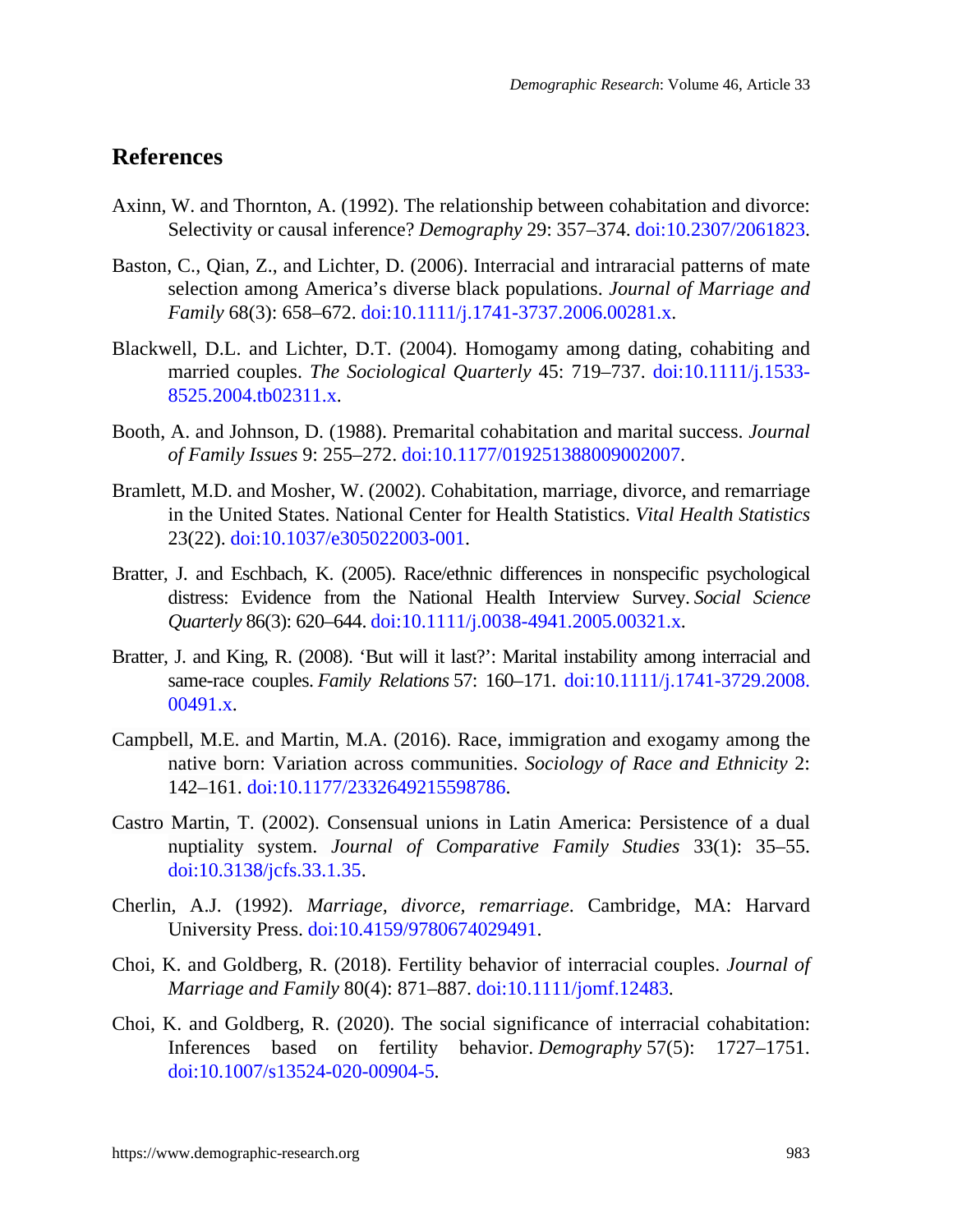- Choi, K. and Goldberg, R. (2021). Multiracial children's experiences of family instability. *Journal of Marriage and Family* 83: 627–643. [doi:10.1111/jomf.](https://doi.org/10.1111/jomf.12763) [12763](https://doi.org/10.1111/jomf.12763).
- Choi, K.H. and Seltzer, J.A. (2009). Race, ethnic, and nativity differences in the demographic significance of cohabitation in women's lives. (CCPR Working Paper Series 2009–004).
- Clarkberg, M.E., Stolzenberg, R.M., and Waite, L. (1995). Attitudes, values, and entrance into cohabitational versus marital unions. *Social Forces* 74: 609–634. [doi:10.2307](https://doi.org/10.2307/2580494) [/2580494](https://doi.org/10.2307/2580494).
- Esteve, A., García-Román, J., and Lesthaeghe, R. (2012) The family context of cohabitation and single motherhood in Latin America. *Population and Development Review* 38: 707–727. [doi:10.1111/j.1728-4457.2012.00533.x](https://doi.org/10.1111/j.1728-4457.2012.00533.x).
- Esteve, A., Lesthaeghe, R., and López-Gay, A. (2012). The Latin American cohabitation boom, 1970–2007. *Population and Development Review* 38: 55–81. [doi:10.1111/](https://doi.org/10.1111/j.1728-4457.2012.00472.x) [j.1728-4457.2012.00472.x](https://doi.org/10.1111/j.1728-4457.2012.00472.x).
- Guzzo, K. (2008). Marital intentions and the stability of first cohabitations. *Journal of Family Issues* 30: 179–205. [doi:10.1177/0192513X08323694](https://doi.org/10.1177/0192513X08323694).
- Herman, M.R. and Campbell, M.E. (2012). I wouldn't, but you can: Attitudes toward interracial relationships. *Social Science Research* 41: 343–358. [doi:10.1016/j.ss](https://doi.org/10.1016/j.ssresearch.2011.11.007) [research.2011.11.007](https://doi.org/10.1016/j.ssresearch.2011.11.007).
- Hummer, R.A. and Hamilton, E.R. (2010). Race and ethnicity in fragile families. *The Future of Children* 20(2): 113–131. [doi:10.1353/foc.2010.0003](https://doi.org/10.1353/foc.2010.0003).
- Jones, F.L. (1996). Convergence and divergence in ethnic divorce patterns: A research note. *Journal of Marriage and the Family* 58: 213–218. [doi:10.2307/353389](https://doi.org/10.2307/353389).
- Jones, A. (2010). Stability of men's interracial first unions: A test of educational differentials and cohabitation history. *Journal of Family Economic Issues* 31: 241–256. [doi:10.1007/s10834-010-9186-3](https://doi.org/10.1007/s10834-010-9186-3).
- Kalmijn, M. (1998). Intermarriage and homogamy: Causes, patterns, and trends. *Annual Review of Sociology* 24: 395–421. [doi:10.1146/annurev.soc.24.1.395.](https://doi.org/10.1146/annurev.soc.24.1.395)
- Kalmijn, M., de Graaf, P., and Janssen, J. (2005). Intermarriage and the risk of divorce in the Netherlands: The effects of differences in religion and in nationality, 1974– 94. *Population Studies* 59: 71–85. [doi:10.1080/0032472052000332719.](https://doi.org/10.1080/0032472052000332719)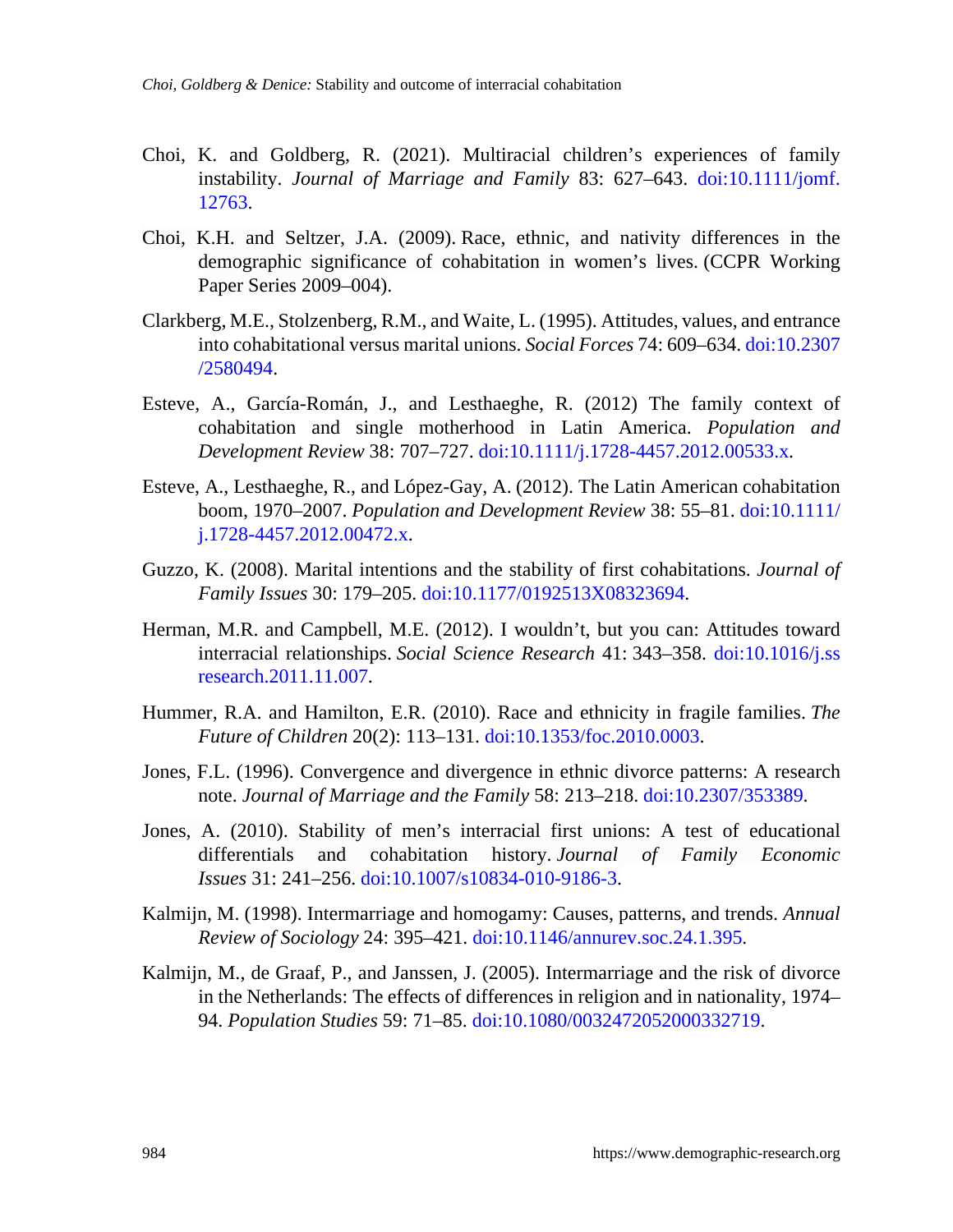- Kamp Dush, C., Cohan, C.L, and Amato, P. (2004). The relationship between cohabitation and marital quality and stability: Change across cohorts? *Journal of Marriage and Family* 65(3): 539–549*.* [doi:10.1111/j.1741-3737.2003.00539.x](https://doi.org/10.1111/j.1741-3737.2003.00539.x).
- Kreider, R.M. (2000). *Interracial marriage and marital instability*. Paper presented at the annual meeting of the Population Association of America, Los Angeles, CA, March 24, 2000.
- Kroeger, R. and Williams, K. (2011). Consequences of Black exceptionalism? Interracial unions with Blacks, depressive symptoms, and relationship satisfaction. *Sociological Quarterly* 52(3): 400–420. [doi:10.1111/j.1533-8525.2011.01212.x.](https://doi.org/10.1111/j.1533-8525.2011.01212.x)
- Kulu, H. and Boyle, P. (2010). Premarital cohabitation and divorce: Support for the "Trial Marriage Theory". *Demographic Research* 23(31): 879–904. [doi:10.4054/Dem](https://doi.org/10.4054/DemRes.2010.23.31) [Res.2010.23.31.](https://doi.org/10.4054/DemRes.2010.23.31)
- Kuperberg, A. (2014). Age at co-residence, Premarital Cohabitation and Marriage Dissolution: 1985–2009*. Journal of Marriage and Family* 76(2): 352–369. [doi:10.1111/jomf.12092](https://doi.org/10.1111/jomf.12092).
- Lamidi, E.O., Manning, W.D., and Brown, S.L. (2019). Change in the stability of first premarital cohabitation among women in the United States, 1983–2013. *Demography* 56(2): 427–450. [doi:10.1007/s13524-019-00765-7.](https://doi.org/10.1007/s13524-019-00765-7)
- Landale, N. and Oropesa, R. S. (2007). Hispanic families: Stability and change. *Annual Review of Sociology* 33: 381–405. [doi:10.1146/annurev.soc.33.040406.131655](https://doi.org/10.1146/annurev.soc.33.040406.131655).
- Lau, C. (2012). The stability of same-sex cohabitation, different-sex cohabitation, and marriage. *Journal of Marriage and Family* 74: 973–988. [doi:10.1111/j.1741-](https://doi.org/10.1111/j.1741-3737.2012.01000.x) [3737.2012.01000.x.](https://doi.org/10.1111/j.1741-3737.2012.01000.x)
- Lee, J. and Bean, F. (2007). Reinventing the color line immigration and America's new racial/ethnic divide. *Social Forces* 86: 561–586. [doi:10.1093/sf/86.2.561.](https://doi.org/10.1093/sf/86.2.561)
- Lehrer, E. (2008). Age at marriage and marital instability: revisiting the Becjer–Landes– Michael hypothesis. *Journal of Population Economics* 21(2): 463–484. [doi:10.1007/s00148-006-0092-9.](https://doi.org/10.1007/s00148-006-0092-9)
- Levinger, G. (1976). A socio-psychological perspective on marital dissolution. *Journal of Social Issues* 52: 21–47. [doi:10.1111/j.1540-4560.1976.tb02478.x.](https://doi.org/10.1111/j.1540-4560.1976.tb02478.x)
- Lillard, L., Brien, M., and Waite, L. (1995). Premarital cohabitation and subsequent marital dissolution: A matter of self-selection? *Demography* 32(3): 437–457. [doi:10.2307/2061690.](https://doi.org/10.2307/2061690)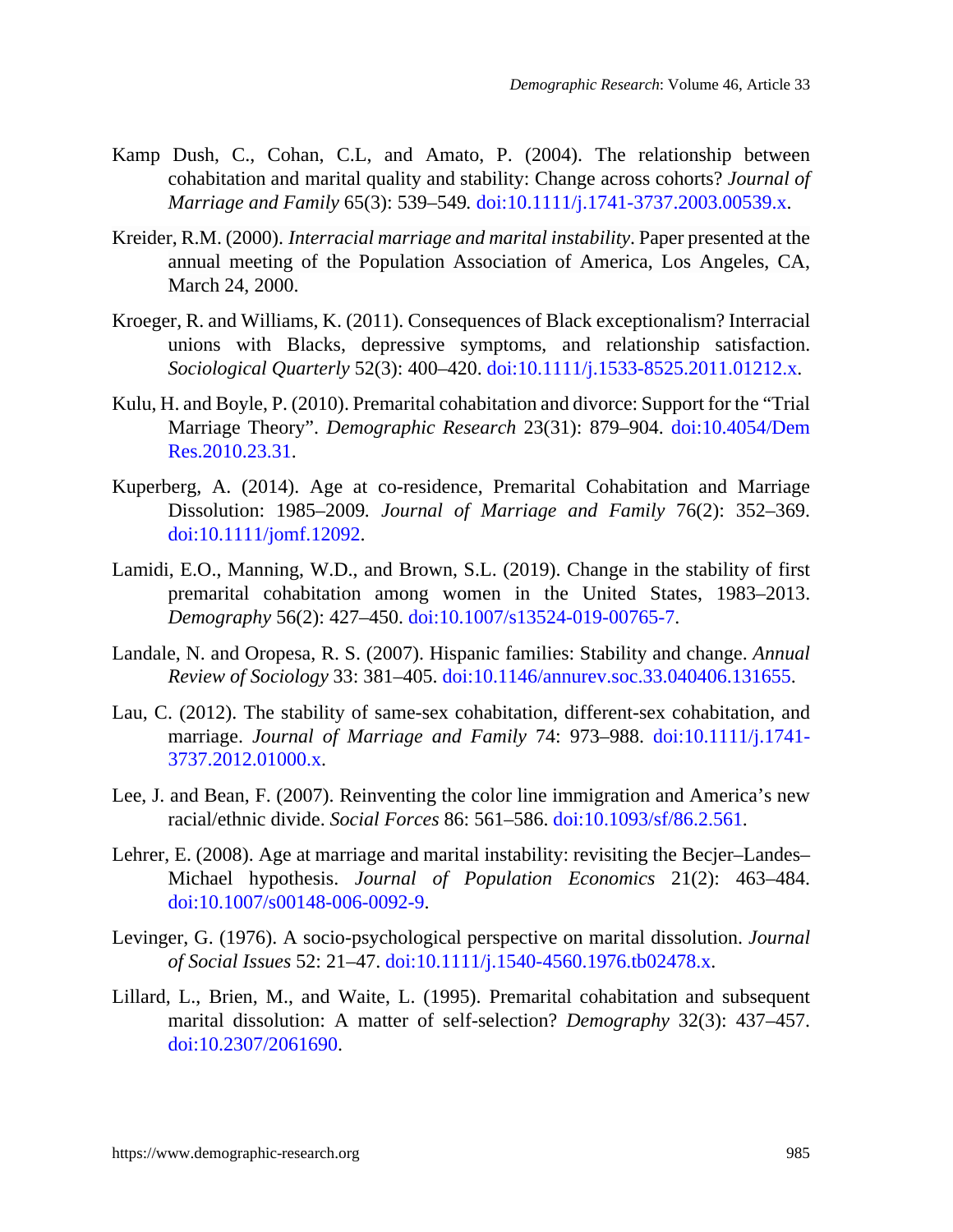- Livingston, G. and Brown, A. (2017). Intermarriage in the U.S. 50 years after Loving v. Virginia (Social and Demographic Trends report). Washington, DC: Pew Research Center.
- Manning, W. and Cohen, J. (2012). Premarital cohabitation and marital dissolution: An examination of recent marriages. *Demography* 74(2): 377–387. [doi:10.1111/j.1](https://doi.org/10.1111/j.1741-3737.2012.00960.x) [741-3737.2012.00960.x](https://doi.org/10.1111/j.1741-3737.2012.00960.x).
- Manning, W., Smock, P., and Kuperberg, A. (2021). Cohabitation and marital dissolution: A comment on Rosenfeld and Roesler (2019). *Journal of Marriage and Family* 83(1): 260–267. [doi:10.1111/jomf.12724.](https://doi.org/10.1111/jomf.12724)
- Musick, K. and Michelemore, K. (2018). Cross-national comparisons of union stability in cohabiting and married families with children. *Demography* 55:1389–1421. [doi:10.1007/s13524-018-0683-6](https://doi.org/10.1007/s13524-018-0683-6).
- Parker, K., Horowitz, J.M., Morin, R., and Lopez, M.H. (2015). Multiracial in America: Proud, diverse, and growing in numbers. Washington, DC: Pew Research Center. Retrieved: <http://www.pewsocialtrends.org/2015/06/11/multiracial-in-america/>.
- Payne, K.K. (2021). Median age at first marriage, 2019. Family Profiles, FP 21–12. Bowling Green, OH: National Center for Family and Marriage Research. [doi:10.25035/ncfmr/fp-21-12.](https://doi.org/10.25035/ncfmr/fp-21-12)
- Phillips, J. and Sweeney, M. (2005). Premarital cohabitation and marital disruption among White, Black, and Mexican American women. *Journal of Marriage and Family* 67: 296–317. [doi:10.1111/j.0022-2445.2005.00117.x.](https://doi.org/10.1111/j.0022-2445.2005.00117.x)
- Oppenheimer, V. (2003). Cohabiting and marriage during young men's career development process. *Demography* 40(1): 127–149. [doi:10.1353/dem.2003.0006.](https://doi.org/10.1353/dem.2003.0006)
- Qian, Z. and Lichter, D.T. (2007). Social boundaries and marital assimilation: Interpreting trends in racial and ethnic intermarriage. *American Sociological Review* 72: 68–94. [doi:10.1177/000312240707200104.](https://doi.org/10.1177/000312240707200104)
- Qian, Z. and Lichter, D. (2021). Racial pairings and fertility: Do interracial couples have fewer children? *Journal of Marriage and Family* 83(4): 961–984. [doi:10.1111/](https://doi.org/10.1111/jomf.12758) [jomf.12758.](https://doi.org/10.1111/jomf.12758)
- Raley, K. and Sweeney, M. (2007). What explains race and ethnic variation in cohabitation, marriage, divorce, and nonmarital fertility? (CCPR Working Paper Series 026-07)*.*
- Raley, K. and Sweeney, M. (2020). Divorce, repartnering, and stepfamilies: A decade in review. *Journal of Marriage and Family* 82(1): 81–99*.* [doi:10.1111/jomf.12651.](https://doi.org/10.1111/jomf.12651)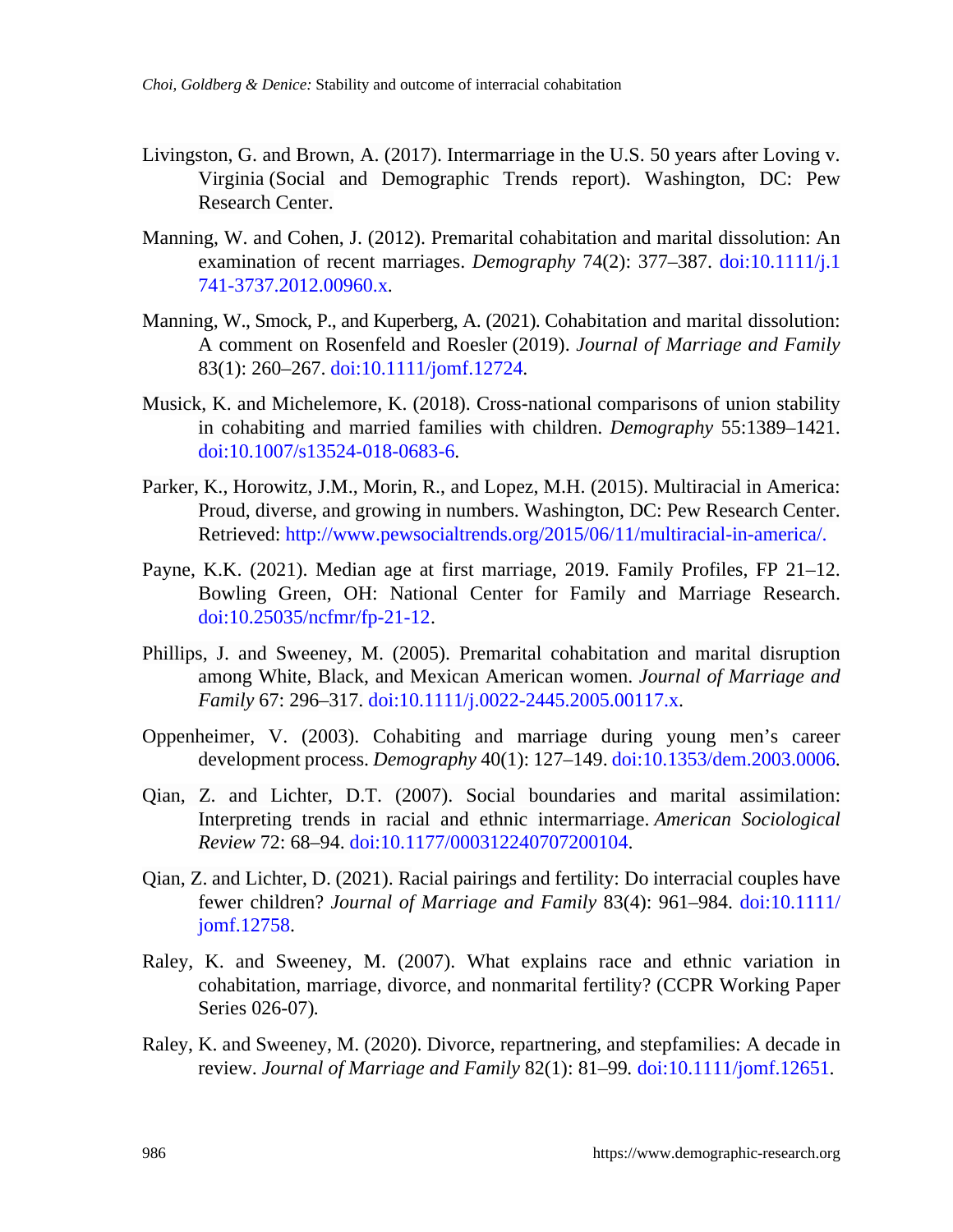- Rhoades, G., Stanley, S., and Markman, M. (2009). Couples' reasons for cohabitation: Association with individual well-being and relationship quality. *Journal of Family Issues* 30: 233–258*.* [doi:10.1177/0192513X08324388.](https://doi.org/10.1177/0192513X08324388)
- Reinhold, S. (2010). Reassessing the link between premarital cohabitation and marital instability. *Demography* 47(3): 719–733. [doi:10.1353/dem.0.0122.](https://doi.org/10.1353/dem.0.0122)
- Rosenfeld, M. and Roesler, K. (2019). Cohabitation experience and cohabitation's association with marital dissolution. *Journal of Marriage and Family* 81(1): 42– 58. [doi:10.1111/jomf.12530](https://doi.org/10.1111/jomf.12530).
- Schwartz, C.R. (2013). Trends and variation in assortative mating: Causes and consequences. *Annual Review of Sociology* 39: 451–470. [doi:10.1146/annurev](https://doi.org/10.1146/annurev-soc-071312-145544)[soc-071312-145544](https://doi.org/10.1146/annurev-soc-071312-145544).
- Schwartz, C.R. and Han, H. (2014). The reversal of the gender gap in education and trends in marital dissolution. *American Sociological Review* 79(4): 605–629. [doi:10.1177/0003122414539682.](https://doi.org/10.1177/0003122414539682)
- Seltzer, J. (2004). Cohabitation in the United States and Britain: Demography, kinship, and the future. *Journal of Marriage and Family* 66(4): 921–928. [doi:10.1111/](https://doi.org/10.1111/j.0022-2445.2004.00062.x) [j.0022-2445.2004.00062.x](https://doi.org/10.1111/j.0022-2445.2004.00062.x).
- Smock, P. (2000). Cohabitation in the United States: An appraisal of research themes, findings, and implications. *Annual Review of Sociology* 26: 1–20. [doi:10.1146/](https://doi.org/10.1146/annurev.soc.26.1.1) [annurev.soc.26.1.1.](https://doi.org/10.1146/annurev.soc.26.1.1)
- Tach, L. and Halpern-Meekin, S. (2009). How does premarital cohabitation affect trajectories of marital quality? *Journal of Marriage and Family* 71: 298–317. [doi:10.1111/j.1741-3737.2009.00600.x](https://doi.org/10.1111/j.1741-3737.2009.00600.x).
- Teachman, J. and Polonko, K. (1990). Cohabitation and martial stability in the United States. *Social Forces* 69(1): 207–220. [doi:10.2307/2579614.](https://doi.org/10.2307/2579614)
- Wang, W. (2012). The rise of intermarriage: Rates, characteristics vary by race and gender. (Social and Demographic Trends report). Washington, DC: Pew Research Center. [https://www.pewresearch.org/social-trends/2012/02/16/the-rise-of-inter](https://www.pewresearch.org/social-trends/2012/02/16/the-rise-of-intermarriage/) [marriage/.](https://www.pewresearch.org/social-trends/2012/02/16/the-rise-of-intermarriage/)
- US Department of Health and Human Services (2018). *Public Use Data File Documentation: 2015-2017 National Survey of Family Growth*. Washington, DC: Center for Disease Control and Prevention.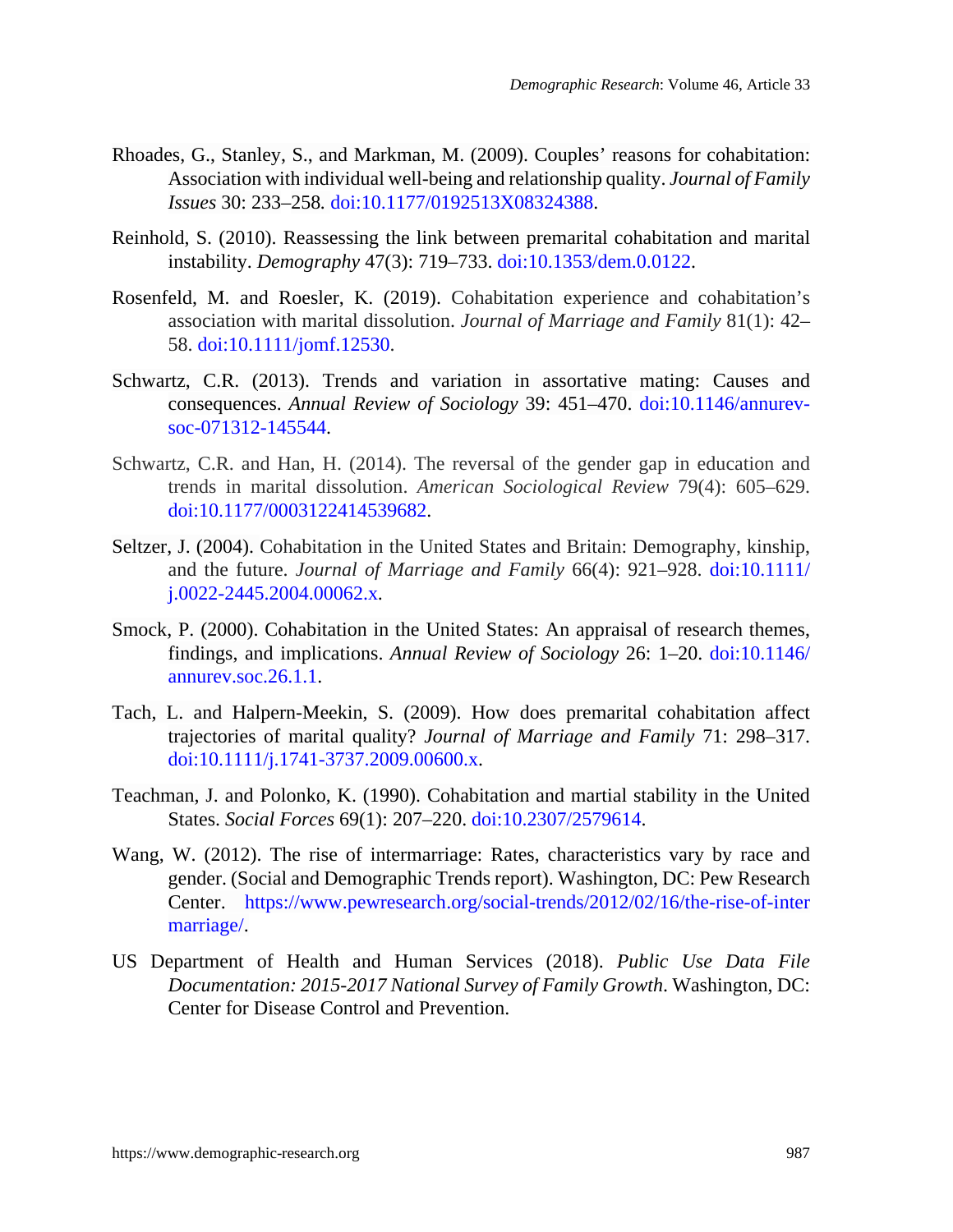- Yancey, G. (2007). Experiencing racism: Differences in the experiences of Whites married to Blacks and non-Black racial minorities. *Journal of Comparative Family Studies* 38: 197–213. [doi:10.3138/jcfs.38.2.197](https://doi.org/10.3138/jcfs.38.2.197).
- Zhang, Y. and Van Hook, J. (2009). Marital dissolution among interracial couples. *Journal of Marriage and Family* 71: 95–107. [doi:10.1111/j.1741-3737.2008.](https://doi.org/10.1111/j.1741-3737.2008.00582.x) [00582.x.](https://doi.org/10.1111/j.1741-3737.2008.00582.x)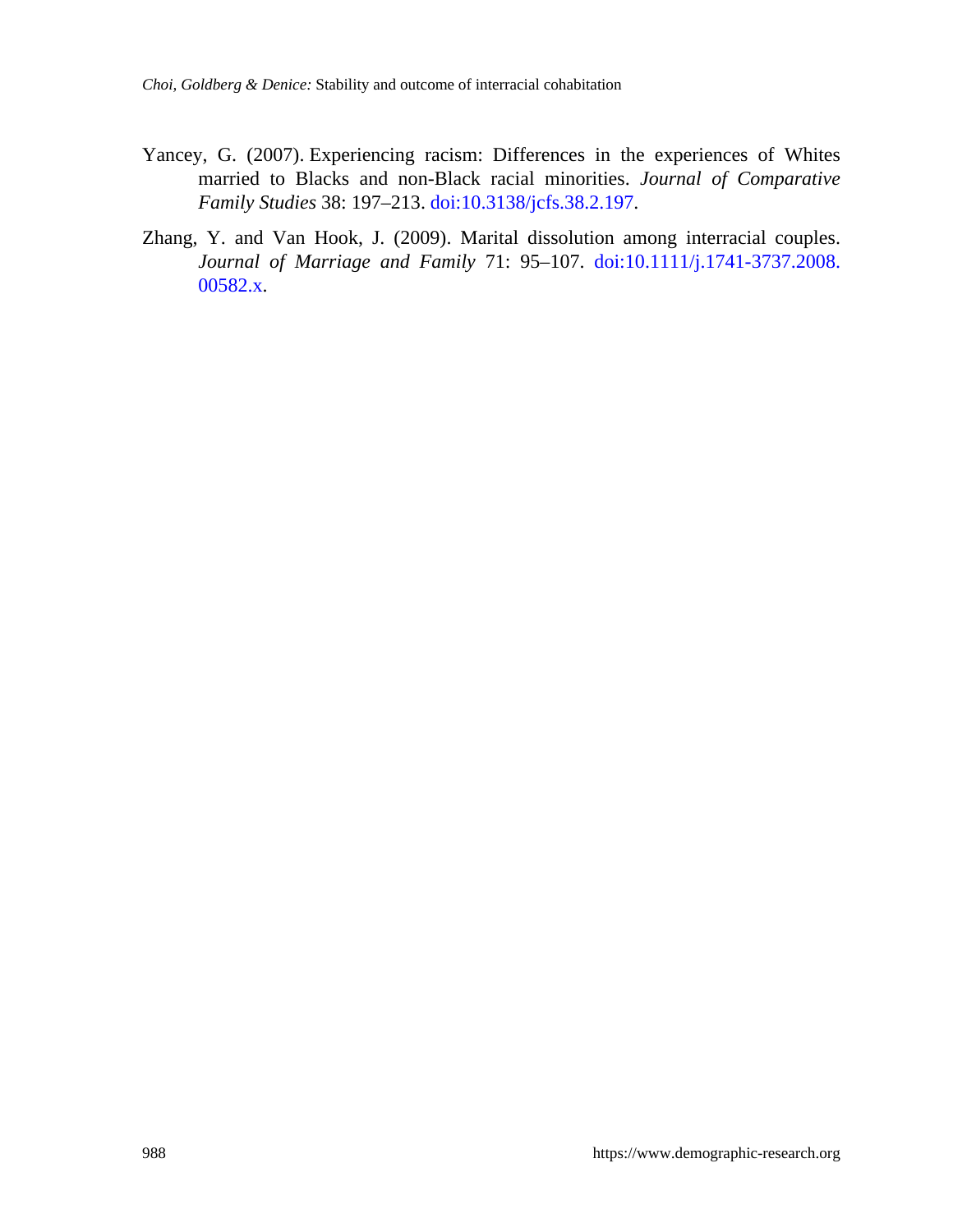# **Appendix**

## **Table A-1: Sample restrictions**

|                                         | N        |
|-----------------------------------------|----------|
| A. First union                          |          |
| Women in 2002, 2006-2019 NSFG           | 42,917   |
| <b>Restrictions</b>                     |          |
| Never in a union                        | 13,396   |
| Not in five groups                      | 3,765    |
| End date earlier than the start date    | 12       |
| Age of union <15                        | 419      |
| Missing key covariates                  | 154      |
| Total                                   | 25,171   |
| <b>B. First premarital cohabitation</b> |          |
| Women in 2002, 2006-2019 NSFG           | 42,917   |
| <b>Restrictions</b>                     |          |
| Did not cohabit prior to first marriage | 21,489   |
| Not in the five groups                  | 2,733    |
| End date earlier than the start date    | 19       |
| Age of coresidence <15                  | 354      |
| Missing key covariates                  | 47       |
| Total                                   | 18,275   |
| C. First marriage                       |          |
| Women in 2002, 2006-2019 NSFG           | 42,917   |
| <b>Restrictions</b>                     |          |
| Never cohabited                         | 23,100   |
| Not in the five groups                  | 2,410    |
| End date earlier than the start date    | 66       |
| Age of marriage <15                     | $\Omega$ |
| Missing key covariates                  | 76       |
| Total                                   | 17,265   |

*Source*: 2002, 2006–2019 National Survey of Family Growth (NSFG). *Note*: Numbers are not weighted.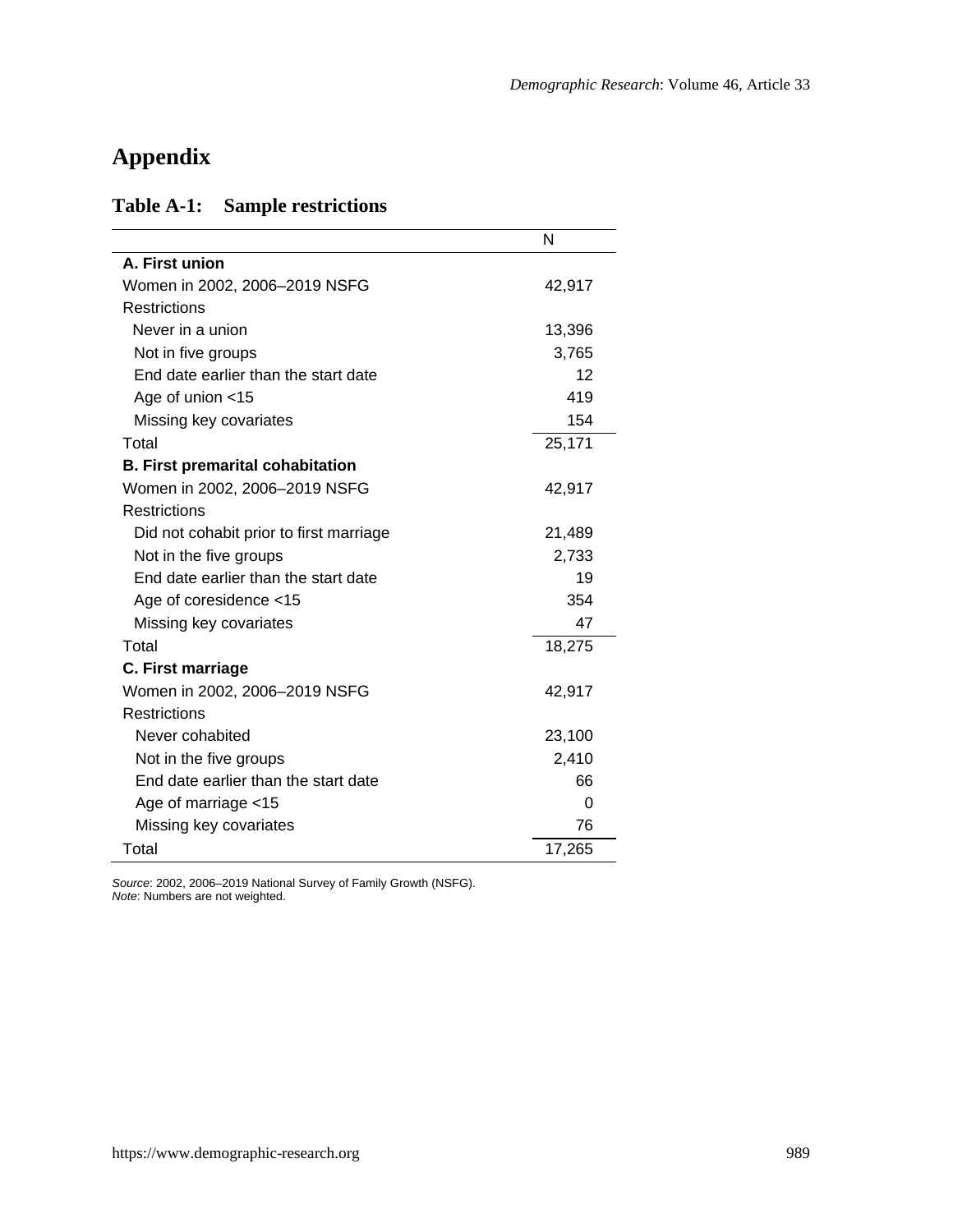## **Table A-2: Discrete-time multinomial logistic regression models predicting outcome of cohabitations, all first premarital cohabitations versus first premarital cohabitations formed within ten years of date of interview**

|                                                                  | Married      |        |      | Separated    |        |      |
|------------------------------------------------------------------|--------------|--------|------|--------------|--------|------|
|                                                                  | $exp(\beta)$ | 95% CI |      | $exp(\beta)$ | 95% CI |      |
| <b>Main Text</b>                                                 |              |        |      |              |        |      |
| Couple's joint race (WW)                                         |              |        |      |              |        |      |
| Same-race Black                                                  | 0.48         | 0.41   | 0.55 | 1.01         | 0.88   | 1.15 |
| Same-race Hispanic                                               | 0.88         | 0.75   | 1.03 | 0.80         | 0.67   | 0.95 |
| White-Black                                                      | 0.59         | 0.43   | 0.81 | 1.28         | 0.99   | 1.65 |
| White-Hispanic                                                   | 0.89         | 0.75   | 1.06 | 0.94         | 0.78   | 1.12 |
| <b>Duration</b>                                                  | 1.14         | 1.12   | 1.17 | 1.12         | 1.09   | 1.14 |
| Couple*duration                                                  |              |        |      |              |        |      |
| BB*dur                                                           | 0.93         | 0.89   | 0.96 | 1.01         | 0.98   | 1.05 |
| HH*dur                                                           | 0.85         | 0.82   | 0.89 | 0.95         | 0.91   | 0.98 |
| White-Black*dur                                                  | 0.92         | 0.85   | 0.99 | 0.94         | 0.88   | 0.99 |
| White-Hisp*dur                                                   | 0.97         | 0.92   | 1.03 | 1.06         | 1.01   | 1.11 |
| First cohabitations formed within ten years of date of interview |              |        |      |              |        |      |
| Couple's joint race (WW)                                         |              |        |      |              |        |      |
| Same-race Black                                                  | 0.55         | 0.43   | 0.70 | 0.93         | 0.77   | 1.12 |
| Same-race Hispanic                                               | 1.01         | 0.79   | 1.27 | 0.85         | 0.66   | 1.09 |
| White-Black                                                      | 0.64         | 0.37   | 1.09 | 0.87         | 0.62   | 1.22 |
| White-Hispanic                                                   | 0.79         | 0.58   | 1.07 | 0.80         | 0.62   | 1.03 |
| <b>Duration</b>                                                  | 1.40         | 1.35   | 1.46 | 1.24         | 1.20   | 1.29 |
| Couple*duration                                                  |              |        |      |              |        |      |
| BB*dur                                                           | 0.88         | 0.81   | 0.94 | 1.04         | 0.98   | 1.10 |
| HH*dur                                                           | 0.84         | 0.79   | 0.90 | 0.95         | 0.89   | 1.01 |
| White-Black*dur                                                  | 0.95         | 0.81   | 1.11 | 1.00         | 0.91   | 1.11 |
| White-Hisp*dur                                                   | 0.97         | 0.88   | 1.08 | 1.09         | 0.99   | 1.19 |

*Source*: 2002, 2006–2019 National Survey of Family Growth (NSFG). *Notes*: Analyses are weighted and stratified by survey year. Results from main text are from Table 2 in the main text.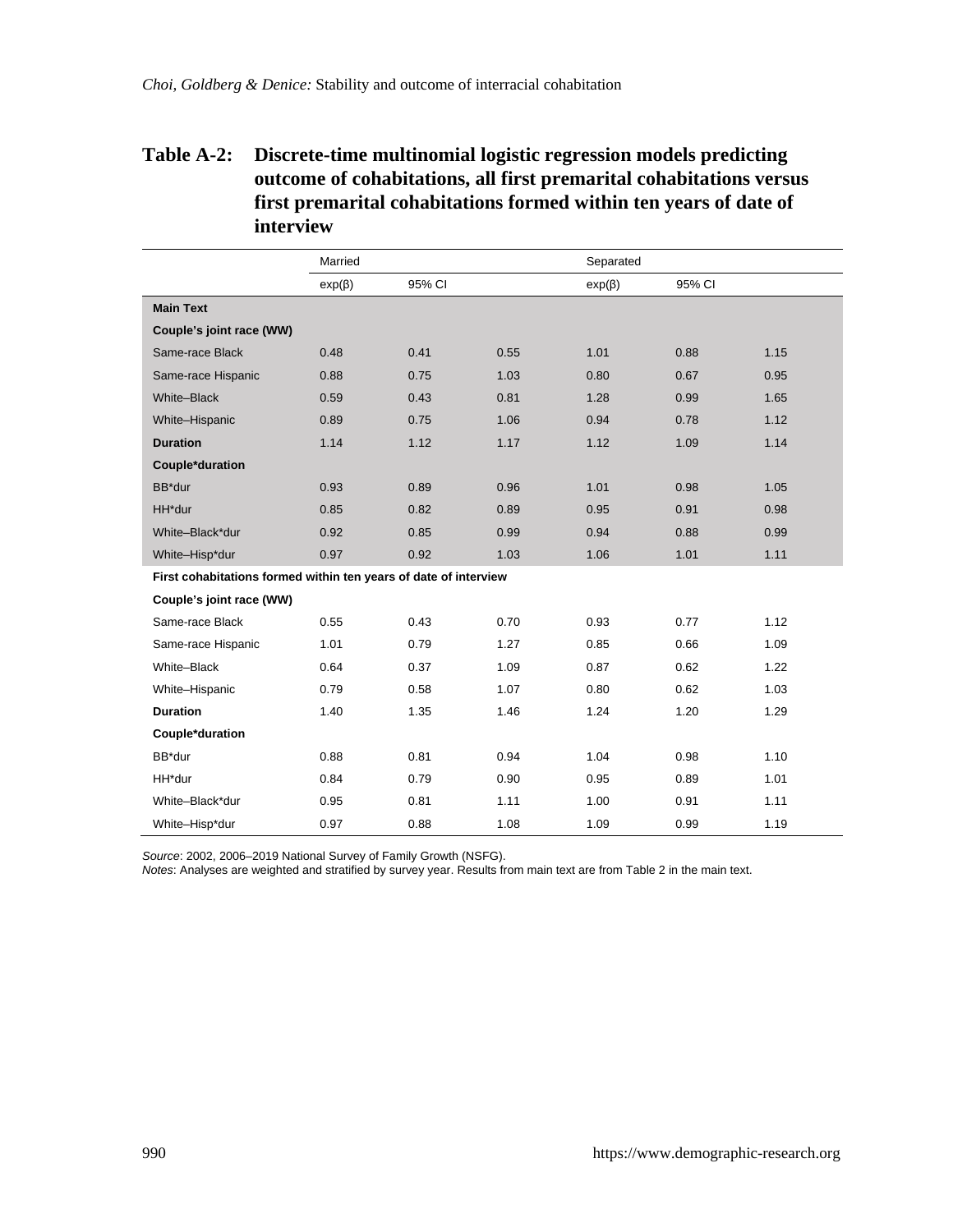|                                                | $exp(\beta)$ | 95% CI |      |
|------------------------------------------------|--------------|--------|------|
| <b>Main Text</b>                               |              |        |      |
| Couple's joint race (WW)                       |              |        |      |
| Same-race Black                                | 1.51         | 1.25   | 1.83 |
| Same-race Hispanic                             | 0.84         | 0.67   | 1.03 |
| White-Black                                    | 1.54         | 0.89   | 2.66 |
| White-Hispanic                                 | 1.35         | 1.05   | 1.74 |
| <b>Premarital (direct)</b>                     | 1.17         | 1.04   | 1.32 |
| Couple*premarital                              |              |        |      |
| Same-race Black*premar                         | 0.92         | 0.73   | 1.16 |
| Same-race Hisp*premar                          | 1.01         | 0.81   | 1.26 |
| White-Black*premar                             | 0.71         | 0.37   | 1.37 |
| White-Hisp*premar                              | 0.94         | 0.69   | 1.28 |
| Marriages Formed within Ten Years of Interview |              |        |      |
| Couple's joint race (WW)                       |              |        |      |
| Same-race Black                                | 2.14         | 1.52   | 3.01 |
| Same-race Hispanic                             | 1.00         | 0.70   | 1.43 |
| White-Black                                    | 4.44         | 2.37   | 8.33 |
| White-Hispanic                                 | 1.15         | 0.77   | 1.72 |
| <b>Premarital (direct)</b>                     | 1.22         | 1.00   | 1.48 |
| Couple*premarital                              |              |        |      |
| Same-race Black*premar                         | 0.87         | 0.59   | 1.29 |
| Same-race Hisp*premar                          | 0.96         | 0.67   | 1.39 |
| White-Black*premar                             | 0.28         | 0.12   | 0.66 |
| White-Hisp*premar                              | 1.13         | 0.70   | 1.82 |

## **Table A-3: Discrete-time logistic regression model predicting marital instability, all first marriages versus all first marriages formed within ten years of date of interview**

*Source*: 2002, 2006–2019 National Survey of Family Growth (NSFG).

*Notes*: Analyses are weighted and stratified by survey year. Results from main text are from Table 4 in the main text.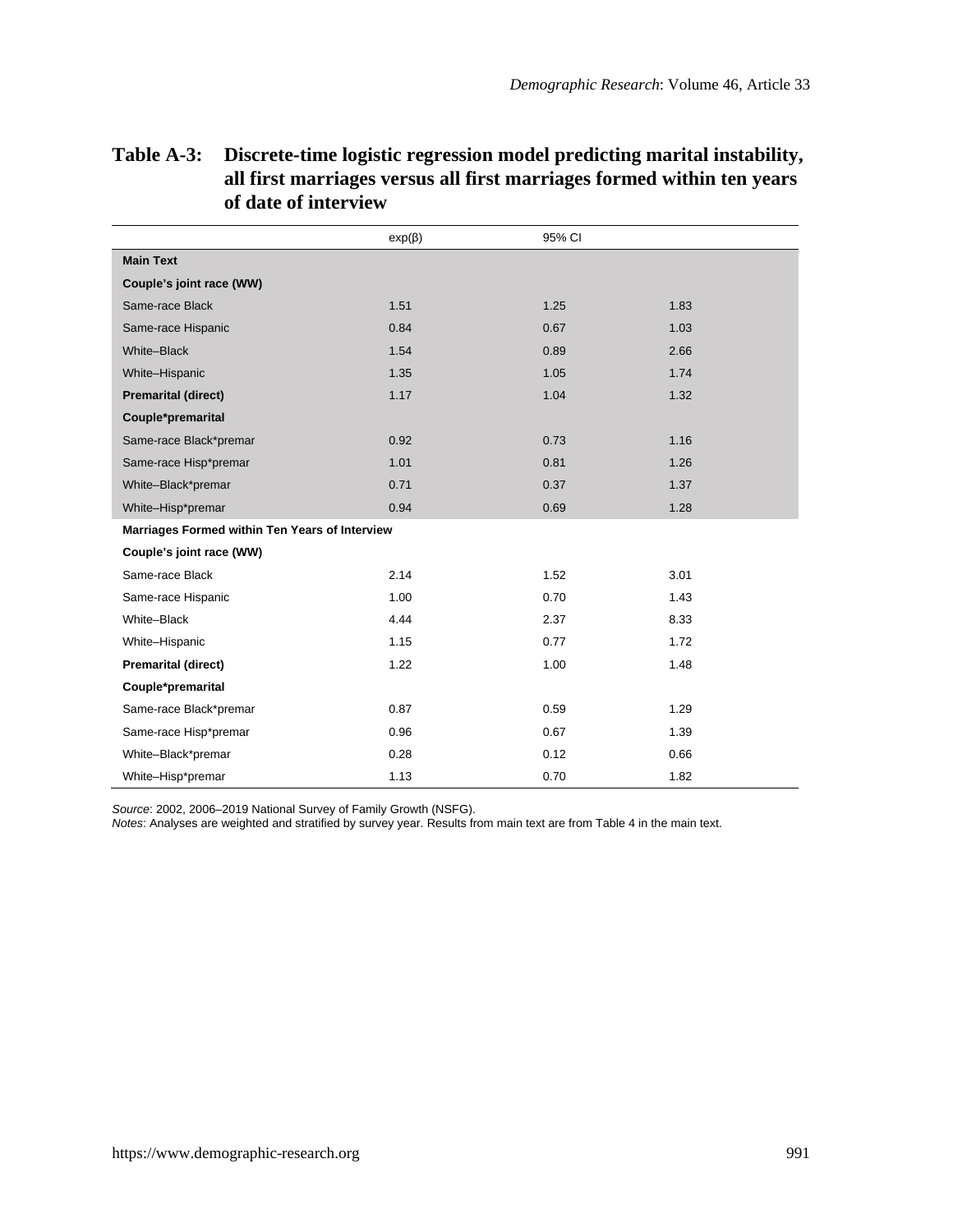l,

| Table A-4: Discrete-time multinomial logistic regression models predicting |
|----------------------------------------------------------------------------|
| outcome of first cohabitation, all versus age restrictions (15–44)         |

l,

|                          | Married vs. Remain |        |      | Separated vs. Remain |        |      |
|--------------------------|--------------------|--------|------|----------------------|--------|------|
|                          | $exp(\beta)$       | 95% CI |      | $exp(\beta)$         | 95% CI |      |
| <b>Main Text</b>         |                    |        |      |                      |        |      |
| Couple's joint race (WW) |                    |        |      |                      |        |      |
| Same-race Black          | 0.48               | 0.41   | 0.55 | 1.01                 | 0.88   | 1.15 |
| Same-race Hispanic       | 0.88               | 0.75   | 1.03 | 0.80                 | 0.67   | 0.95 |
| White-Black              | 0.59               | 0.43   | 0.81 | 1.28                 | 0.99   | 1.65 |
| White-Hispanic           | 0.89               | 0.75   | 1.06 | 0.94                 | 0.78   | 1.12 |
| <b>Duration</b>          | 1.14               | 1.12   | 1.17 | 1.12                 | 1.09   | 1.14 |
| Couple*duration          |                    |        |      |                      |        |      |
| BB*dur                   | 0.93               | 0.89   | 0.96 | 1.01                 | 0.98   | 1.05 |
| HH*dur                   | 0.85               | 0.82   | 0.89 | 0.95                 | 0.91   | 0.98 |
| White-Black*dur          | 0.92               | 0.85   | 0.99 | 0.94                 | 0.88   | 0.99 |
| White-Hisp*dur           | 0.97               | 0.92   | 1.03 | 1.06                 | 1.01   | 1.11 |
| Age: 15-44               |                    |        |      |                      |        |      |
| Couple's joint race (WW) |                    |        |      |                      |        |      |
| Same-race Black          | 0.49               | 0.42   | 0.57 | 1.01                 | 0.89   | 1.16 |
| Same-race Hispanic       | 0.92               | 0.79   | 1.08 | 0.82                 | 0.68   | 0.97 |
| White-Black              | 0.58               | 0.42   | 0.81 | 1.28                 | 0.98   | 1.66 |
| White-Hispanic           | 0.95               | 0.79   | 1.14 | 0.97                 | 0.81   | 1.16 |
| <b>Duration</b>          | 1.16               | 1.14   | 1.18 | 1.13                 | 1.10   | 1.15 |
| Couple*duration          |                    |        |      |                      |        |      |
| BB*dur                   | 0.92               | 0.89   | 0.96 | 1.01                 | 0.98   | 1.05 |
| HH*dur                   | 0.85               | 0.82   | 0.88 | 0.94                 | 0.90   | 0.98 |
| White-Black*dur          | 0.91               | 0.84   | 0.99 | 0.93                 | 0.87   | 0.99 |
| White-Hisp*dur           | 0.95               | 0.90   | 1.01 | 1.04                 | 0.99   | 1.10 |

*Source*: 2002 and 2006–2019 National Survey of Family Growth (NSFG).<br>*Notes:* Analyses are weighted and stratified by survey year.<br>Results from main text are from Table 2 in the main text.

- WW denotes White women in same-race marriages.
- BB denotes Black women in same-race marriages.<br>• HH denotes Hispanic women in same-race marriage
- 
- HH denotes Hispanic women in same-race marriages. WB denotes women in White–Black marriages.
- WH denotes women in White–Hispanic marriages.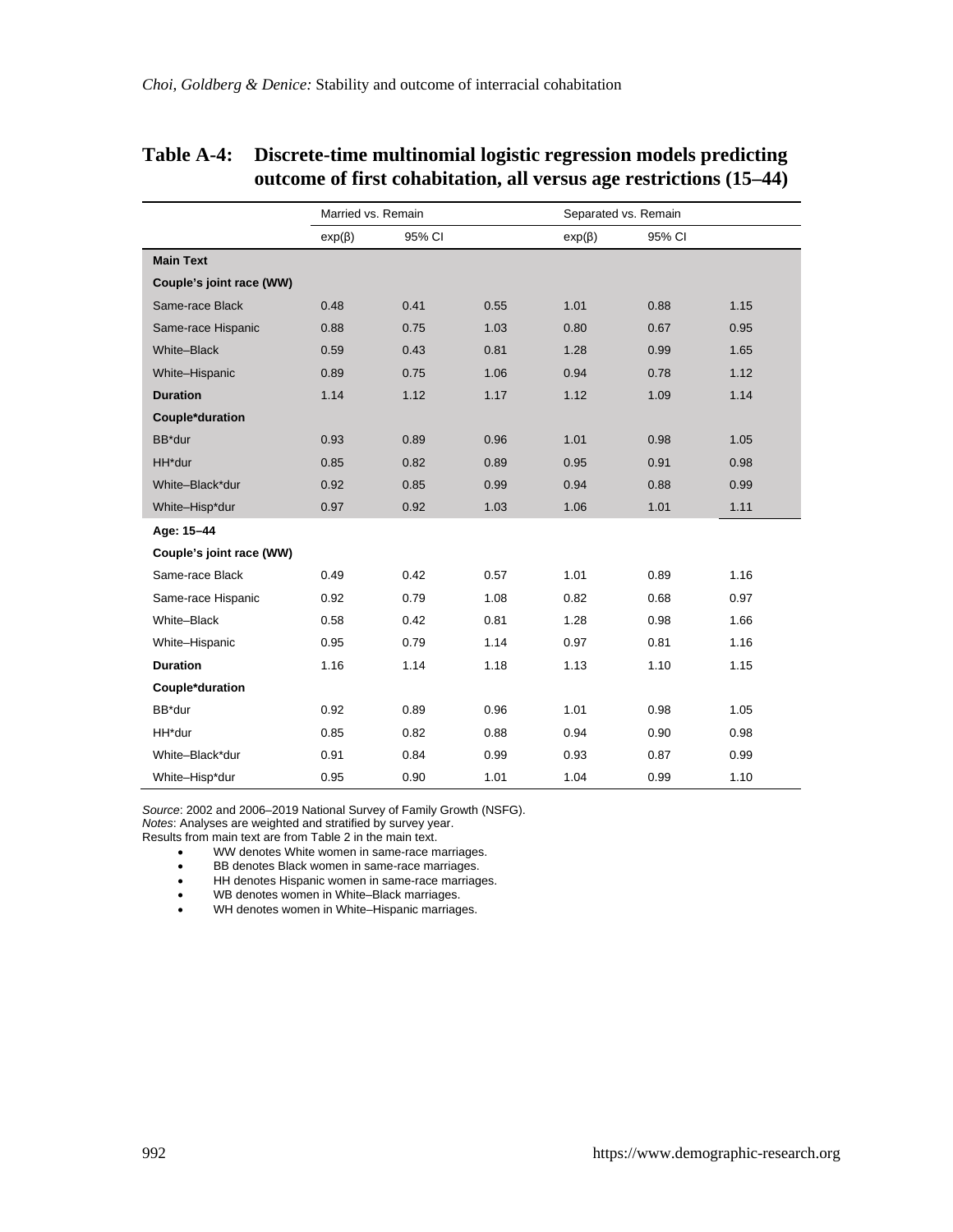|                            | $exp(\beta)$ | 95% CI |      |
|----------------------------|--------------|--------|------|
| <b>Main Text</b>           |              |        |      |
| Couple's joint race (WW)   |              |        |      |
| Same-race Black            | 1.51         | 1.25   | 1.83 |
| Same-race Hispanic         | 0.84         | 0.67   | 1.03 |
| White-Black                | 1.54         | 0.89   | 2.66 |
| White-Hispanic             | 1.35         | 1.05   | 1.74 |
| <b>Premarital (direct)</b> | 1.17         | 1.04   | 1.32 |
| Couple*premarital          |              |        |      |
| Same-race Black*premar     | 0.92         | 0.73   | 1.16 |
| Same-race Hisp*premar      | 1.01         | 0.81   | 1.26 |
| White-Black*premar         | 0.71         | 0.37   | 1.37 |
| White-Hisp*premar          | 0.94         | 0.69   | 1.28 |
| Age: 15-44                 |              |        |      |
| Couple's joint race (WW)   |              |        |      |
| Same-race Black            | 1.49         | 1.21   | 1.82 |
| Same-race Hispanic         | 0.85         | 0.68   | 1.07 |
| White-Black                | 1.49         | 0.83   | 2.66 |
| White-Hispanic             | 1.31         | 1.03   | 1.67 |
| <b>Premarital (direct)</b> | 1.17         | 1.03   | 1.33 |
| Couple*premarital          |              |        |      |
| Same-race Black*premar     | 0.98         | 0.78   | 1.25 |
| Same-race Hisp*premar      | 1.00         | 0.79   | 1.25 |
| White-Black*premar         | 0.79         | 0.40   | 1.59 |
| White-Hisp*premar          | 1.00         | 0.74   | 1.36 |

## **Table A-5: Discrete-time logistic regression models predicting odds of marital disruption, all versus age restrictions (15–44)**

*Source*: 2002 and 2006–2019 National Survey of Family Growth (NSFG).

*Notes*: Analyses are weighted and stratified by survey year. Results from main text are from Table 4 in the main text.

WW denotes White women in same-race marriages.

BB denotes Black women in same-race marriages.

 $\bullet$  HH denotes Hispanic women in same-race marriages.

● WB denotes women in White–Black marriages.<br>● WH denotes women in White–Hispanic marriag

WH denotes women in White-Hispanic marriages.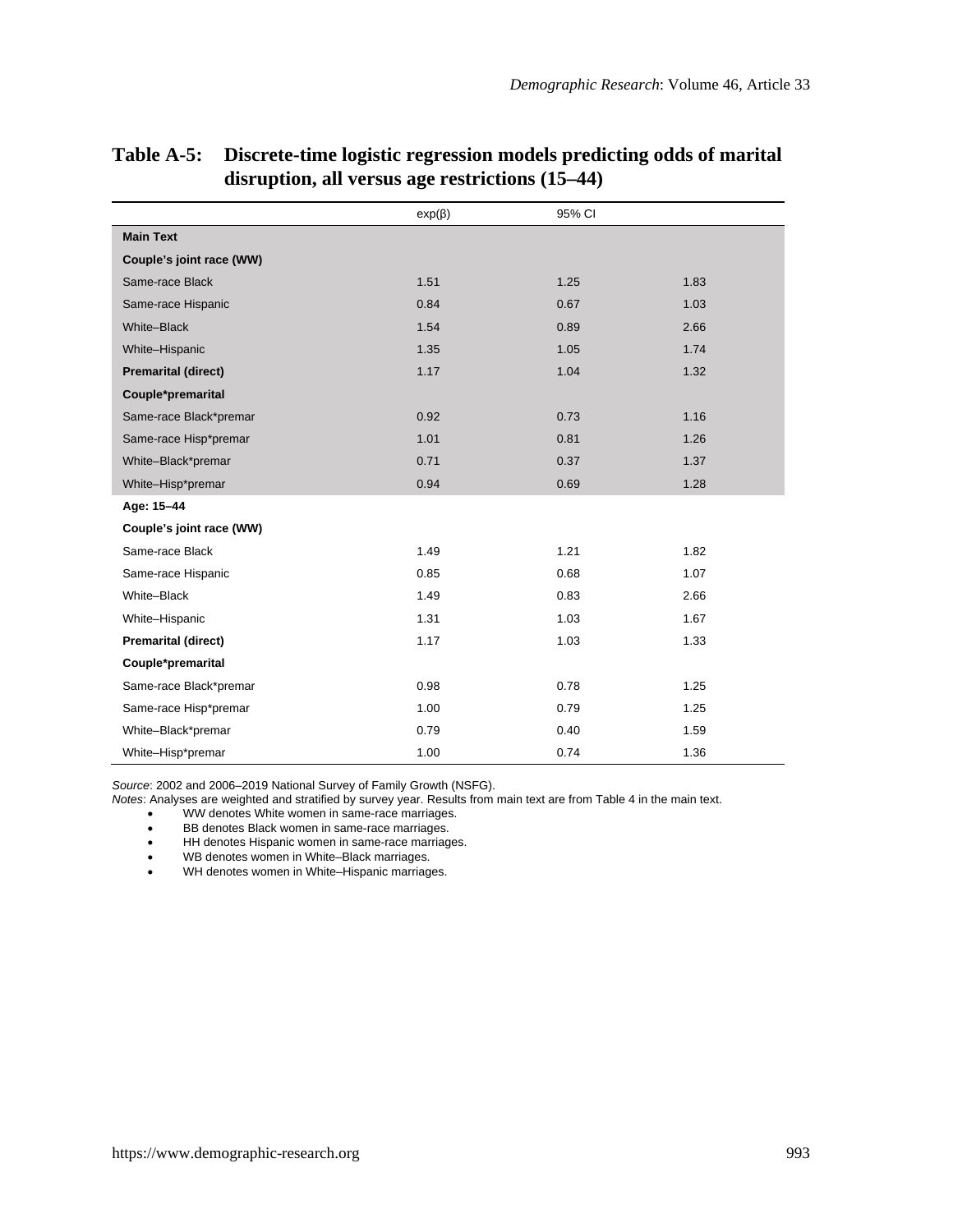|                                         | Married      |        |      | Separated    |        |      |
|-----------------------------------------|--------------|--------|------|--------------|--------|------|
|                                         | $exp(\beta)$ | 95% CI |      | $exp(\beta)$ | 95% CI |      |
| <b>Main Text</b>                        |              |        |      |              |        |      |
| Couple's joint race (WW)                |              |        |      |              |        |      |
| Same-race Black                         | 0.48         | 0.41   | 0.55 | 1.01         | 0.88   | 1.15 |
| Same-race Hispanic                      | 0.88         | 0.75   | 1.03 | 0.80         | 0.67   | 0.95 |
| White-Black                             | 0.59         | 0.43   | 0.81 | 1.28         | 0.99   | 1.65 |
| White-Hispanic                          | 0.89         | 0.75   | 1.06 | 0.94         | 0.78   | 1.12 |
| <b>Duration</b>                         | 1.14         | 1.12   | 1.17 | 1.12         | 1.09   | 1.14 |
| Couple*duration                         |              |        |      |              |        |      |
| BB*dur                                  | 0.93         | 0.89   | 0.96 | 1.01         | 0.98   | 1.05 |
| HH*dur                                  | 0.85         | 0.82   | 0.89 | 0.95         | 0.91   | 0.98 |
| White-Black*dur                         | 0.92         | 0.85   | 0.99 | 0.94         | 0.88   | 0.99 |
| White-Hisp*dur                          | 0.97         | 0.92   | 1.03 | 1.06         | 1.01   | 1.11 |
| <b>Recent cohabitations: After 2008</b> |              |        |      |              |        |      |
| Couple's joint race (WW)                |              |        |      |              |        |      |
| Same-race Black                         | 0.44         | 0.30   | 0.64 | 1.23         | 0.92   | 1.64 |
| Same-race Hispanic                      | 0.78         | 0.54   | 1.12 | 1.05         | 0.75   | 1.48 |
| White-Black                             | 0.29         | 0.12   | 0.71 | 0.85         | 0.49   | 1.45 |
| White-Hispanic                          | 0.73         | 0.44   | 1.22 | 0.87         | 0.61   | 1.23 |
| <b>Duration</b>                         | 1.32         | 1.24   | 1.41 | 1.11         | 1.04   | 1.17 |
| Couple*duration                         |              |        |      |              |        |      |
| BB*dur                                  | 0.97         | 0.84   | 1.12 | 1.11         | 1.02   | 1.21 |
| HH*dur                                  | 0.83         | 0.75   | 0.93 | 1.05         | 0.95   | 1.16 |
| White-Black*dur                         | 1.32         | 1.03   | 1.69 | 1.07         | 0.90   | 1.27 |
| White-Hisp*dur                          | 1.00         | 0.86   | 1.16 | 1.11         | 0.97   | 1.28 |

### **Table A-6: Discrete-time multinomial logistic regression models predicting outcome of cohabitations, all versus recent cohabitations (after 2008)**

*Source*: 2002, 2006–2019 National Survey of Family Growth (NSFG). *Notes*: Analyses are weighted and stratified by survey year. This is an abridged version of Table 2.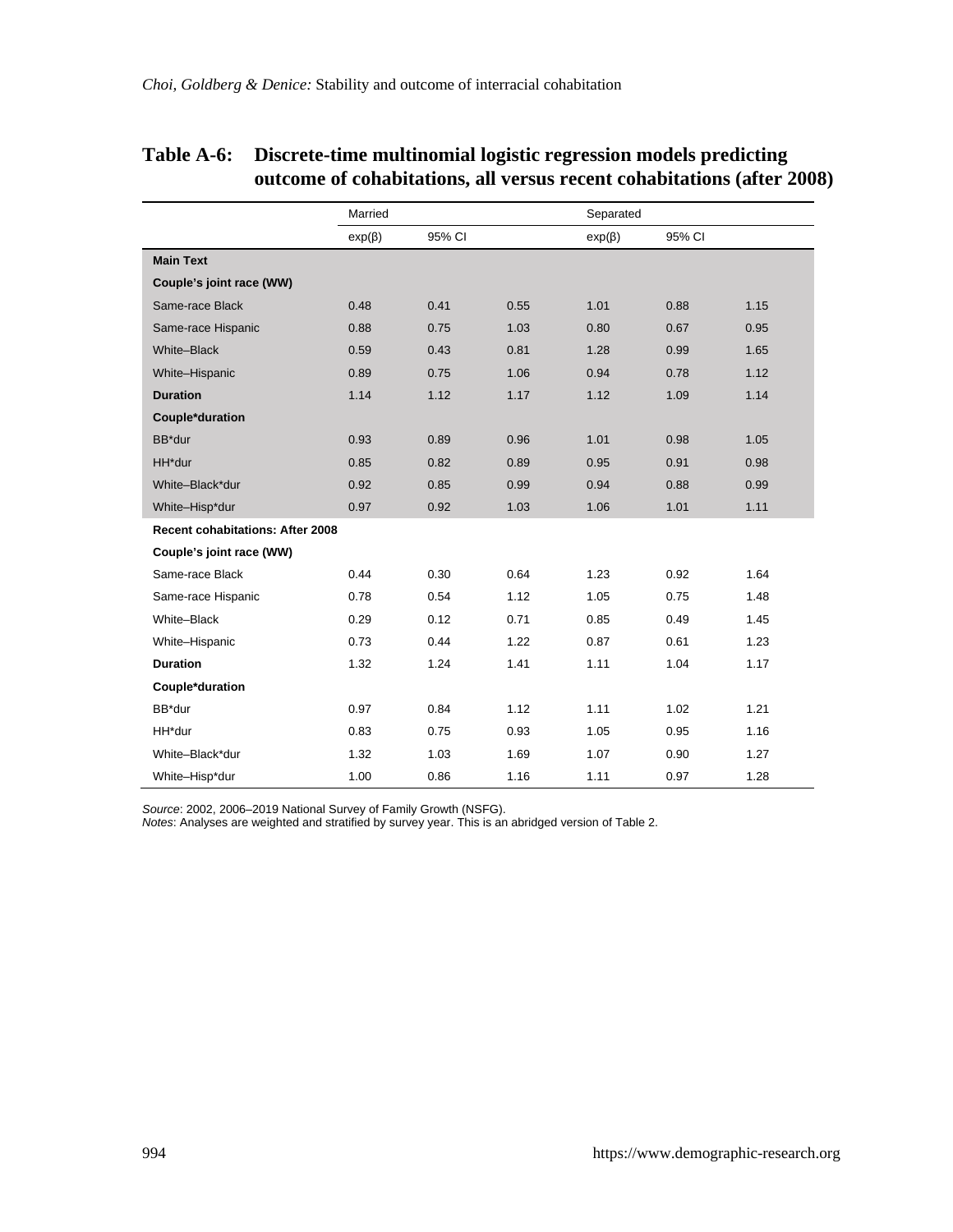|                                           | $exp(\beta)$ | 95% CI |       |
|-------------------------------------------|--------------|--------|-------|
| <b>Main Text</b>                          |              |        |       |
| Couple's joint race (WW)                  |              |        |       |
| Same-race Black                           | 1.51         | 1.25   | 1.83  |
| Same-race Hispanic                        | 0.84         | 0.67   | 1.03  |
| White-Black                               | 1.54         | 0.89   | 2.66  |
| White-Hispanic                            | 1.35         | 1.05   | 1.74  |
| <b>Premarital (direct)</b>                | 1.17         | 1.04   | 1.32  |
| Couple*premarital                         |              |        |       |
| Same-race Black*premar                    | 0.92         | 0.73   | 1.16  |
| Same-race Hisp*premar                     | 1.01         | 0.81   | 1.26  |
| White-Black*premar                        | 0.71         | 0.37   | 1.37  |
| White-Hisp*premar                         | 0.94         | 0.69   | 1.28  |
| Recent marriages: Formed in 2008 or Later |              |        |       |
| Couple's joint race (WW)                  |              |        |       |
| Same-race Black                           | 1.88         | 1.02   | 3.49  |
| Same-race Hispanic                        | 1.20         | 0.59   | 2.44  |
| White-Black                               | 6.27         | 2.42   | 16.25 |
| White-Hispanic                            | 0.52         | 0.22   | 1.22  |
| <b>Premarital (direct)</b>                | 1.05         | 0.70   | 1.57  |
| Couple*premarital                         |              |        |       |
| Same-race Black*premar                    | 1.07         | 0.54   | 2.13  |
| Same-race Hisp*premar                     | 0.75         | 0.38   | 1.49  |
| White-Black*premar                        | 0.16         | 0.04   | 0.63  |
| White-Hisp*premar                         | 2.02         | 0.77   | 5.32  |

### **Table A-7: Discrete-time logistic regression model predicting marital instability, all versus recent marriages (after 2008)**

*Source*: 2002 and 2006–2019 National Survey of Family Growth (NSFG).

*Notes*: Analyses are weighted. Results for the main text are from Table 4.

- WW denotes White women in same-race marriages.
- BB denotes Black women in same-race marriages.
- $\bullet$  HH denotes Hispanic women in same-race marriages.
- WB denotes women in White–Black marriages.<br>● WH denotes women in White–Hispanic marriag
- WH denotes women in White-Hispanic marriages.

We chose 2008 based on Manning, Smock, and Kuperberg (2021), which shows that the association between premarital cohabitation and subsequent marital disruption has disappeared starting in 2008.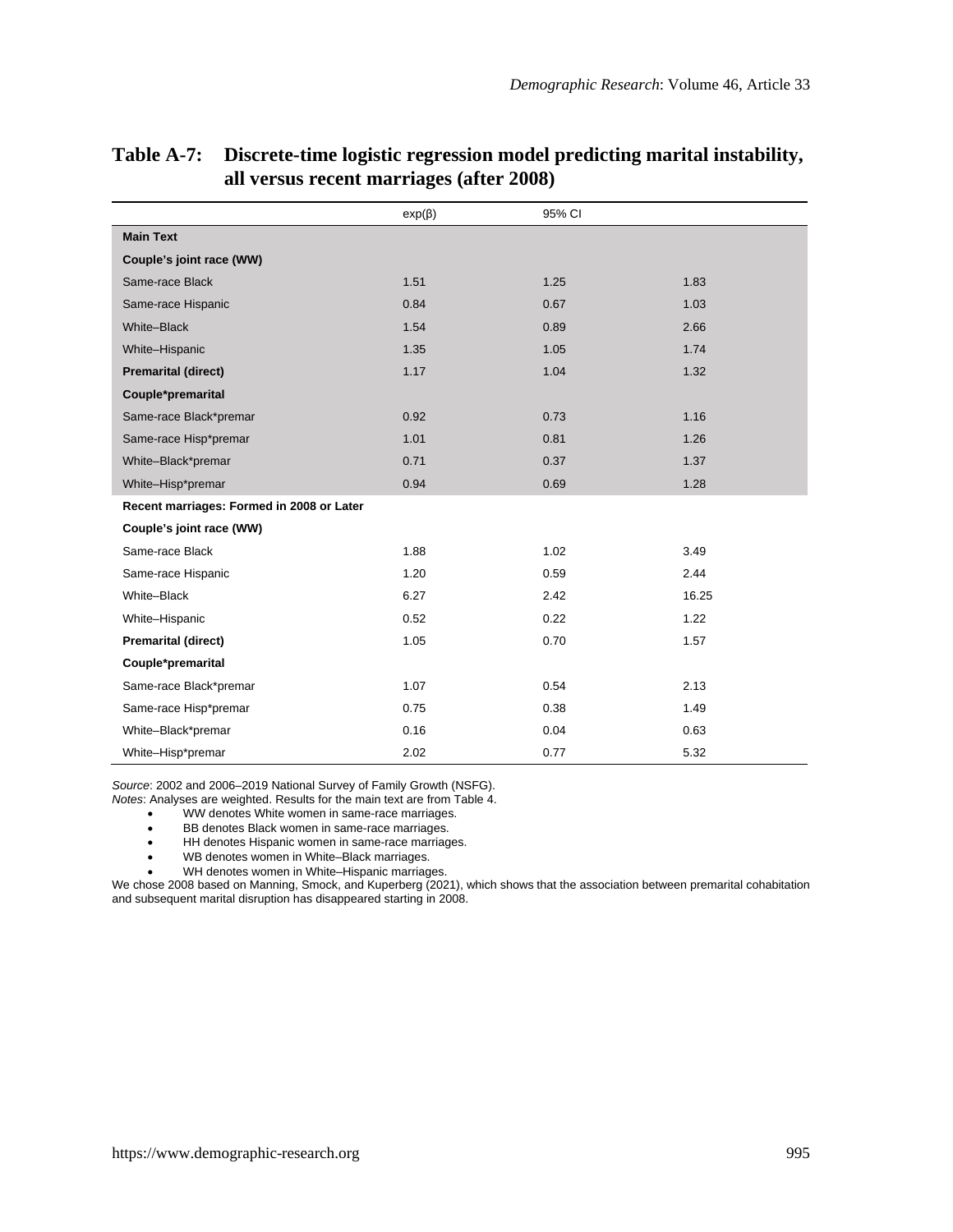| Table A-8: Discrete-time multinomial logistic regression models predicting |
|----------------------------------------------------------------------------|
| outcome of first cohabitation, NSFG versus NLSY97                          |

|                          | Married vs. Remain |        |      | Separated vs. Remain |        |      |
|--------------------------|--------------------|--------|------|----------------------|--------|------|
|                          | $exp(\beta)$       | 95% CI |      | $exp(\beta)$         | 95% CI |      |
| <b>Main Text</b>         |                    |        |      |                      |        |      |
| Couple's joint race (WW) |                    |        |      |                      |        |      |
| Same-race Black          | 0.48               | 0.41   | 0.55 | 1.01                 | 0.88   | 1.15 |
| Same-race Hispanic       | 0.88               | 0.75   | 1.03 | 0.80                 | 0.67   | 0.95 |
| White-Black              | 0.59               | 0.43   | 0.81 | 1.28                 | 0.99   | 1.65 |
| White-Hispanic           | 0.89               | 0.75   | 1.06 | 0.94                 | 0.78   | 1.12 |
| <b>Duration</b>          | 1.14               | 1.12   | 1.17 | 1.12                 | 1.09   | 1.14 |
| Couple*duration          |                    |        |      |                      |        |      |
| BB*dur                   | 0.93               | 0.89   | 0.96 | 1.01                 | 0.98   | 1.05 |
| HH*dur                   | 0.85               | 0.82   | 0.89 | 0.95                 | 0.91   | 0.98 |
| White-Black*dur          | 0.92               | 0.85   | 0.99 | 0.94                 | 0.88   | 0.99 |
| White-Hisp*dur           | 0.97               | 0.92   | 1.03 | 1.06                 | 1.01   | 1.11 |
| <b>NLSY 97</b>           |                    |        |      |                      |        |      |
| Couple's joint race (WW) |                    |        |      |                      |        |      |
| Same-race Black          | 0.59               | 0.51   | 0.69 | 2.51                 | 2.01   | 3.12 |
| Same-race Hispanic       | 0.85               | 0.71   | 1.03 | 1.17                 | 0.85   | 1.62 |
| White-Black              | 0.64               | 0.48   | 0.85 | 2.34                 | 1.32   | 4.17 |
| White-Hispanic           | 1.02               | 0.88   | 1.19 | 1.32                 | 0.92   | 1.89 |
| <b>Duration</b>          | 0.99               | 0.98   | 1.01 | 0.92                 | 0.89   | 0.96 |
| Couple*duration          |                    |        |      |                      |        |      |
| BB*dur                   | 1.00               | 0.97   | 1.03 | 0.99                 | 0.94   | 1.04 |
| HH*dur                   | 0.95               | 0.92   | 0.98 | 1.00                 | 0.94   | 1.06 |
| White-Black*dur          | 1.03               | 0.98   | 1.08 | 0.86                 | 0.72   | 1.02 |
| White-Hisp*dur           | 0.97               | 0.93   | 1.01 | 0.97                 | 0.89   | 1.06 |

*Source: 2*002 and 2006–2019 National Survey of Family Growth, and National Longitudinal Survey of Youth (1997). For the NLSY97,<br>sample includes 4,685 first cohabitations contributing 19,905 duration-years.<br>*Notes: A*nalys

WW denotes White women in same-race marriages.

BB denotes Black women in same-race marriages.

• HH denotes Hispanic women in same-race marriages.

● WB denotes women in White–Black marriages.<br>● WH denotes women in White–Hispanic marriag

WH denotes women in White–Hispanic marriages.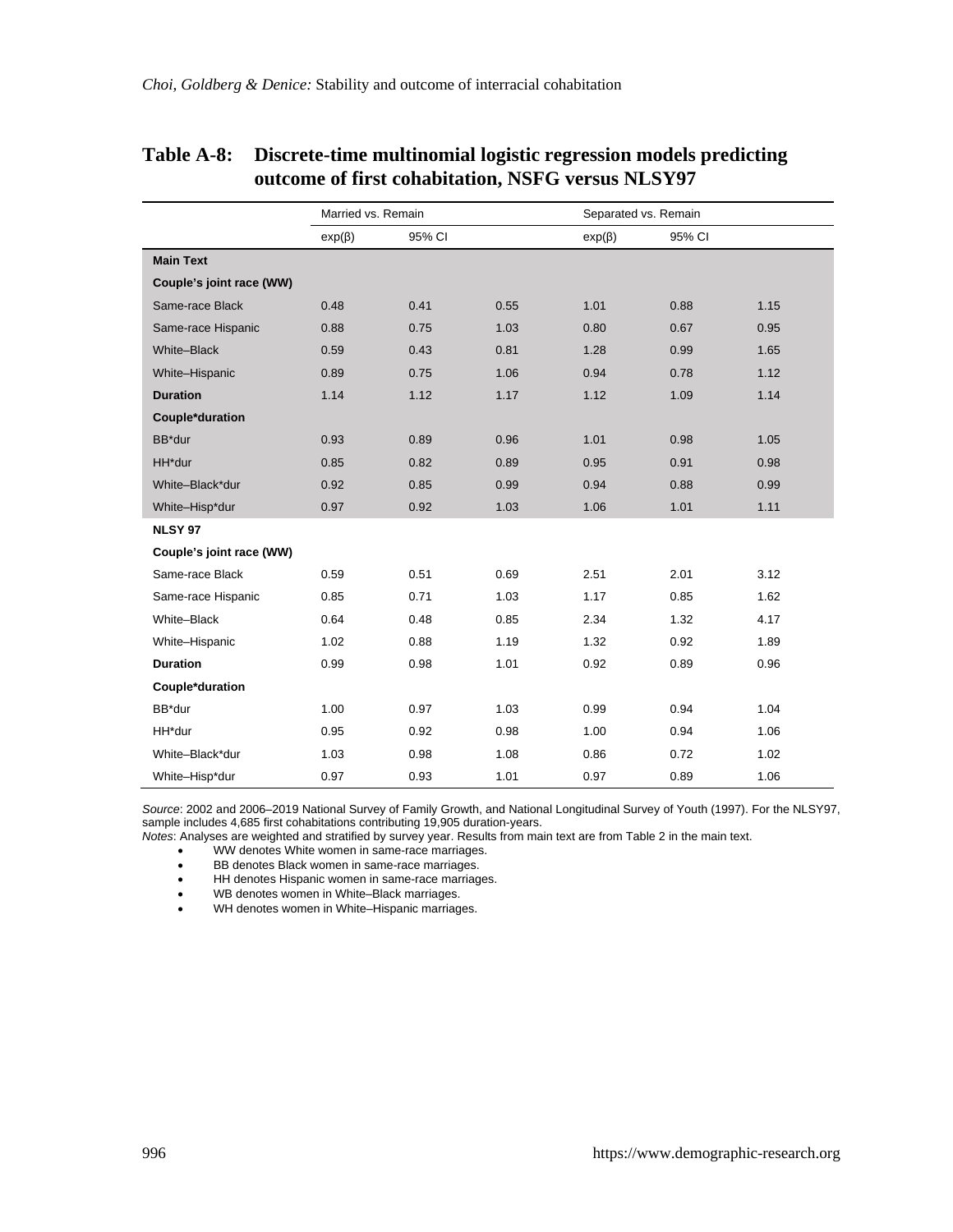|                            | $exp(\beta)$ | 95% CI |      |
|----------------------------|--------------|--------|------|
| <b>Main Text</b>           |              |        |      |
| Couple's joint race (WW)   |              |        |      |
| Same-race Black            | 1.51         | 1.25   | 1.83 |
| Same-race Hispanic         | 0.84         | 0.67   | 1.03 |
| White-Black                | 1.54         | 0.89   | 2.66 |
| White-Hispanic             | 1.35         | 1.05   | 1.74 |
| <b>Premarital (direct)</b> | 1.17         | 1.04   | 1.32 |
| Couple*premarital          |              |        |      |
| Same-race Black*premar     | 0.92         | 0.73   | 1.16 |
| Same-race Hisp*premar      | 1.01         | 0.81   | 1.26 |
| White-Black*premar         | 0.71         | 0.37   | 1.37 |
| White-Hisp*premar          | 0.94         | 0.69   | 1.28 |
| NLSY97                     |              |        |      |
| Couple's joint race (WW)   |              |        |      |
| Same-race Black            | 1.35         | 1.06   | 1.71 |
| Same-race Hispanic         | 0.98         | 0.75   | 1.30 |
| White-Black                | 2.76         | 1.74   | 4.38 |
| White-Hispanic             | 1.38         | 1.01   | 1.89 |
| <b>Premarital (direct)</b> | 1.31         | 1.12   | 1.54 |
| Couple*premarital          |              |        |      |
| Same-race Black*premar     | 0.88         | 0.64   | 1.21 |
| Same-race Hisp*premar      | 0.93         | 0.65   | 1.34 |
| White-Black*premar         | 0.40         | 0.25   | 0.65 |
| White-Hisp*premar          | 0.73         | 0.49   | 1.08 |

## **Table A-9: Discrete-time logistic regression models predicting odds of marital disruption, NSFG versus NLSY97**

*Source*: 2002 and 2006–2019 National Survey of Family Growth, and National Longitudinal Survey of Youth (1997). For the NLSY97, sample includes 4,138 first marriages contributing 37,666 duration-years.

*Notes*: Results for the main text are from Table 4.

- WW denotes White women in same-race marriages.<br>• BB denotes Black women in same-race marriages.
- BB denotes Black women in same-race marriages.
- HH denotes Hispanic women in same-race marriages.<br>• WB denotes women in White–Black marriages.
- WB denotes women in White–Black marriages.<br>● WH denotes women in White–Hispanic marriage
- WH denotes women in White–Hispanic marriages.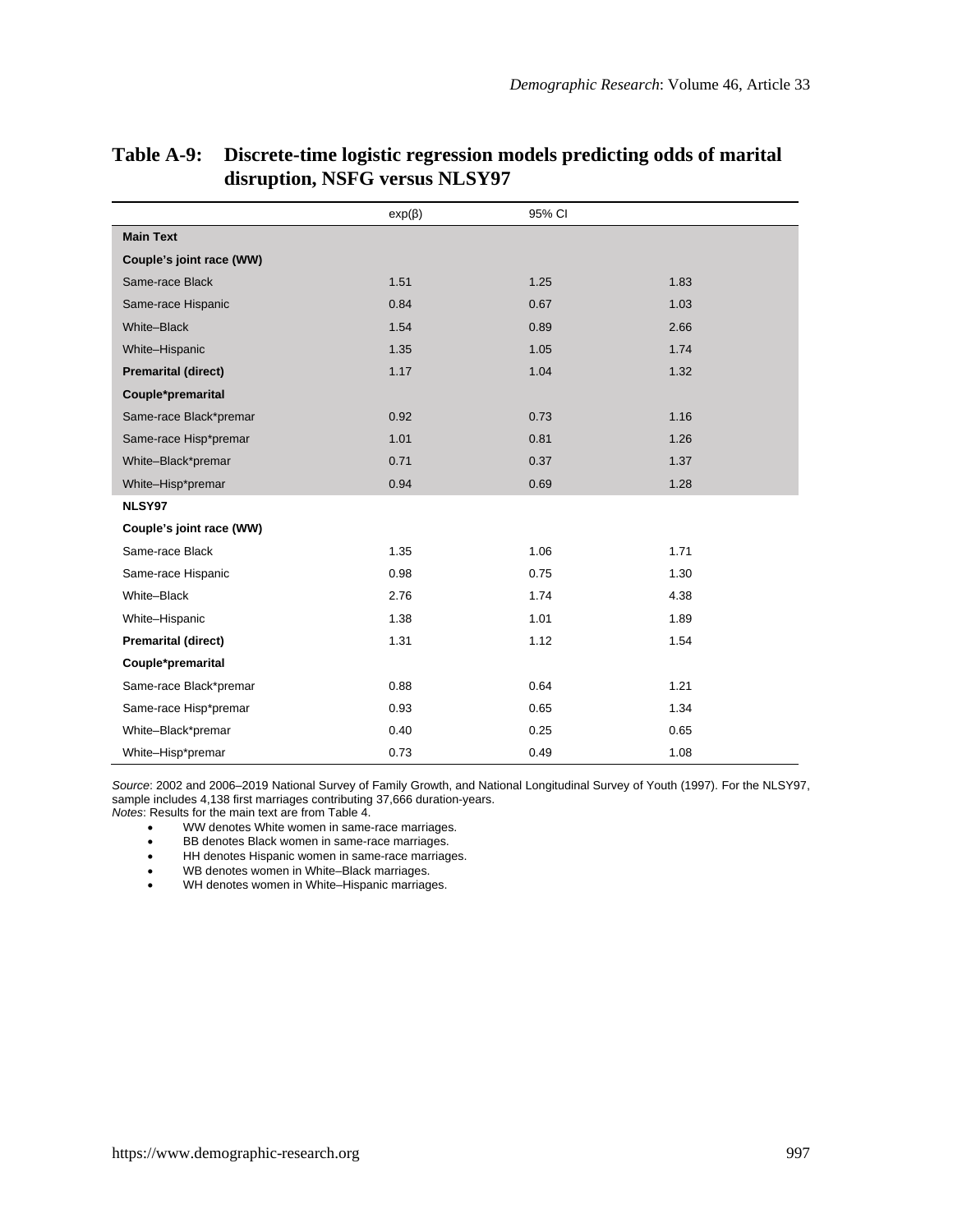|                               | Married vs. Remain |        |      | Separated vs. Remain |        |      |
|-------------------------------|--------------------|--------|------|----------------------|--------|------|
|                               | $exp(\beta)$       | 95% CI |      | $exp(\beta)$         | 95% CI |      |
| <b>Baseline Model</b>         |                    |        |      |                      |        |      |
| Couple's joint race (WW)      |                    |        |      |                      |        |      |
| Same-race Black               | 0.45               | 0.40   | 0.51 | 0.97                 | 0.86   | 1.09 |
| Same-race Hispanic            | 0.66               | 0.58   | 0.75 | 0.61                 | 0.52   | 0.70 |
| White-Black                   | 0.51               | 0.37   | 0.69 | 1.33                 | 1.03   | 1.72 |
| White-Hispanic                | 0.79               | 0.67   | 0.94 | 0.98                 | 0.83   | 1.16 |
| <b>Duration</b>               | 1.08               | 1.06   | 1.10 | 1.11                 | 1.09   | 1.13 |
| Couple*duration               |                    |        |      |                      |        |      |
| BB*dur                        | 0.98               | 0.95   | 1.01 | 1.01                 | 0.98   | 1.04 |
| HH*dur                        | 0.88               | 0.86   | 0.92 | 0.93                 | 0.90   | 0.96 |
| White-Black*dur               | 0.96               | 0.90   | 1.03 | 0.92                 | 0.87   | 0.98 |
| White-Hisp*dur                | 1.01               | 0.96   | 1.06 | 1.05                 | 1.00   | 1.11 |
| <b>Full Model (Main Text)</b> |                    |        |      |                      |        |      |
| Couple's joint race (WW)      |                    |        |      |                      |        |      |
| Same-race Black               | 0.48               | 0.41   | 0.55 | 1.01                 | 0.88   | 1.15 |
| Same-race Hispanic            | 0.88               | 0.75   | 1.03 | 0.80                 | 0.67   | 0.95 |
| White-Black                   | 0.59               | 0.43   | 0.81 | 1.28                 | 0.99   | 1.65 |
| White-Hispanic                | 0.89               | 0.75   | 1.06 | 0.94                 | 0.78   | 1.12 |
| <b>Duration</b>               | 1.14               | 1.12   | 1.17 | 1.12                 | 1.09   | 1.14 |
| Couple*duration               |                    |        |      |                      |        |      |
| BB*dur                        | 0.93               | 0.89   | 0.96 | 1.01                 | 0.98   | 1.05 |
| HH*dur                        | 0.85               | 0.82   | 0.89 | 0.95                 | 0.91   | 0.98 |
| White-Black*dur               | 0.92               | 0.85   | 0.99 | 0.94                 | 0.88   | 0.99 |
| White-Hisp*dur                | 0.97               | 0.92   | 1.03 | 1.06                 | 1.01   | 1.11 |

## **Table A-10: Discrete-time multinomial logistic regression models predicting outcome of first cohabitation**

*Source*: 2002 and 2006–2019 National Survey of Family Growth (NSFG). *Notes*: Results from main text are from Table 2 in the main text.

- WW denotes White women in same-race marriages.
- BB denotes Black women in same-race marriages.
- HH denotes Hispanic women in same-race marriages.<br>• WB denotes women in White-Black marriages.
- WB denotes women in White–Black marriages.<br>• WH denotes women in White–Hispanic marriage
- WH denotes women in White-Hispanic marriages.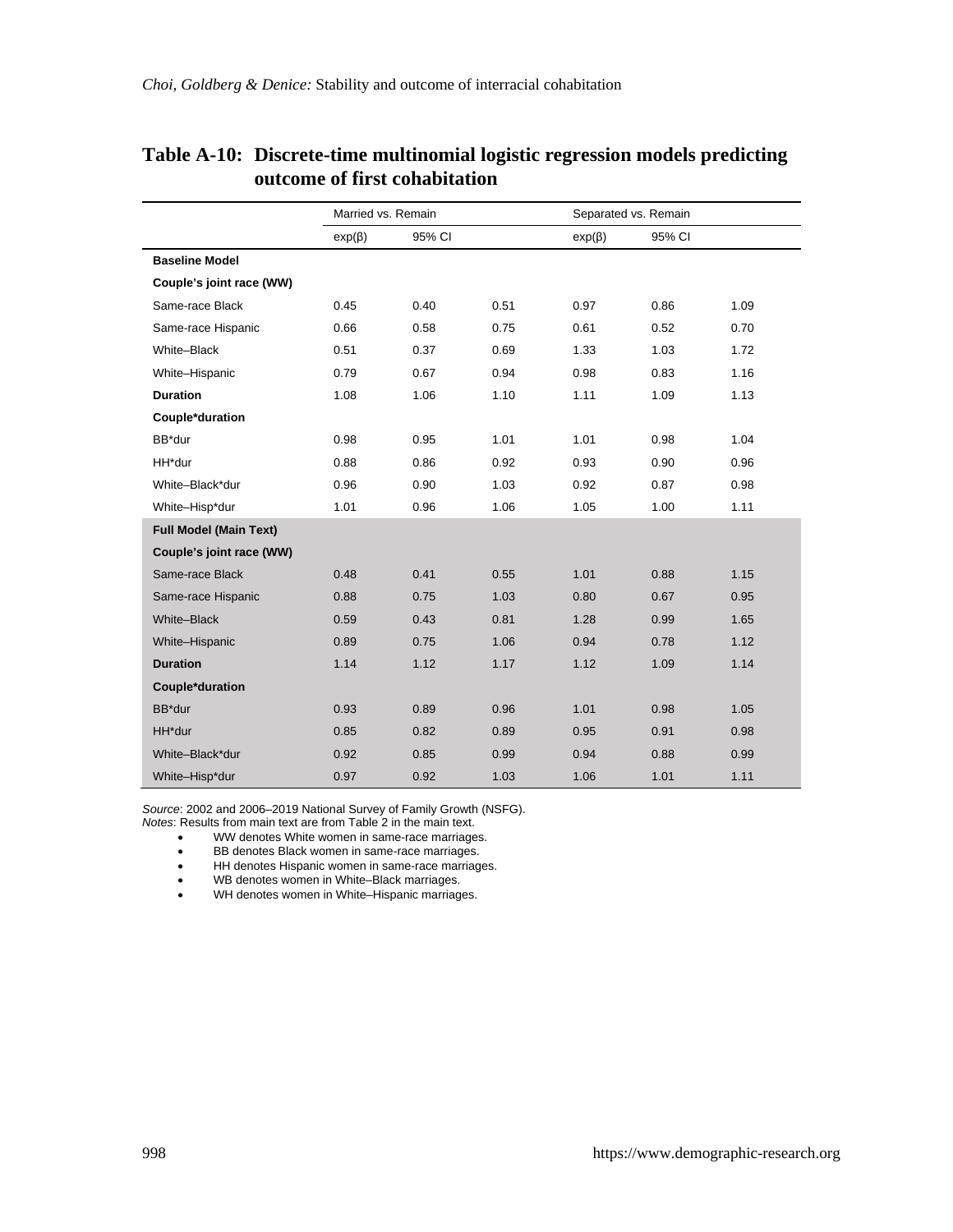|                        | WW   | <b>BB</b> | <b>HH</b> | <b>WB</b> | <b>WH</b> |
|------------------------|------|-----------|-----------|-----------|-----------|
| Year 1                 |      |           |           |           |           |
| Remain in cohabitation | 0.79 | 0.85      | 0.82      | 0.81      | 0.81      |
| Marriage               | 0.13 | 0.07      | 0.12      | 0.08      | 0.12      |
| Separation             | 0.08 | 0.09      | 0.07      | 0.11      | 0.08      |
| Year 2                 |      |           |           |           |           |
| Remain in cohabitation | 0.61 | 0.70      | 0.66      | 0.66      | 0.63      |
| Marriage               | 0.24 | 0.13      | 0.21      | 0.15      | 0.22      |
| Separation             | 0.15 | 0.17      | 0.13      | 0.20      | 0.15      |
| Year <sub>3</sub>      |      |           |           |           |           |
| Remain in cohabitation | 0.46 | 0.58      | 0.54      | 0.52      | 0.48      |
| Marriage               | 0.33 | 0.18      | 0.28      | 0.21      | 0.30      |
| Separation             | 0.21 | 0.25      | 0.18      | 0.27      | 0.21      |
| Year 4                 |      |           |           |           |           |
| Remain in cohabitation | 0.34 | 0.46      | 0.44      | 0.42      | 0.36      |
| Marriage               | 0.41 | 0.22      | 0.34      | 0.25      | 0.37      |
| Separation             | 0.26 | 0.31      | 0.22      | 0.33      | 0.27      |
| Year 5                 |      |           |           |           |           |
| Remain in cohabitation | 0.24 | 0.37      | 0.36      | 0.33      | 0.26      |
| Marriage               | 0.46 | 0.25      | 0.38      | 0.29      | 0.42      |
| Separation             | 0.30 | 0.38      | 0.26      | 0.38      | 0.32      |
| Year <sub>6</sub>      |      |           |           |           |           |
| Remain in cohabitation | 0.17 | 0.29      | 0.30      | 0.26      | 0.19      |
| Marriage               | 0.51 | 0.28      | 0.42      | 0.31      | 0.46      |
| Separation             | 0.32 | 0.43      | 0.29      | 0.42      | 0.36      |
| Year 7                 |      |           |           |           |           |
| Remain in cohabitation | 0.12 | 0.23      | 0.25      | 0.21      | 0.13      |
| Marriage               | 0.54 | 0.30      | 0.44      | 0.34      | 0.49      |
| Separation             | 0.34 | 0.47      | 0.31      | 0.46      | 0.39      |
| Year 8                 |      |           |           |           |           |
| Remain in cohabitation | 0.08 | 0.17      | 0.20      | 0.16      | 0.09      |
| Marriage               | 0.56 | 0.32      | 0.46      | 0.36      | 0.51      |
| Separation             | 0.36 | 0.51      | 0.33      | 0.48      | 0.41      |
| Year 9                 |      |           |           |           |           |
| Remain in cohabitation | 0.05 | 0.13      | 0.17      | 0.13      | 0.05      |
| Marriage               | 0.58 | 0.33      | 0.48      | 0.37      | 0.52      |
| Separation             | 0.37 | 0.54      | 0.35      | 0.50      | 0.42      |
| Year 10                |      |           |           |           |           |
| Remain in cohabitation | 0.03 | 0.10      | 0.14      | 0.10      | 0.03      |
| Marriage               | 0.59 | 0.34      | 0.49      | 0.38      | 0.53      |
| Separation             | 0.38 | 0.56      | 0.37      | 0.52      | 0.44      |

## **Table A-11: Predicted probabilities of marrying, separating, and cohabiting prior to marriage by couple's joint race/ethnicity (ten years)**

*Notes*: Predicted probabilities computed from coefficients from Table 2 and population means.

WW denotes White women in same-race marriages.

- BB denotes Black women in same-race marriages.
- HH denotes Hispanic women in same-race marriages.<br>• WB denotes women in White-Black marriages.<br>• WH denotes women in White-Hispanic marriages.
- 

WB denotes women in White–Black marriages. WH denotes women in White–Hispanic marriages.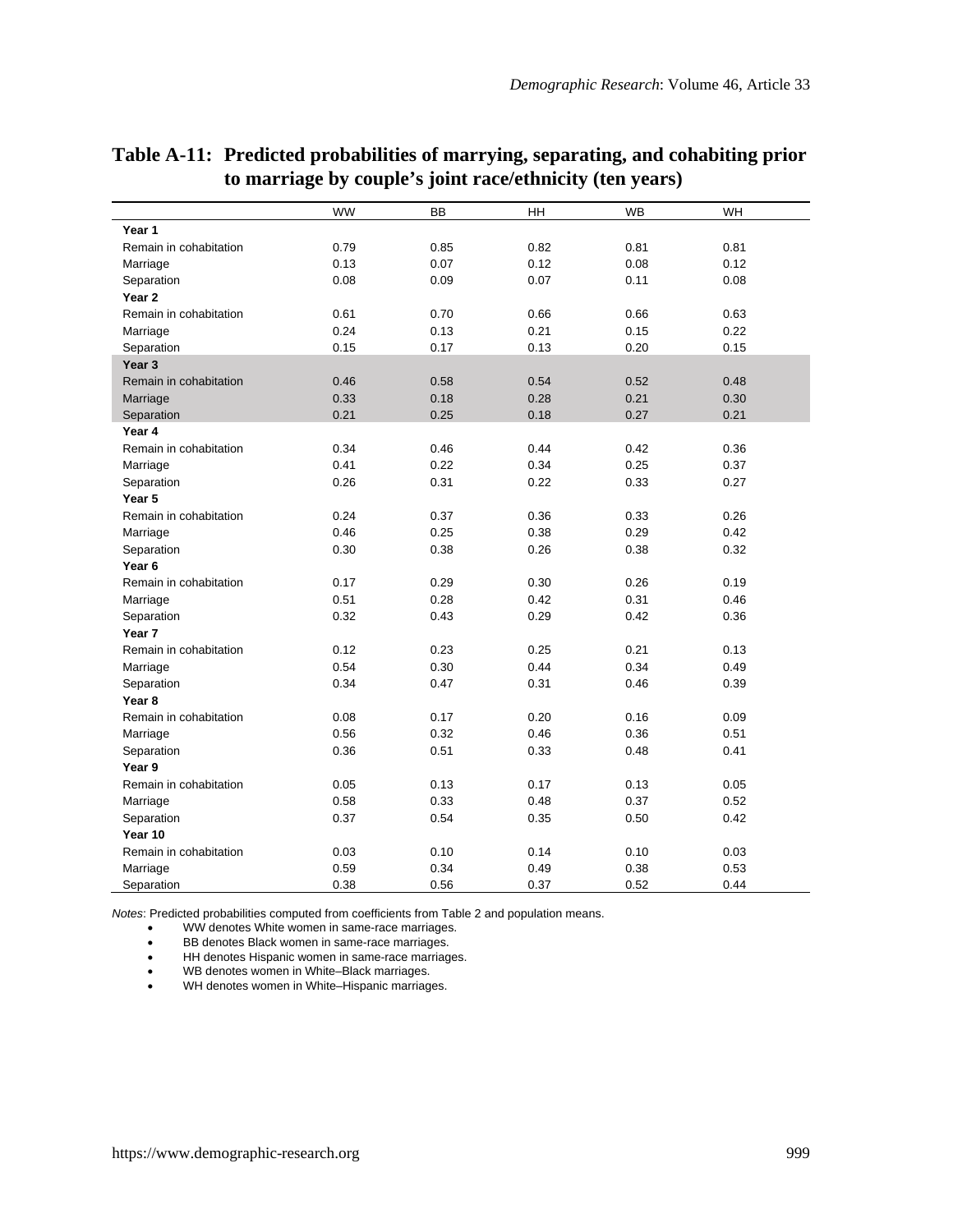|                               | $exp(\beta)$ | 95% CI |      |
|-------------------------------|--------------|--------|------|
| <b>Baseline</b>               |              |        |      |
| Couple's joint race (WW)      |              |        |      |
| Same-race Black               | 1.70         | 1.42   | 2.04 |
| Same-race Hispanic            | 0.81         | 0.69   | 0.95 |
| White-Black                   | 2.25         | 1.39   | 3.67 |
| White-Hispanic                | 1.32         | 1.03   | 1.69 |
| <b>Premarital (direct)</b>    | 1.11         | 0.99   | 1.24 |
| Couple*premarital             |              |        |      |
| Same-race Black*premar        | 0.96         | 0.77   | 1.20 |
| Same-race Hisp*premar         | 1.11         | 0.89   | 1.38 |
| White-Black*premar            | 0.56         | 0.31   | 1.03 |
| White-Hisp*premar             | 1.04         | 0.77   | 1.41 |
| <b>Full Model (Main Text)</b> |              |        |      |
| Couple's joint race (WW)      |              |        |      |
| Same-race Black               | 1.51         | 1.25   | 1.83 |
| Same-race Hispanic            | 0.84         | 0.67   | 1.03 |
| White-Black                   | 1.54         | 0.89   | 2.66 |
| White-Hispanic                | 1.35         | 1.05   | 1.74 |
| <b>Premarital (direct)</b>    | 1.17         | 1.04   | 1.32 |
| Couple*premarital             |              |        |      |
| Same-race Black*premar        | 0.92         | 0.73   | 1.16 |
| Same-race Hisp*premar         | 1.01         | 0.81   | 1.26 |
| White-Black*premar            | 0.71         | 0.37   | 1.37 |
| White-Hisp*premar             | 0.94         | 0.69   | 1.28 |

### **Table A-12: Discrete-time logistic regression models predicting odds of marital disruption, baseline versus full model**

*Source*: 2002 and 2006–2019 National Survey of Family Growth (NSFG). *Notes*: Analyses are weighted. Results for the main text are from Table 4.

- WW denotes White women in same-race marriages.
- BB denotes Black women in same-race marriages.
- HH denotes Hispanic women in same-race marriages.
- 
- WB denotes women in White–Black marriages.<br>• WH denotes women in White–Hispanic marriage WH denotes women in White-Hispanic marriages.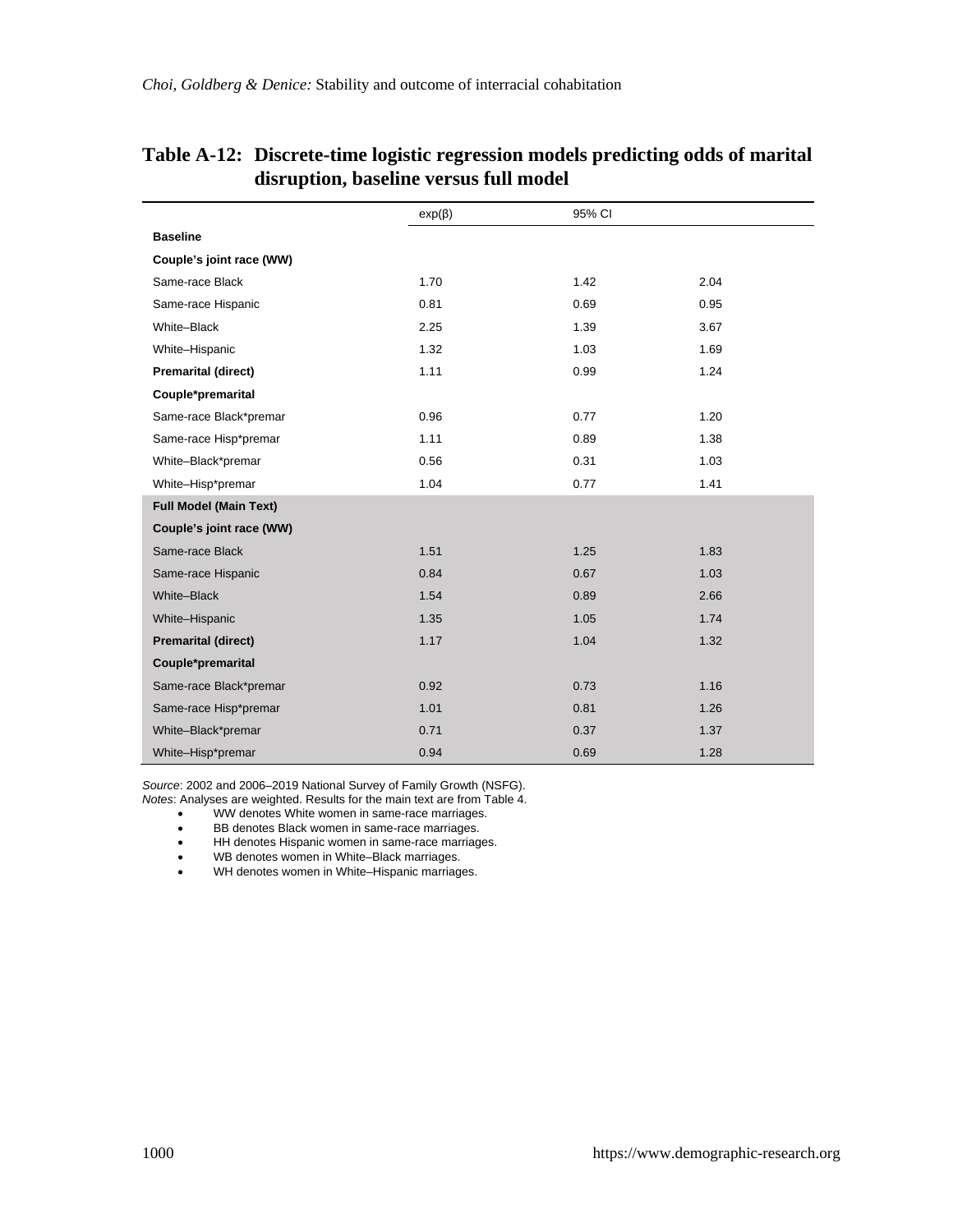|                | <b>WW</b> |            | <b>BB</b> |            | <b>HH</b> |            | <b>WB</b> |            | WH     |            |
|----------------|-----------|------------|-----------|------------|-----------|------------|-----------|------------|--------|------------|
| Duration       | Direct    | Premarital | Direct    | Premarital | Direct    | Premarital | Direct    | Premarital | Direct | Premarital |
| 1              | 0.028     | 0.032      | 0.041     | 0.044      | 0.023     | 0.027      | 0.042     | 0.035      | 0.037  | 0.041      |
| 2              | 0.059     | 0.069      | 0.087     | 0.093      | 0.050     | 0.058      | 0.089     | 0.074      | 0.079  | 0.086      |
| 3              | 0.093     | 0.107      | 0.135     | 0.145      | 0.079     | 0.092      | 0.139     | 0.116      | 0.123  | 0.134      |
| 4              | 0.128     | 0.147      | 0.184     | 0.197      | 0.109     | 0.127      | 0.190     | 0.159      | 0.169  | 0.183      |
| 5              | 0.164     | 0.188      | 0.233     | 0.249      | 0.139     | 0.162      | 0.240     | 0.202      | 0.214  | 0.232      |
| 6              | 0.198     | 0.226      | 0.279     | 0.297      | 0.169     | 0.196      | 0.287     | 0.243      | 0.257  | 0.277      |
| $\overline{7}$ | 0.229     | 0.261      | 0.321     | 0.340      | 0.196     | 0.227      | 0.329     | 0.280      | 0.296  | 0.319      |
| 8              | 0.257     | 0.292      | 0.357     | 0.378      | 0.221     | 0.254      | 0.366     | 0.312      | 0.330  | 0.355      |
| 9              | 0.281     | 0.318      | 0.386     | 0.409      | 0.241     | 0.277      | 0.396     | 0.340      | 0.358  | 0.384      |
| 10             | 0.299     | 0.339      | 0.410     | 0.434      | 0.258     | 0.296      | 0.420     | 0.362      | 0.381  | 0.408      |

## **Table A-13: Predicted probabilities of separating by couple's joint race/ethnicity and premarital cohabitation (ten years)**

*Notes*: Predicted probabilities computed from coefficients from Table 4 and population means.

WW denotes White women in same-race marriages.

BB denotes Black women in same-race marriages.

HH denotes Hispanic women in same-race marriages. WB denotes women in White–Black marriages. WH denotes women in White–Hispanic marriages.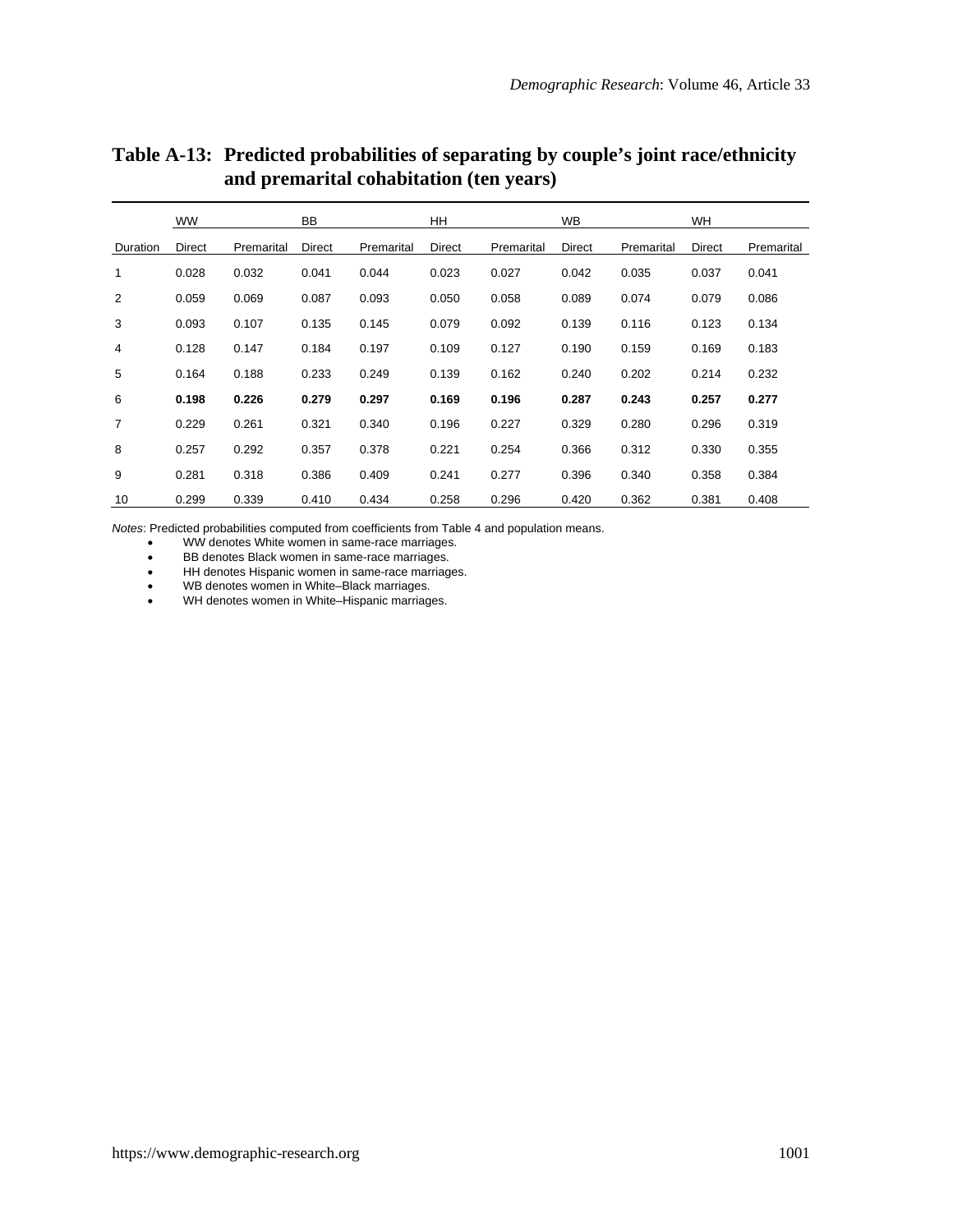## **Table A-14: Discrete-time multinomial logistic regression models predicting outcome of first cohabitation, all versus women who transitioned into cohabitation after age 25**

|                          | Married vs. Remain |        |      | Separated vs. Remain |        |      |
|--------------------------|--------------------|--------|------|----------------------|--------|------|
|                          | $exp(\beta)$       | 95% CI |      | $exp(\beta)$         | 95% CI |      |
| <b>Main Text</b>         |                    |        |      |                      |        |      |
| Couple's joint race (WW) |                    |        |      |                      |        |      |
| Same-race Black          | 0.48               | 0.41   | 0.55 | 1.01                 | 0.88   | 1.15 |
| Same-race Hispanic       | 0.88               | 0.75   | 1.03 | 0.80                 | 0.67   | 0.95 |
| White-Black              | 0.59               | 0.43   | 0.81 | 1.28                 | 0.99   | 1.65 |
| White-Hispanic           | 0.89               | 0.75   | 1.06 | 0.94                 | 0.78   | 1.12 |
| <b>Duration</b>          | 1.14               | 1.12   | 1.17 | 1.12                 | 1.09   | 1.14 |
| Couple*duration          |                    |        |      |                      |        |      |
| BB*dur                   | 0.93               | 0.89   | 0.96 | 1.01                 | 0.98   | 1.05 |
| HH*dur                   | 0.85               | 0.82   | 0.89 | 0.95                 | 0.91   | 0.98 |
| White-Black*dur          | 0.92               | 0.85   | 0.99 | 0.94                 | 0.88   | 0.99 |
| White-Hisp*dur           | 0.97               | 0.92   | 1.03 | 1.06                 | 1.01   | 1.11 |
| Cohabited after 25       |                    |        |      |                      |        |      |
| Couple's joint race (WW) |                    |        |      |                      |        |      |
| Same-race Black          | 0.54               | 0.39   | 0.76 | 1.41                 | 0.94   | 2.12 |
| Same-race Hispanic       | 0.65               | 0.44   | 0.96 | 1.77                 | 0.99   | 3.16 |
| White-Black              | 0.49               | 0.25   | 0.98 | 1.64                 | 0.84   | 3.17 |
| White-Hispanic           | 0.79               | 0.53   | 1.18 | 1.43                 | 0.88   | 2.35 |
| <b>Duration</b>          | 1.24               | 1.18   | 1.31 | 1.18                 | 1.10   | 1.25 |
| Couple*duration          |                    |        |      |                      |        |      |
| BB*dur                   | 0.83               | 0.76   | 0.90 | 1.00                 | 0.92   | 1.09 |
| HH*dur                   | 0.90               | 0.82   | 0.99 | 0.92                 | 0.83   | 1.03 |
| White-Black*dur          | 0.86               | 0.75   | 0.98 | 0.94                 | 0.77   | 1.13 |
| White-Hisp*dur           | 0.96               | 0.84   | 1.10 | 1.09                 | 0.95   | 1.25 |

*Source*: 2002 and 2006–2019 National Survey of Family Growth (NSFG). *Notes*: Analyses are weighted. Abridged Table 2.

WW denotes White women in same-race marriages.

• BB denotes Black women in same-race marriages.

• HH denotes Hispanic women in same-race marriages.<br>• WB denotes women in White-Black marriages.

WB denotes women in White–Black marriages.

• WH denotes women in White–Hispanic marriages.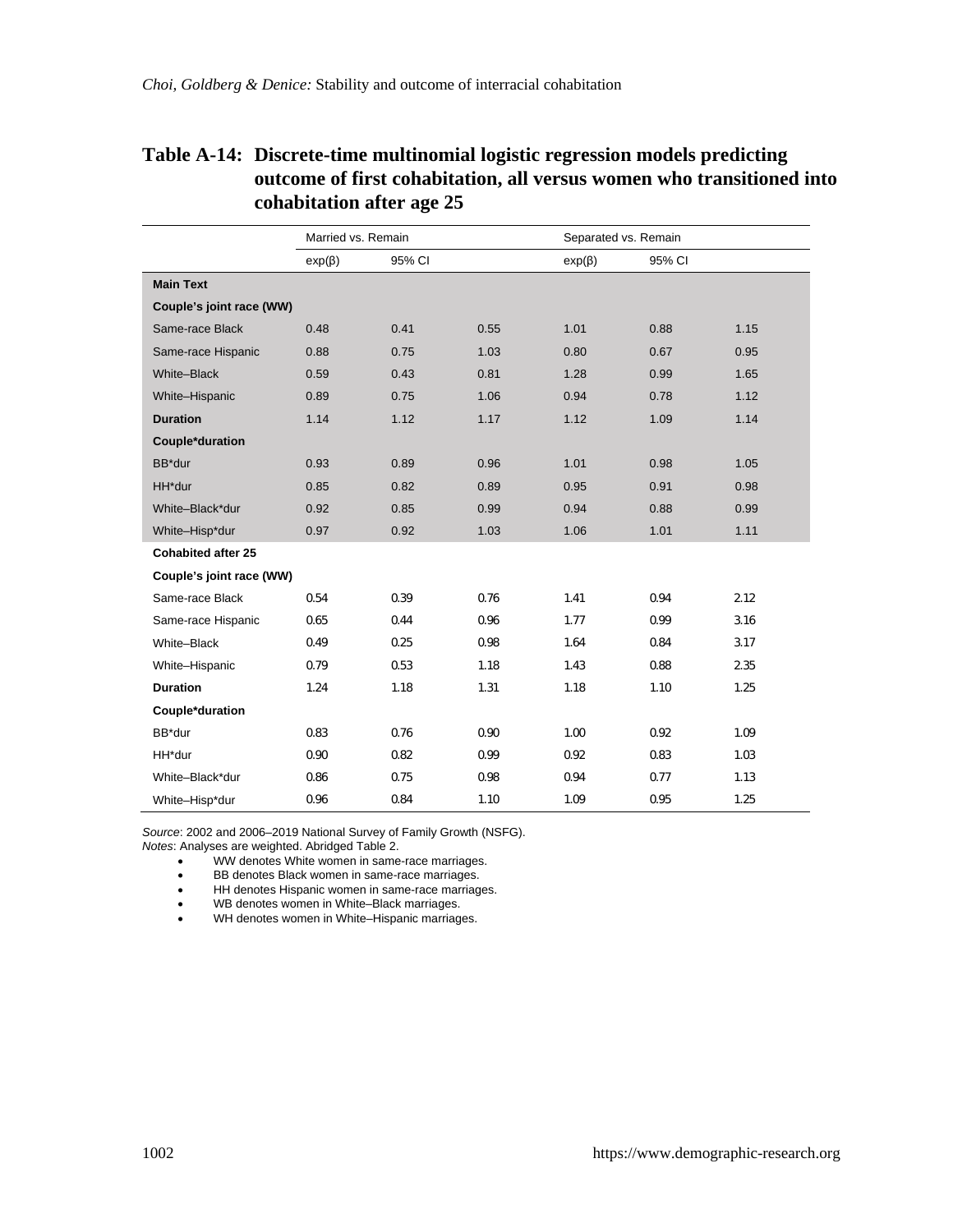|                            | $exp(\beta)$ | 95% CI |      |
|----------------------------|--------------|--------|------|
| <b>Main Text</b>           |              |        |      |
| Couple's joint race (WW)   |              |        |      |
| Same-race Black            | 1.51         | 1.25   | 1.83 |
| Same-race Hispanic         | 0.84         | 0.67   | 1.03 |
| White-Black                | 1.54         | 0.89   | 2.66 |
| White-Hispanic             | 1.35         | 1.05   | 1.74 |
| <b>Premarital (direct)</b> | 1.17         | 1.04   | 1.32 |
| Couple*premarital          |              |        |      |
| Same-race Black*premar     | 0.92         | 0.73   | 1.16 |
| Same-race Hisp*premar      | 1.01         | 0.81   | 1.26 |
| White-Black*premar         | 0.71         | 0.37   | 1.37 |
| White-Hisp*premar          | 0.94         | 0.69   | 1.28 |
| Age: 25-50                 |              |        |      |
| Couple's joint race (WW)   |              |        |      |
| Same-race Black            | 1.51         | 1.24   | 1.84 |
| Same-race Hispanic         | 0.85         | 0.69   | 1.06 |
| White-Black                | 1.55         | 0.89   | 2.71 |
| White-Hispanic             | 1.36         | 1.04   | 1.76 |
| <b>Premarital (direct)</b> | 1.16         | 1.03   | 1.32 |
| Couple*premarital          |              |        |      |
| Same-race Black*premar     | 0.92         | 0.73   | 1.16 |
| Same-race Hisp*premar      | 1.01         | 0.81   | 1.27 |
| White-Black*premar         | 0.69         | 0.35   | 1.34 |
| White-Hisp*premar          | 0.96         | 0.70   | 1.32 |

### **Table A-15: Discrete-time logistic regression models predicting the odds of marital disruption: 15–50 vs. 25–50**

*Source*: 2002 and 2006–2019 National Survey of Family Growth (NSFG).

*Notes*: Analyses are weighted. Abridged Table 4.

WW denotes White women in same-race marriages.

BB denotes Black women in same-race marriages.

 $\bullet$  HH denotes Hispanic women in same-race marriages.

WB denotes women in White–Black marriages. WH denotes women in White–Hispanic marriages.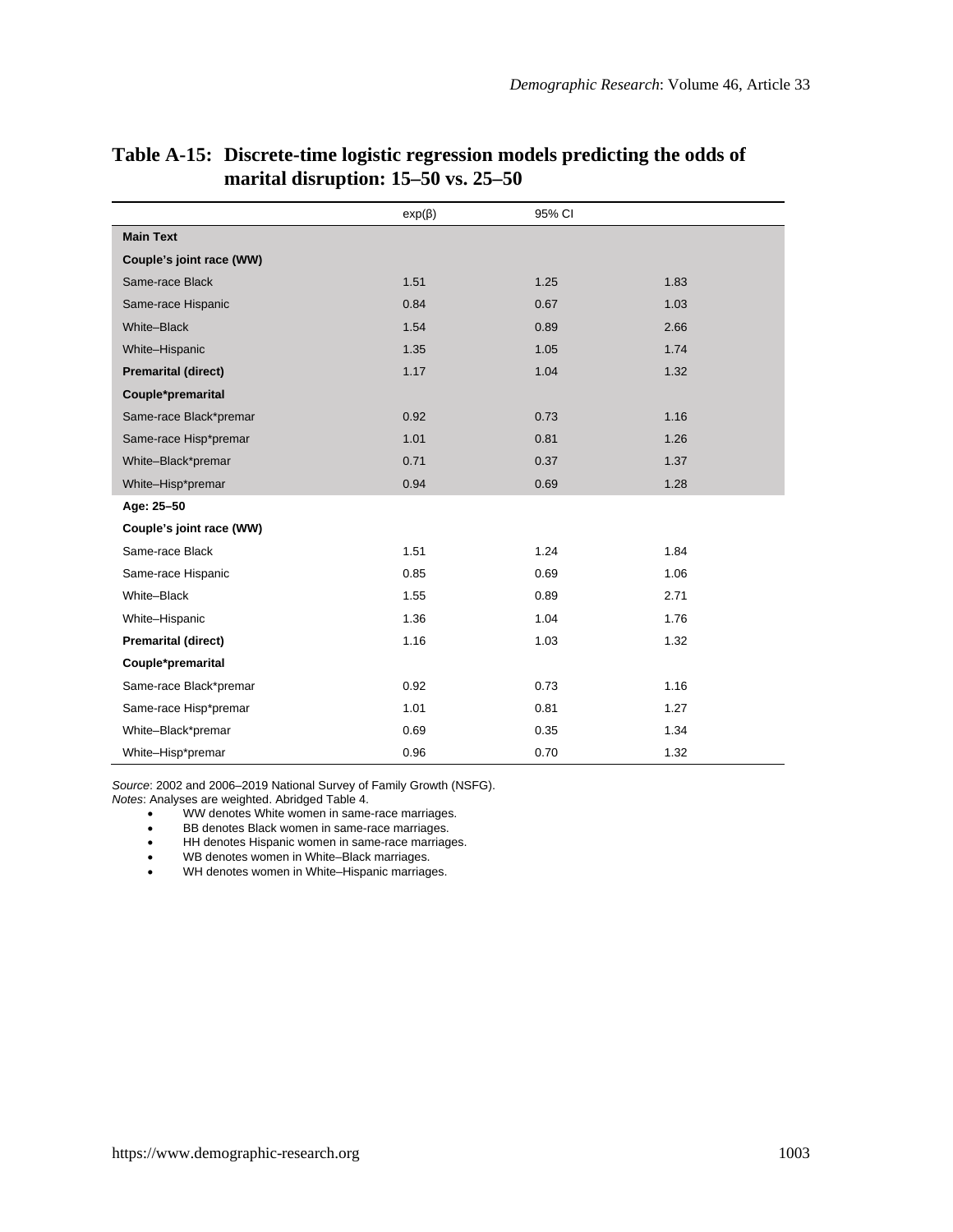|                               | Married vs. Remain |        |      | Separated vs. Remain |        |      |
|-------------------------------|--------------------|--------|------|----------------------|--------|------|
|                               | $exp(\beta)$       | 95% CI |      | $exp(\beta)$         | 95% CI |      |
| <b>Main Text</b>              |                    |        |      |                      |        |      |
| Couple's joint race (WW)      |                    |        |      |                      |        |      |
| Same-race Black               | 0.48               | 0.41   | 0.55 | 1.01                 | 0.88   | 1.15 |
| Same-race Hispanic            | 0.88               | 0.75   | 1.03 | 0.80                 | 0.67   | 0.95 |
| White-Black                   | 0.59               | 0.43   | 0.81 | 1.28                 | 0.99   | 1.65 |
| White-Hispanic                | 0.89               | 0.75   | 1.06 | 0.94                 | 0.78   | 1.12 |
| <b>Duration</b>               | 1.14               | 1.12   | 1.17 | 1.12                 | 1.09   | 1.14 |
| Couple*duration               |                    |        |      |                      |        |      |
| BB*dur                        | 0.93               | 0.89   | 0.96 | 1.01                 | 0.98   | 1.05 |
| HH*dur                        | 0.85               | 0.82   | 0.89 | 0.95                 | 0.91   | 0.98 |
| White-Black*dur               | 0.92               | 0.85   | 0.99 | 0.94                 | 0.88   | 0.99 |
| White-Hisp*dur                | 0.97               | 0.92   | 1.03 | 1.06                 | 1.01   | 1.11 |
| <b>Husband: Never Married</b> |                    |        |      |                      |        |      |
| Couple's joint race (WW)      |                    |        |      |                      |        |      |
| Same-race Black               | 0.51               | 0.43   | 0.60 | 1.00                 | 0.87   | 1.15 |
| Same-race Hispanic            | 0.96               | 0.81   | 1.14 | 0.78                 | 0.65   | 0.94 |
| White-Black                   | 0.65               | 0.46   | 0.92 | 1.24                 | 0.94   | 1.64 |
| White-Hispanic                | 0.92               | 0.77   | 1.12 | 0.89                 | 0.74   | 1.08 |
| <b>Duration</b>               | 1.16               | 1.14   | 1.18 | 1.12                 | 1.09   | 1.14 |
| Couple*duration               |                    |        |      |                      |        |      |
| BB*dur                        | 0.91               | 0.87   | 0.94 | 1.01                 | 0.98   | 1.05 |
| HH*dur                        | 0.84               | 0.81   | 0.87 | 0.94                 | 0.91   | 0.98 |
| White-Black*dur               | 0.90               | 0.83   | 0.97 | 0.95                 | 0.89   | 1.02 |
| White-Hisp*dur                | 0.96               | 0.91   | 1.02 | 1.07                 | 1.01   | 1.13 |

### **Table A-16: Discrete-time multinomial logistic regression models predicting outcome of first cohabitation, all versus husband also never married**

*Source*: 2002 and 2006–2019 National Survey of Family Growth (NSFG).

*Notes*: Analyses are weighted. Abridged Table 2. WW denotes White women in same-race marriages.

BB denotes Black women in same-race marriages.

- HH denotes Hispanic women in same-race marriages.<br>• WB denotes women in White-Black marriages.
- WB denotes women in White–Black marriages.

● WH denotes women in White–Hispanic marriages.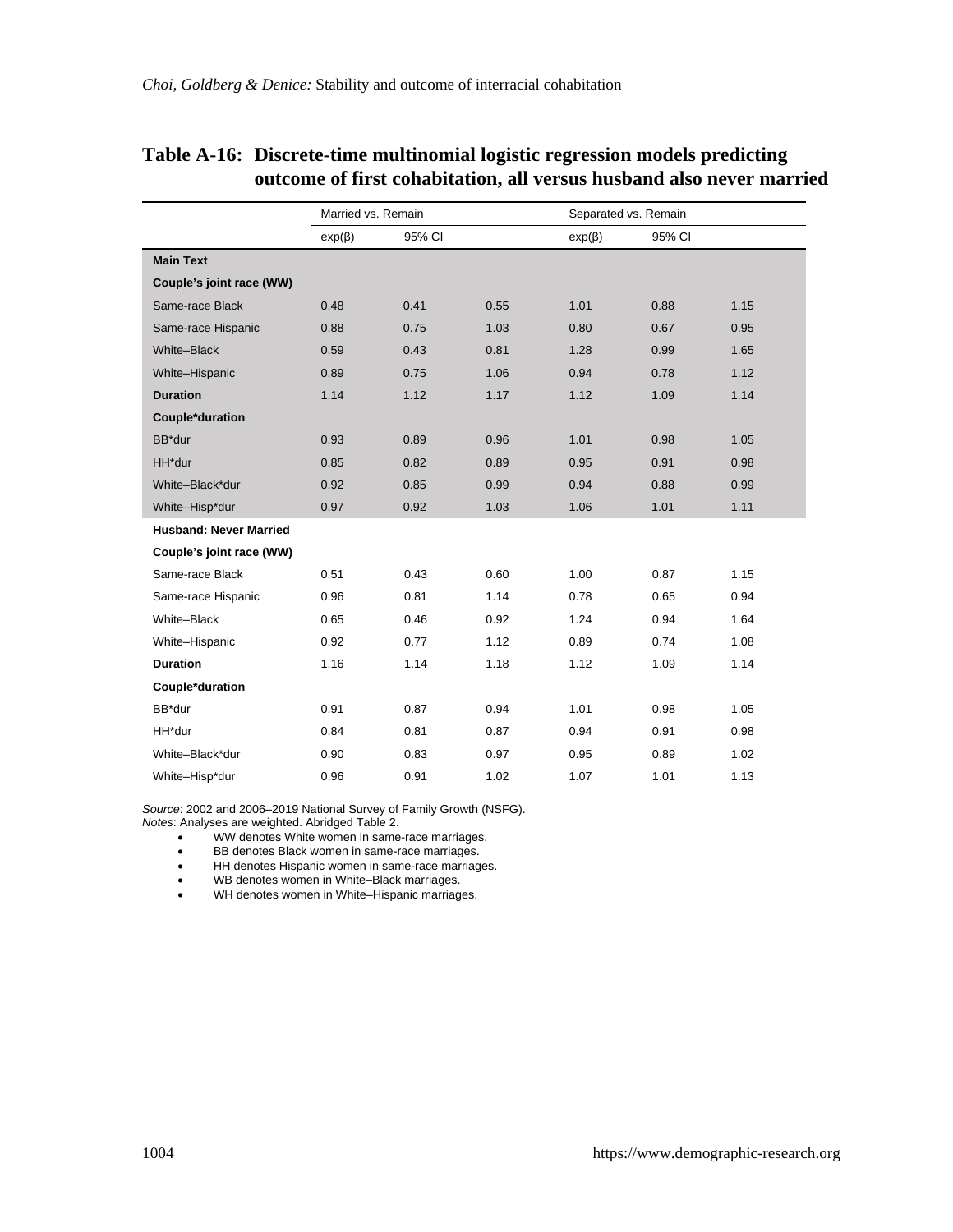|                               | $exp(\beta)$ | 95% CI |      |
|-------------------------------|--------------|--------|------|
| <b>Main Text</b>              |              |        |      |
| Couple's joint race (WW)      |              |        |      |
| Same-race Black               | 1.51         | 1.25   | 1.83 |
| Same-race Hispanic            | 0.84         | 0.67   | 1.03 |
| White-Black                   | 1.54         | 0.89   | 2.66 |
| White-Hispanic                | 1.35         | 1.05   | 1.74 |
| <b>Premarital (direct)</b>    | 1.17         | 1.04   | 1.32 |
| Couple*premarital             |              |        |      |
| Same-race Black*premar        | 0.92         | 0.73   | 1.16 |
| Same-race Hisp*premar         | 1.01         | 0.81   | 1.26 |
| White-Black*premar            | 0.71         | 0.37   | 1.37 |
| White-Hisp*premar             | 0.94         | 0.69   | 1.28 |
| <b>Husband: Never Married</b> |              |        |      |
| Couple's joint race (WW)      |              |        |      |
| Same-race Black               | 1.55         | 1.27   | 1.91 |
| Same-race Hispanic            | 0.82         | 0.66   | 1.03 |
| White-Black                   | 1.72         | 0.92   | 3.22 |
| White-Hispanic                | 1.46         | 1.12   | 1.90 |
| <b>Premarital (direct)</b>    | 1.21         | 1.06   | 1.38 |
| Couple*premarital             |              |        |      |
| Same-race Black*premar        | 0.89         | 0.70   | 1.14 |
| Same-race Hisp*premar         | 0.97         | 0.77   | 1.23 |
| White-Black*premar            | 0.63         | 0.29   | 1.35 |
| White-Hisp*premar             | 0.80         | 0.58   | 1.12 |

## **Table A-17: Discrete-time logistic regression models predicting odds of marital disruption, all versus husband are also in first marriage**

*Source*: 2002 and 2006–2019 National Survey of Family Growth (NSFG).

*Notes*: Analyses are weighted. Abridged Table 4.

- WW denotes White women in same-race marriages.
- BB denotes Black women in same-race marriages.

• HH denotes Hispanic women in same-race marriages.

WB denotes women in White–Black marriages. WH denotes women in White–Hispanic marriages.